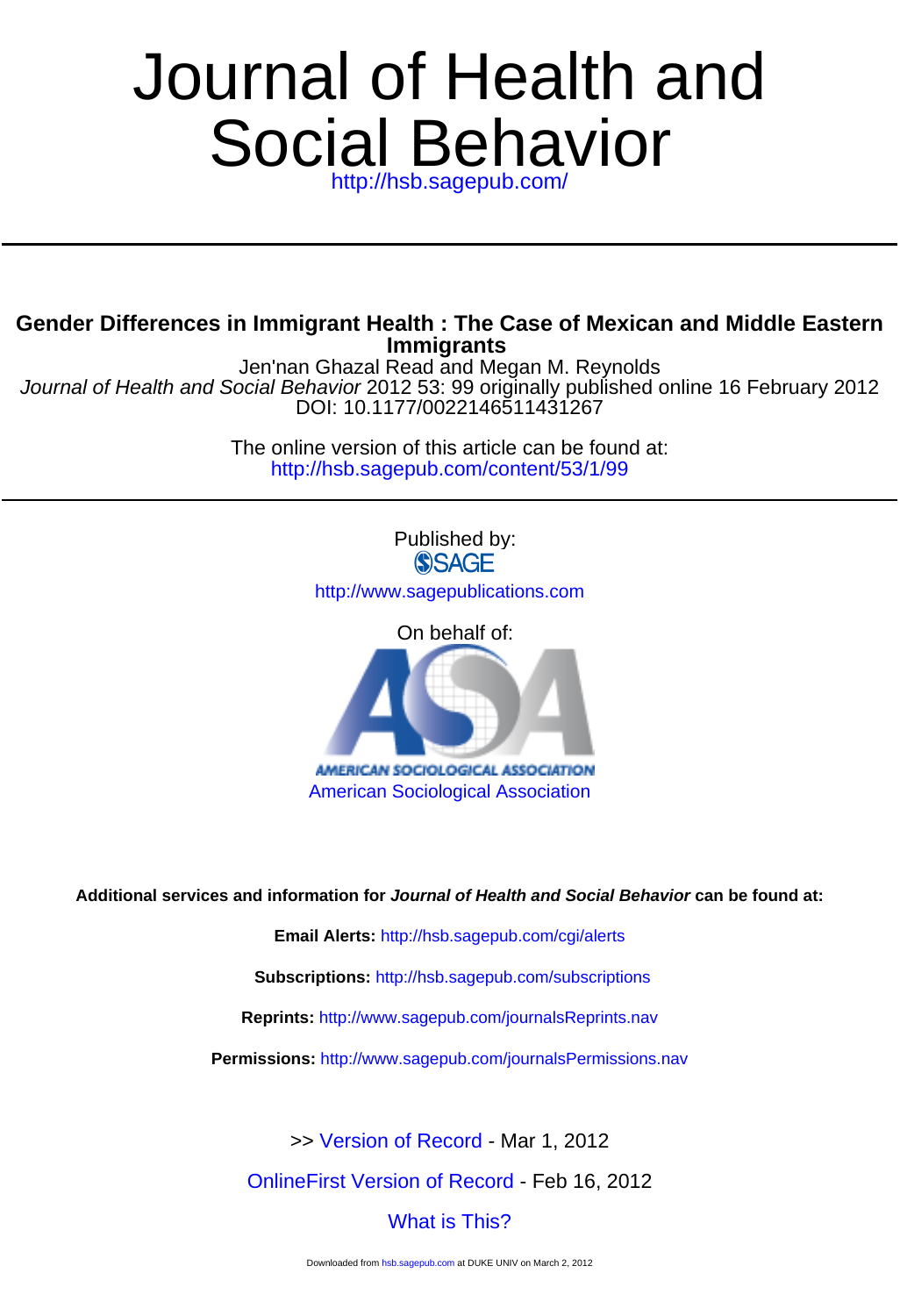

### **Gender Differences in Immigrant Health: The Case of Mexican and Middle Eastern Immigrants**

Journal of Health and Social Behavior 53(1) 99–123 © American Sociological Association 2012 DOI: 10.1177/0022146511431267 http://jhsb.sagepub.com **SSAGE** 

#### Jen'nan Ghazal Read<sup>l</sup> and Megan M. Reynolds<sup>l</sup>

#### **Abstract**

This article draws on theories of gender inequality and immigrant health to hypothesize differences among the largest immigrant population, Mexicans, and a lesser known population of Middle Easterners. Using data from the 2000-2007 National Health Interview Surveys, we compare health outcomes among immigrants to those among U.S.-born whites and assess gender differences within each group. We find an immigrant story and a gender story. Mexican and Middle Eastern immigrants are healthier than U.S.-born whites, and men report better health than women regardless of nativity or ethnicity. We identify utilization of health care as a primary mechanism that contributes to both patterns. Immigrants are less likely than U.S.-born whites to interact with the health care system, and women are more likely to do so than men. Thus, immigrant and gender health disparities may partly reflect knowledge of health status rather than actual health.

#### **Keywords**

gender, immigrant, inequality, Mexican, Middle Eastern

Research on racial and ethnic health disparities has evolved over the past decade from an almost exclusive focus on black/white differences to an increased interest in the health profiles of newer immigrant and ethnic populations (Carter-Pokras and Woo 1999; Hummer et al. 1999; Singh and Siahpush 2002). This shift tracks with the changing face of America's racial and ethnic landscape: In 2007, immigrants comprised 12.5 percent of the U.S. population (38 million), up from only 4.7 percent in 1970 (9.5 million) (U.S. Bureau of the Census 2007). During the same period, the proportion of immigrants born in Europe plummeted from 75.4 to 13.7 percent, while the proportion born in Latin American (53.3%), Asia (26.7%), and Africa continues to climb (U.S. Bureau of the Census 2004).

Such stark changes have important implications for researchers, policy makers, and public health officials because the health status of these newer immigrant groups will likely have long-term consequences for U.S. population health and the U.S. health care system. Of primary concern is the fact that most immigrant groups arrive healthier than native-born Americans but lose their health advantage over time (Antecol and Bedard 2006). This finding is usually explained by several complementary arguments related to the selective migration of healthy immigrants, healthier lifestyles in the countries of origin, increased risk-taking

1 Duke University, Durham, North Carolina, USA

**Corresponding Author:**

Jen'nan G. Read, Department of Sociology, Duke University, Durham, NC 27708 E-mail: jennan.read@duke.edu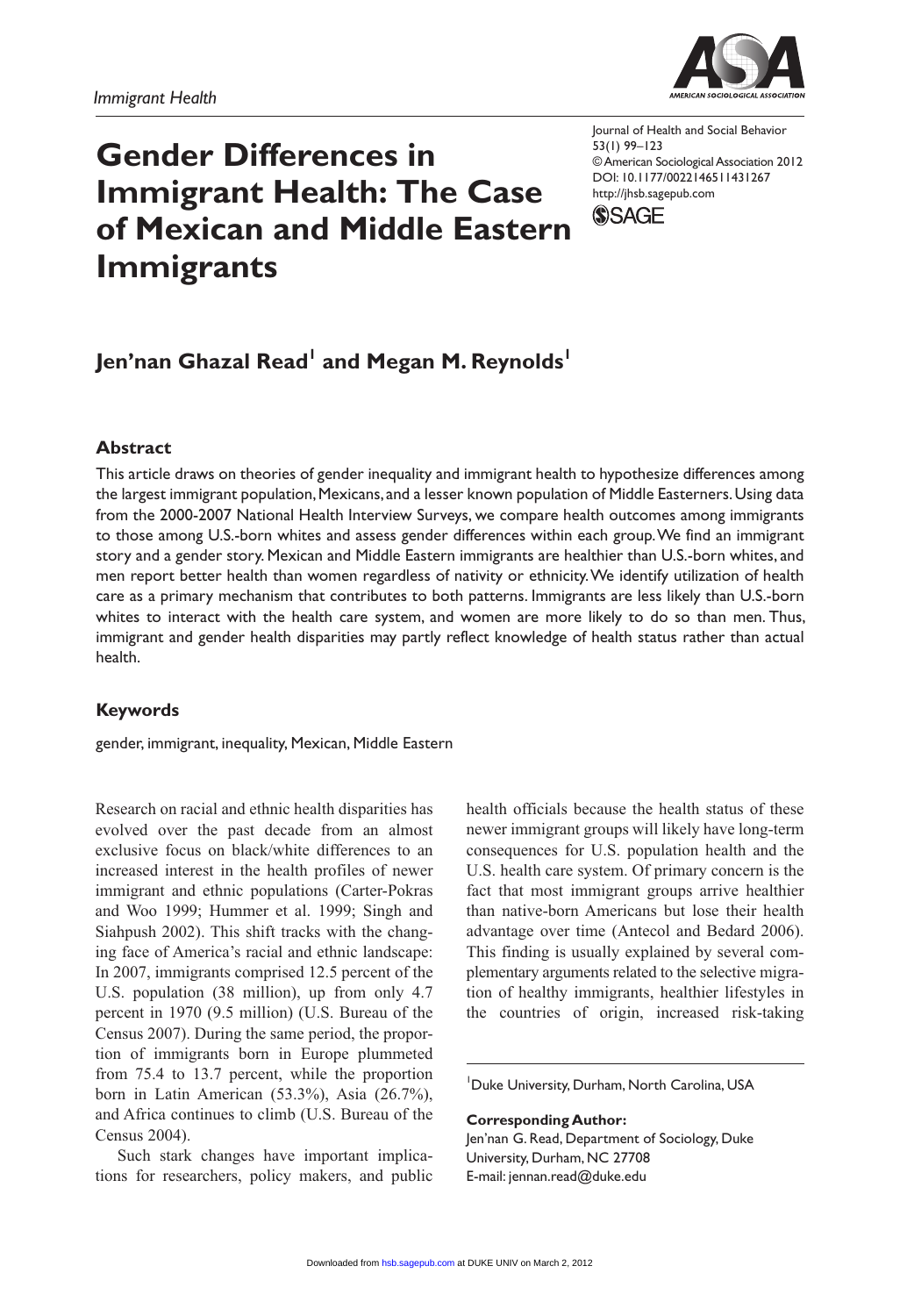behavior in the United States, and the erosion of social and cultural protective factors with increased duration in the United States (Markides and Eschbach 2005; Palloni and Arias 2004).

To date, most research on immigrant health has not differentiated between the experiences of men and women. Studies usually either control for gender or only look at differences in health outcomes among women. The relatively few studies that pay explicit attention to differences between immigrant men and women suggest that the theories and concepts historically used to explain immigrant health (e.g., selectivity, health behaviors, etc.) may be more useful for understanding health outcomes<sup>1</sup> and health trajectories among immigrant men than among immigrant women. In particular, immigrant women appear to be less selected on health than their male counterparts (i.e., arrive less healthy), and they appear to lose whatever health advantage they bring with them at a faster rate than do men (Antecol and Bedard 2006; Curran et al. 2006; Lopez-Gonzalez, Aravena, and Hummer 2005).

Given these provocative findings, the current study examines how well conventional explanations of immigrant health apply to Mexican and Middle Eastern<sup>2</sup> immigrant men and women. The analysis draws on data from eight waves of the National Health Interview Survey (2000-2007) to answer four related questions: (1) To what extent does the well-established pattern of better health among immigrants apply to these groups? (2) To what extent do immigrant men and women differ in their self-rated health and rates of hypertension? (3) How do nativity, ethnicity, and gender interact to condition these health outcomes? and (4) To what extent do differences in immigrant men's and women's social positions explain observed health disparities? Answers to these questions will contribute to research on immigrant health in several ways. First, we add to the growing literature on gender differences in immigrant health by differentiating the health outcomes of Mexican and Middle Eastern immigrant men and women (Curran et al. 2006; Gorman, Read, and Krueger 2010; Lopez-Gonzalez et al. 2005). Second, we broaden existing research on immigrant health to examine the case of Middle Easterners, a group whose health trajectory has been shown to be contradictory to that of other immigrant groups (Dallo and Borrell 2006). This allows us to identify inconsistencies between existing theories and emergent ethnic populations. Finally, we identify a

potential mechanism associated with both gender and immigrant health disparities—interaction with the health care system—and discuss the implications for population health more generally.

#### **BACKGROUND**

We draw on the literatures on immigrant health and gender disparities in health to guide the current study. The first provides the basis for understanding the better health of immigrants relative to U.S. born groups, or the "healthy migrant" effect. The second provides a theoretical framework for understanding why health outcomes of immigrant men and women might differ by attending to the divergent processes of migration for men and women that can lead to different health outcomes on and after arrival. Together, these bodies of research allow us to hypothesize the interaction of nativity, ethnicity, and gender with respect to health.

#### *Theories of Immigrant Health*

Current research on immigrant health is borne from a vast literature on racial and ethnic health inequalities, most of which focuses on intergroup differences between U.S.-born blacks, whites, and Hispanics (Cho et al. 2004; Hummer et al. 1999; Williams 2001). Rapid demographic changes brought about by immigration have motivated a new line of inquiry to examine health disparities between and within America's newer racial/ethnic and immigrant groups. In particular, the number of Asian, Middle Eastern, and South/Central American migrants has grown rapidly in the four decades following the Immigration Act of 1965, while the proportion of European immigrants has plummeted (U.S. Bureau of the Census 2004). These newer ethnic populations not only differ from the more culturally assimilated European populations, but they also differ among themselves, emigrating from diverse political, economic, and social backgrounds.

Of all groups, the Mexican case has received the most attention because of the sheer size of the immigrant population and the unusual juxtaposition of good health on arrival despite low socioeconomic status (also known as the Hispanic paradox). The troubling trend of declining health with longer U.S. duration (Antecol and Bedard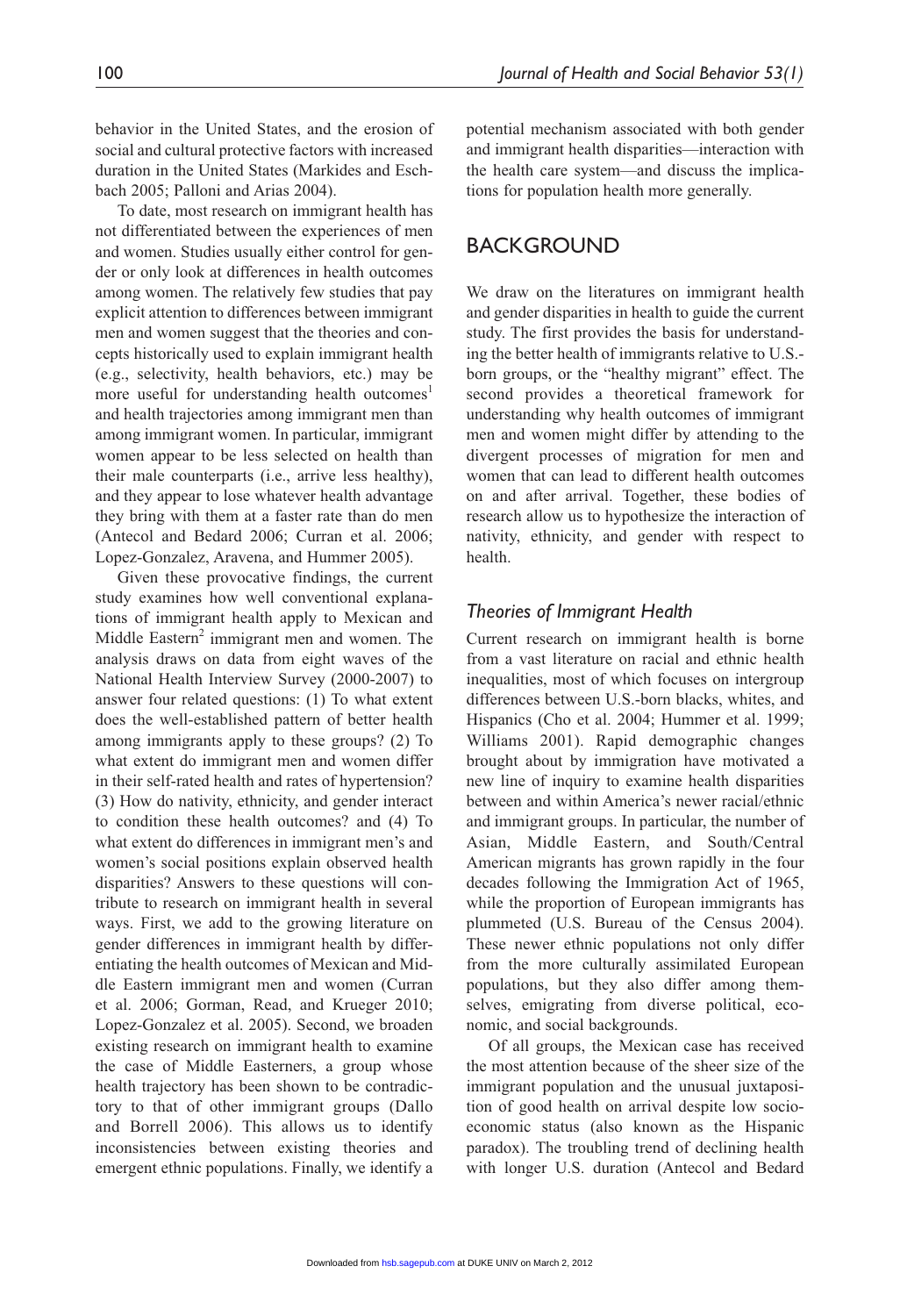2006; Palloni and Arias 2004) has also garnered ample scholarly attention. Explanations for the initial advantaged health status of Mexican immigrants focus on the positive selection of healthy immigrants (i.e., only those persons with good health can recoup the costs of migration), healthier lifestyles in the countries of origin, and cultural values of the sending countries that "buffer" immigrants from the adverse effects of U.S. lifestyle (Hummer et al. 1999; Landale et al. 1999). Explanations for the declining health with increased U.S. duration focus on increased risk-taking behavior, such as poor diet and exercise, and loss of protective factors, such as family support and cultural orientation (Markides and Eschbach 2005; Singh and Siahpush 2002).

While these factors are undoubtedly important in explaining declining health among immigrants over time, emerging research suggests that interaction with the health care system may serve as another potential source of such trends. For example, a recent study found that the healthier profile of recent Mexican immigrant arrivals relative to longer duration immigrants was due in part to lack of contact with the health care system and thus lack of knowledge of their medical ailments (Gorman et al. 2010). This was particularly true for men. On arrival, immigrant men were less likely than immigrant women to interact with the health care system, but over time, their likelihood of receiving medical care increased, and thus the gender gap in health closed. Importantly, these findings suggest that declining health among immigrants with increased duration in the United States may reflect limited receipt of medical care among newer immigrants.

Beyond the Mexican case, we are beginning to learn more about the health trajectories of other immigrant groups, in part due to improvements in data collection that allow for more fine-grained distinctions among larger racial/ethnic populations, such as Asians (Cho and Hummer 2001; Frisbie, Cho, and Hummer 2001), blacks (David and Collins 1997; Read and Emerson 2005), and Middle Easterners (Dallo and Borrell 2006; Read, Amick, and Donato 2005). Findings from these newer groups are not always consistent with research on Mexican immigrants. For example, research on black immigrants finds that the nearuniversal pattern of better health only holds for some subgroups, such as African and Caribbean blacks, but not for others, such as European and Asian blacks (Read and Emerson 2005). Further, the pattern of declining health with increased duration is inconsistent across black immigrant subgroups.

The Middle Eastern case is particularly intriguing because findings from community-based studies are often contradictory to those from national ones, thus the degree to which they fit with existing theories of immigrant health remains unclear. The majority of what we currently know derives from studies of Arab Americans<sup>3</sup> in Dearborn and Detroit and indicates that Middle Easterners are a population at risk of numerous negative health outcomes. Compared to the average American, many suffer from higher rates of diabetes, hypertension, obesity, smoking, and high cholesterol (Dallo, Al Snih, and Ajrouch 2009; Hassoun 1999; Hatahet, Meleis, Lipson, and Paul 1992; Khosla, and Fungwe 2002; Rice and Kulwicki 1992). Additionally, many find that Middle Eastern health improves with longer U.S. duration and attribute this pattern to decreases in poor health behaviors, such as smoking and high-fat diets (e.g., Rice and Kulwicki 1992), and increases in feelings of inclusion and integration over time (e.g., Ghaffarian 1998). For example, Jaber and colleagues (2003) found that lack of acculturation, or weak integration into American society, was a major risk factor for diabetes among Arab immigrants in southeastern Michigan. Dallo and James (2000) similarly found lower levels of acculturation to be associated with increased risk for hypertension among Chaldean women in Detroit.

However, a major drawback is that these studies are located in communities that are more likely to be comprised of newer immigrants with lower socioeconomic statuses than Middle Easterners nationally (U.S. Bureau of the Census 2000). Notably, the Arab Community Center for Economic and Social Services (ACCESS) is located in Dearborn, and immigrants lacking financial resources are drawn to this shelter. A growing segment of the population is comprised of refugees from Iraq and Yemen, many of whom have few economic resources and low levels of human capital. Thus, it is unclear whether improvements in health are related to acculturation per se or other factors tied to social status and migration, including weaker selection among refugees.

More recent, nationally representative studies suggest a more diverse and possibly polarized picture of Middle Eastern health, with some faring very well and others being more disadvantaged (Dallo and Borrell 2006; Read et al. 2005; U.S.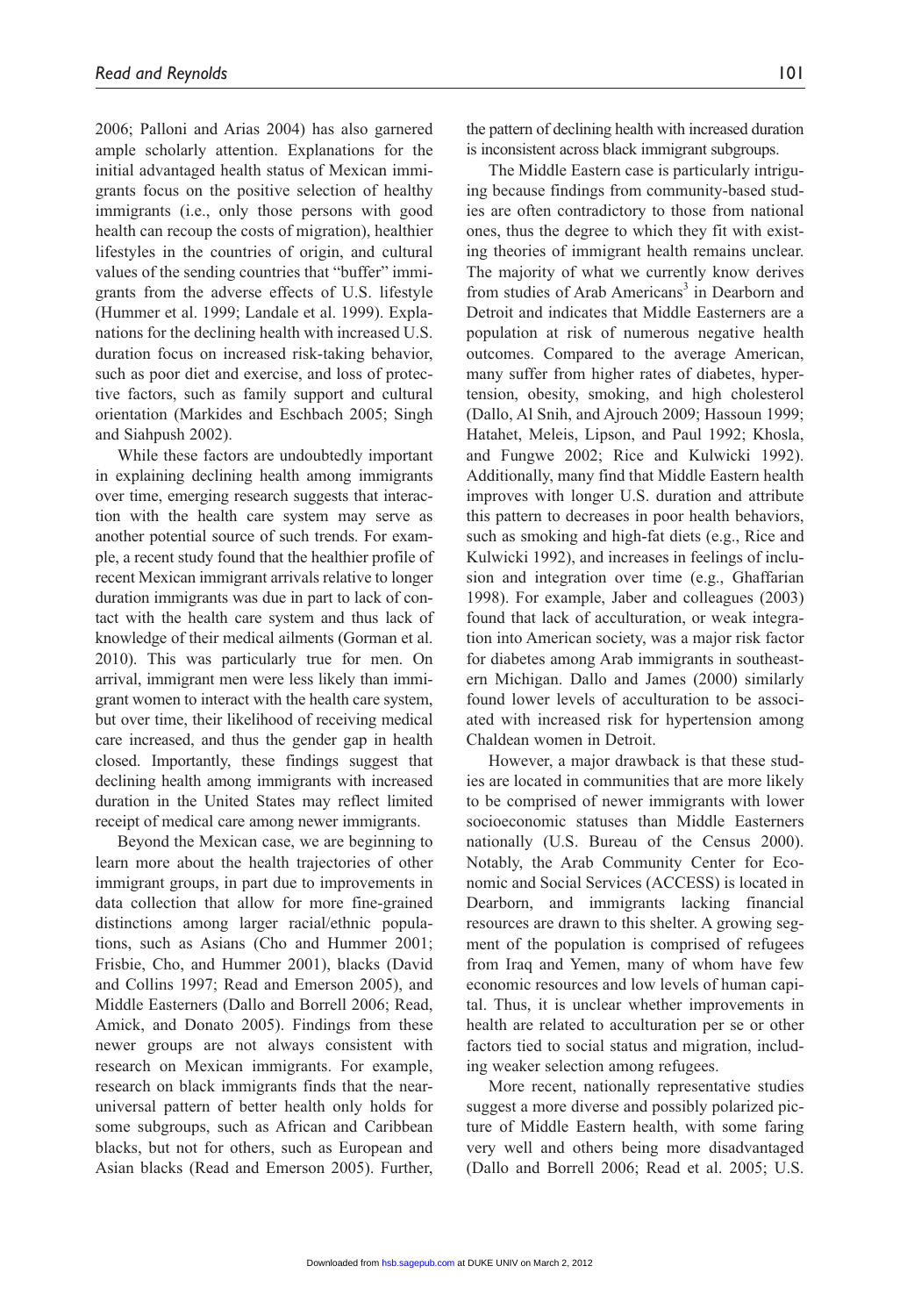Bureau of the Census 2000). For example, in one of the only nationally representative studies of Middle Eastern immigrants, Dallo and Borrell (2006) found the prevalence of diabetes and hypertension lower among Middle Easterners compared to U.S.-born whites. Similarly, Read and colleagues (2005) found that Middle Eastern immigrants did not differ significantly from U.S.-born whites in their self-rated health and were less likely to report limitations in activity. However, these studies did not assess whether or how these outcomes might vary by gender, nor did they compare the health of Middle Eastern immigrants to that of other immigrant groups.

#### *Implications of Gender for Immigrant Health*

A limited number of recent studies suggest that the theories and concepts historically used to explain immigrant health (e.g., selectivity, health behaviors, etc.) may be more applicable to men than women. The majority of these studies focus on Mexican immigrants and finds that women's motivations for migrating are more likely to be based on family and less likely to be based on employment than are men's (Antecol and Bedard 2006; Gorman et al. 2010; Lopez-Gonzalez et al. 2005). Women's education and employment rates are extremely low across countries in the Middle East and Mexico, and many continue to have low employment rates and individual incomes in the United States (Hondagneu-Sotelo 1994; Kanaiaupuni 2000; Read and Oselin 2008). This suggests that the likelihood of selectively migrating based on good health is weaker among women than men.

Notably, men and women occupy different social roles that shape their experiences of health and interaction with the health care system. For men, research consistently finds that pressures to conform to hegemonic ideals of masculinity make them reluctant to seek health care (for a review, see O'Brien, Hunt, and Hart 2005). For women, some of the earliest research debated whether their roles as nurturers predisposed them to more readily assume the "sick" role than men (Gove and Hughes 1980). Evidence suggests that women's multiple role combinations have implications for their health, often in more concrete ways than suggested by psychosocial explanations alone (Pavalko and Woodbury 2000). In addition to their reproductive roles, women's domestic and familial responsibilities place them in contact with the health care system more frequently than men to seek care for themselves as well as their children and elderly family members, which in turn might make women more aware of their health problems than men (Abraido-Lanza, Chao, and Florez 2005; Lillard and Waite 1995). Thus, apparent disparities in men's and women's health may partly reflect differences in their utilization of care, which in turn affects knowledge of their health conditions.

While utilization of care is a plausible explanation for part of the gendered health gap in the United States, it may play an even greater role among immigrant groups. Migration often disrupts traditional gender dynamics and places immense pressure on immigrant women to uphold these roles after arrival in the United States (Dion and Dion 2001; Parrado and Flippen 2005; Read and Oselin 2008).

Immigrant men are often charged with the economic security of the family, leaving immigrant women responsible for other domains of social life, including the well-being of household members. In this context, obstacles such as lack of health insurance and poor language skills become less of a barrier to seeking health care for immigrant women because their status within the home and community depends, in large part, on fulfilling these duties (Hattar-Pollara and Meleis 1995).

Taken together, our review suggests that the health of Mexican and Middle Eastern immigrants likely varies by ethnicity and gender, which has implications for research on immigrant health and population health, more broadly. The analysis examines these possibilities by assessing the interrelated hypotheses that: (1) Compared to U.S. born whites, Mexican and especially Middle Eastern immigrants will have better health outcomes; (2) the size of the immigrant health advantage will be larger among men than among women in a given immigrant group; (3) the size of the gender gap will be larger among immigrant groups than among U.S.-born whites; and (4) the nativity and gender health gaps will be explained, to varying extents, in part by social position (i.e., socioeconomic status) as well as contact with the health care system.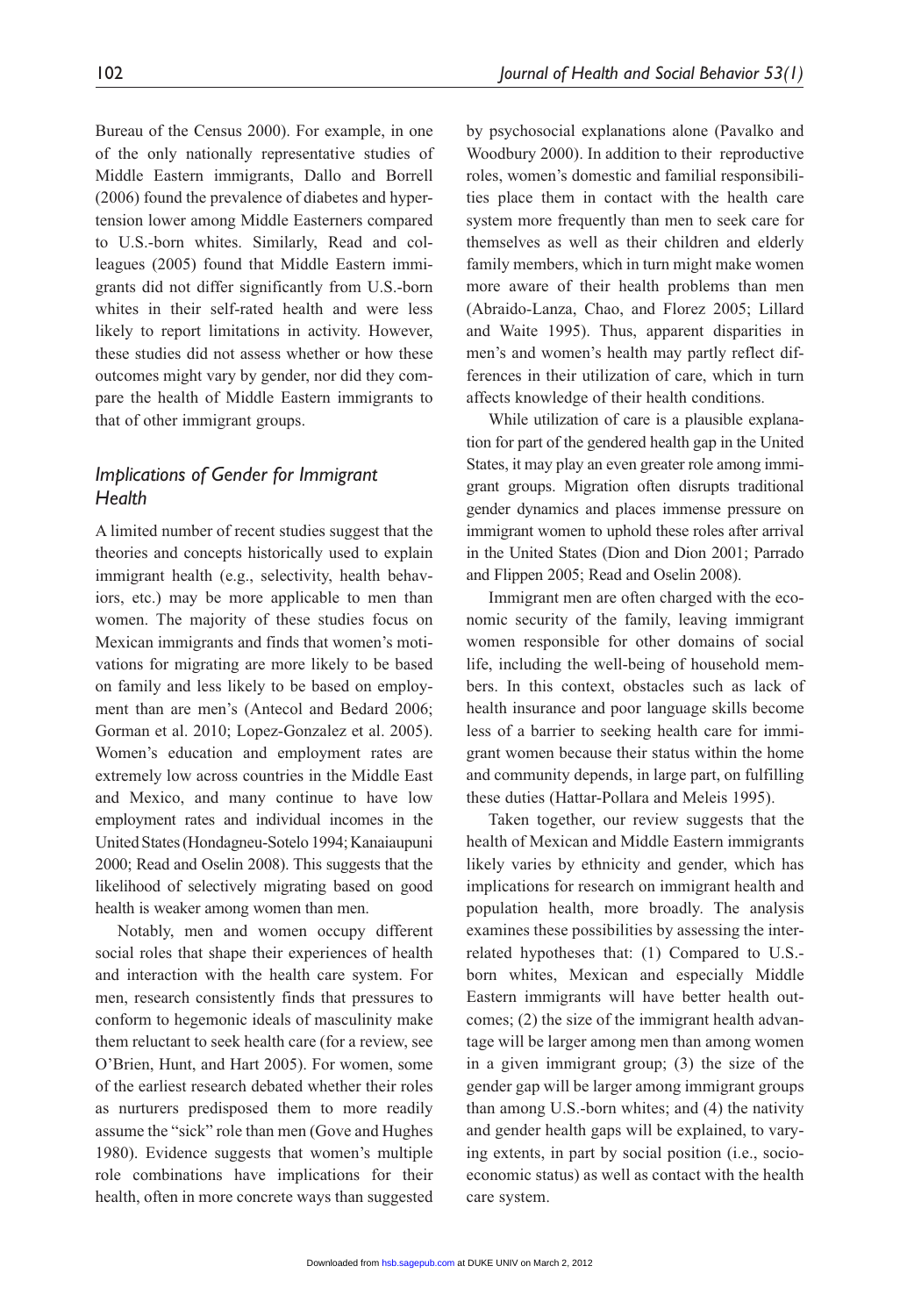#### DATA AND METHODS

#### *Data*

To test these hypotheses, we draw on merged data from the 2000-2007 National Health Interview Survey (NHIS), an annual multipurpose health survey conducted by the National Center for Health Statistics and Centers for Disease Control and Prevention and administered by the U.S. Census Bureau. NHIS uses a multistage, stratified, cluster design to oversample the black and Hispanic populations and to obtain a nationally representative sample of the noninstitutionalized civilian population. The U.S. Census Bureau conducts face-to-face interviews in a nationally representative sample of households, collecting information about the health and other characteristics of each member of the household. The analyses are based on U.S.-born whites  $(n = 143,962)$ , Mexican immigrants  $(n = 11,204)$ , and Middle Eastern immigrants ( $n = 665$ ) ages 18 and older, for a total sample size of 155,831. We also conducted the analyses on a random sample of whites and Mexican immigrants to equalize the sample sizes across groups, but as this did not change our substantive findings, we retained the full sample.

The NHIS is particularly appropriate for this project for several reasons. First, the 2000 questionnaire was the first to include a question on region of origin, which categorizes all respondents into 1 of 12 categories depending on their country of birth.<sup>4</sup> Due to the relatively small percentage of Middle Eastern immigrants residing in America, few data sets contain enough cases for analyses. By merging eight waves of data, we are able to overcome this limitation. Second, the NHIS has rich data on a variety of health and health-related variables. This is especially true of the sample adult file. In addition to information on key demographic characteristics, the core sample adult questionnaire includes items on health conditions, health limitations, injuries, health care utilization, as well as a full range of heath behaviors.

#### *Dependent Measures*

Our primary dependent variables include two measures of health status. Hypertension is coded 1 if the respondent had ever been told by a doctor or

other health professional that he or she had hypertension or high blood pressure. Hypertension is a powerful independent risk factor for cardiovascular disease, the leading cause of death among U.S. adults, and has been shown to vary significantly by race/ethnicity and gender (for a review, see Read and Gorman 2007). This measure is also sensitive to contact with the health care system since it is dependent on a medical diagnosis, and thus offers an objective measure of health status.

We also include a measure of self-rated health, assessed with the question, "Would you say that [person's] health in general is excellent, very good, good, fair, or poor?" Previous research has demonstrated that self-rated health is a valid predictor of health care utilization (Sundquist, Malmstrom, and Johansson 1999), morbidity (Ferraro, Farmer, and Wybraniec 1997), morbidity-related disability (Idler and Kasl 1995), and mortality (Idler and Benyamini 1997). Yet, others have found that the validity of this measure may vary across social groups (Finch et al. 2002). Including this measure therefore offers the opportunity to examine how subjective assessments of health may differ from objective assessments among immigrant groups. We have dichotomized this variable into excellent/ very good/good health and fair/poor health.<sup>5</sup> Odds of the latter are modeled throughout.

#### *Independent Measures*

Our key independent variables are ethnicity and gender. Ethnicity is coded as Middle Eastern–born, Mexican-born, and U.S.-born, with U.S.-born set as the reference category. Gender is coded 1 for female, with males set as the reference category. We also control for several factors known to be associated with health, including socioeconomic status, lifestyle/behavioral characteristics, acculturation, and demographics. Given the importance of socioeconomic status for explaining differences in U.S. men's and women's health, we include several measures that gauge social position. Educational attainment is coded into four categories: less than high school, high school graduate, some college, and bachelor's degree or more (reference). Employment status is measured with a dummy variable for nonemployed and captures all persons who are no longer active in the labor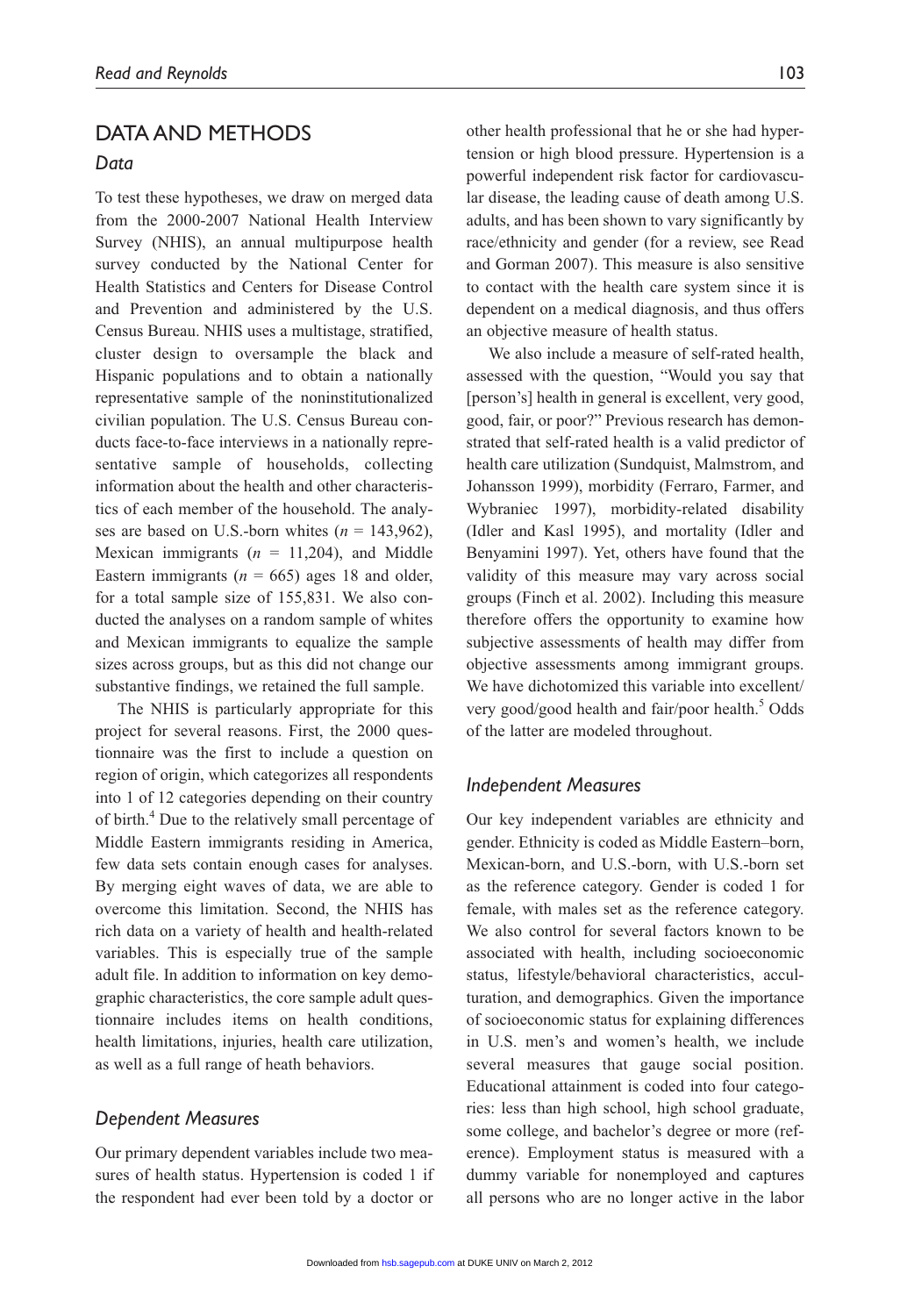market, either voluntarily or involuntarily  $(0 =$ employed,  $1 =$  nonemployed).<sup>6</sup> Health care utilization is closely tied to social status, thus we include variables measuring time since last seen/ talked with a health professional: six months or less (reference); six months, not more than one year; one year, not more than two years; two years, not more than five years; more than five years. We also measure whether or not the respondent has a usual place for health care  $(1 = no$  usual place,  $0 = usual$ place). In terms of lifestyle and health behaviors, we code alcohol consumption into never drank (reference), former drinker, and current drinker. Tobacco use is coded similarly as never smoked (reference), former smoker, and current smoker. Body mass index (BMI) is coded into three categories: under or normal weight (reference, < 25.0), overweight  $(25.0 \leq BMI \leq 30.0)$ , and obese (BMI  $>$  30.0).

To measure acculturation, we assess citizenship status and duration of residence in the United States. Citizenship status is coded 0 if a citizen and 1 if not a citizen. Duration of residence is coded such that higher values indicate longer duration.<sup>7</sup> For demographics, we include a continuous measure of the number of household members and a dummy variable for marital status  $(1 =$  currently married or cohabiting,  $0 =$  all other responses). We made this decision based on the high proportion of Middle Eastern respondents who were currently married. Ancillary analyses showed no significant differences in results when alternative measures were included. We include a variable specifying which of the four census regions the respondents resided in: Northeast, Midwest, South, and West. Finally, we include age and  $age<sup>2</sup>$  in all models as well as dummy variables representing the survey year.

#### *Analysis*

We merged the person and sample adult files to obtain the most comprehensive data on each sample adult and then constructed descriptive statistics for the U.S.-born whites, Middle Eastern immigrants, and Mexican immigrants, separately by gender. The analysis presents chi-square tests of difference for various subgroups of the population: (a) U.S.-born whites compared to Middle Eastern immigrants, (b) Middle Eastern immigrant women

compared to Middle Eastern immigrant men, (c) U.S.-born whites compared to Mexican immigrants, (d) Mexican immigrant women compared to Mexican immigrant men (Table 1). Next, using the complete sample, we conducted a series of logistic regressions estimating and comparing the immigrant health advantage in self-rated health and hypertension in Table 2. As we are assessing the presence and size of an immigrant health advantage, U.S.-born whites are the reference group for Table 2. Initial models include adjustment for survey year, age, and age squared. Covariates were then incorporated in blocks. We enter family size, marital status, and U.S region of residence as well as health behaviors in model 2; socioeconomic characteristics in model 3; and health care contact in model 4, describing the contribution of each set of variables to the immigrant health advantage for each ethnicity.

We then estimate the immigrant health advantage for men and women separately to ascertain whether it is larger for men than women in Table 3. Reference groups and covariates are the same as Table 2. Last, we replicate analyses on U.S.-born whites, Middle Eastern, and Mexican immigrants separately to more closely examine the gender gap within each immigrant group (Table 4). We use the same model building sequence as in prior tables and apply appropriate sampling weights and variance estimation techniques to address the NHIS's complex sampling design.

#### **RESULTS**

#### *A Profile of Immigrant Health*

Table 1 highlights key differences between Middle Eastern immigrants, Mexican immigrants, and U.S.-born whites separately by gender. While there are multiple comparisons that can be made in the table, we are primarily interested in how Middle Eastern and Mexican immigrants compare to the common referent group of U.S.-born whites and whether gender shapes observed differences. Compared to U.S.-born whites, Mexican and Middle Eastern immigrants do not significantly differ in terms of their self-reported health (12.96 percent and 13.03 percent report their health as "fair or poor" compared to 12.51 percent of whites),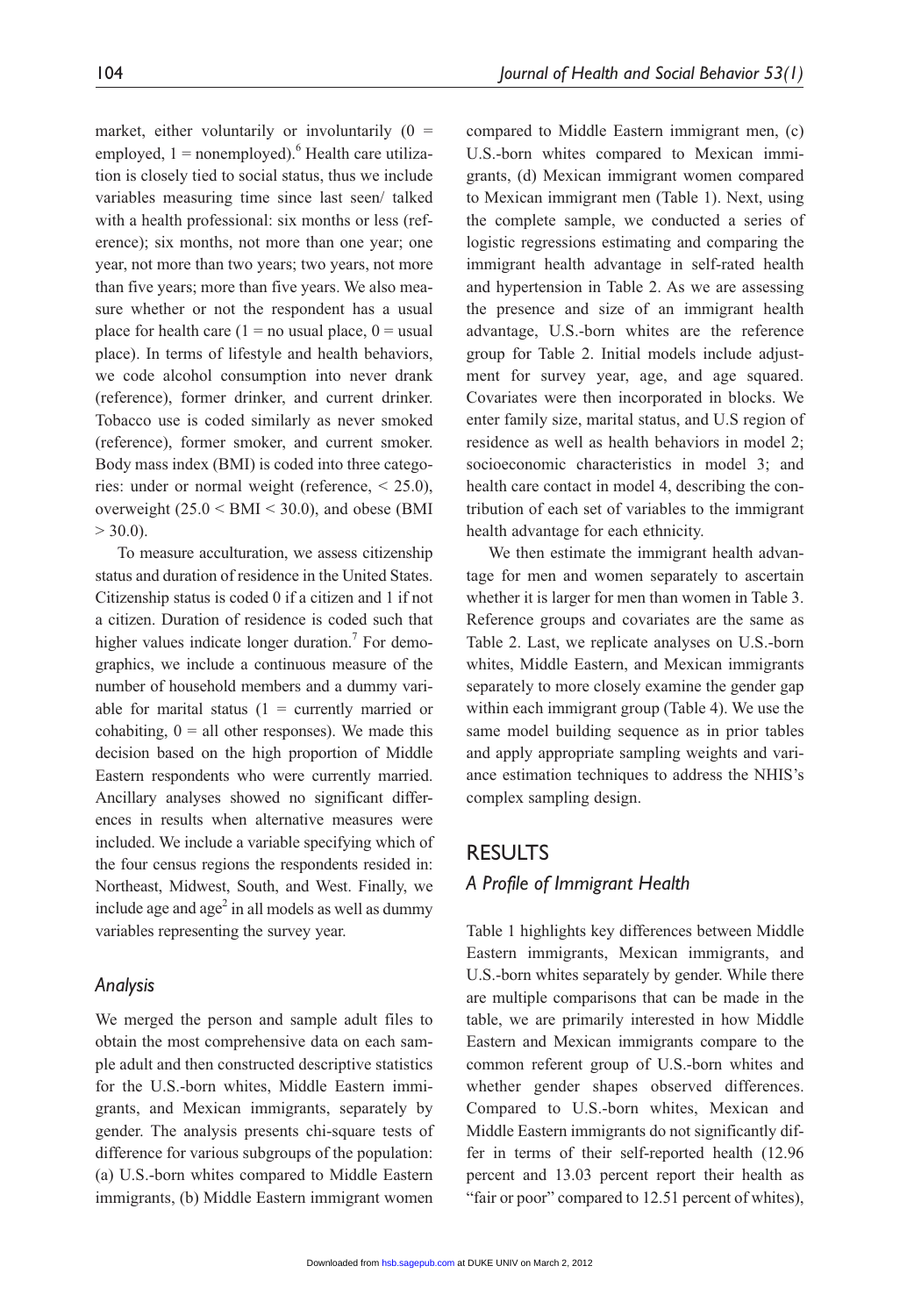| l<br>ׇ֚֘<br>֕    |
|------------------|
|                  |
| ֕                |
|                  |
|                  |
| Ì<br>Ï           |
| l                |
| ֘֒<br>l<br>١     |
|                  |
| Ì<br>ĺ<br>Í      |
|                  |
|                  |
| ֕                |
| l<br>l<br>l<br>I |
| 9<br>t<br>۱      |

|                                        |                                           | U.S.-Born                                                |                                        |                |                                                     |           | Mexican Immigrants                                     |                                  |           |                          |           | Middle Eastern Immigrants                           |                                     |             |
|----------------------------------------|-------------------------------------------|----------------------------------------------------------|----------------------------------------|----------------|-----------------------------------------------------|-----------|--------------------------------------------------------|----------------------------------|-----------|--------------------------|-----------|-----------------------------------------------------|-------------------------------------|-------------|
|                                        | ₹                                         | Men                                                      | Women                                  | م              | ₹                                                   | 4         | Men                                                    | Women                            | م         | ₹                        | <b>G</b>  | Men                                                 | Women                               | م           |
| Health status                          |                                           |                                                          |                                        |                |                                                     |           |                                                        |                                  |           |                          |           |                                                     |                                     |             |
| Fair/poor health                       |                                           |                                                          |                                        | +              |                                                     |           |                                                        |                                  | +         |                          |           |                                                     |                                     | 菱           |
| Hypertension                           | $\frac{12.51}{27.41}$                     | $\frac{11.78}{27.13}$                                    | $\frac{13.12}{27.63}$                  | $\overline{+}$ | $12.96$<br>$14.02$                                  | +         | $\begin{array}{c} 10.61 \\ 10.80 \\ 47.61 \end{array}$ | 15.21<br>17.10<br>52.39          | $\ddot{}$ | 13.06<br>16.17           | +         | 9.07<br>13.03<br>52.03                              | 17.45<br>19.63<br>47.97             | ≸           |
| Female                                 |                                           |                                                          |                                        |                | $\overline{\phantom{a}}$                            |           |                                                        |                                  |           | $\overline{\phantom{a}}$ |           |                                                     |                                     |             |
| Socioeconomic status                   |                                           |                                                          |                                        |                |                                                     |           |                                                        |                                  |           |                          |           |                                                     |                                     |             |
| Education level                        |                                           |                                                          |                                        |                |                                                     |           |                                                        |                                  |           |                          |           |                                                     |                                     |             |
|                                        |                                           |                                                          |                                        |                |                                                     | +         |                                                        |                                  |           |                          | 菱         |                                                     |                                     | +           |
| < High school<br>High school degree    |                                           |                                                          |                                        |                |                                                     | +         | 846<br>18.35<br>9.30                                   |                                  |           |                          | $\ddot{}$ |                                                     |                                     |             |
| Some college                           | 13.36<br>29.55<br>28.45<br>40.32          | $\begin{array}{c} 13.03 \\ 29.31 \\ 29.34 \end{array}$   | $\frac{13.63}{30.48}$                  | +              | $36.15$<br>$15.92$<br>$12.81$<br>$15.53$<br>$15.55$ | +         |                                                        | 67.85<br>17.50<br>10.87<br>55.88 | 菱         | 16.77<br>19.58<br>20.03  | $\ddot{}$ | $11.33$<br>$18.70$<br>$18.13$<br>$51.84$<br>$51.84$ | 22.74<br>20.56<br>22.12             |             |
| Bachelor's +                           |                                           | 28.33<br>32.86                                           | 24.89                                  | $\ddot{}$      |                                                     | $\ddot{}$ | 3.88                                                   |                                  |           | 43.62                    | $+$       |                                                     | 34.58<br>56.07                      | $\ddot{}$   |
| Nonemployed                            |                                           |                                                          | 46.50                                  | $^{+}$         |                                                     | $\ddot{}$ | 16.40                                                  |                                  | $\ddot{}$ | 40.80                    |           |                                                     |                                     | $\ddot{}$   |
| Access/use of care                     |                                           |                                                          |                                        |                |                                                     |           |                                                        |                                  |           |                          |           |                                                     |                                     |             |
| Time since doctor                      |                                           |                                                          |                                        |                |                                                     |           |                                                        |                                  |           |                          |           |                                                     |                                     |             |
| Six months or less                     |                                           |                                                          |                                        | +              |                                                     | +         |                                                        |                                  | $\ddot{}$ |                          | $\ddot{}$ |                                                     |                                     | $\ddot{}$   |
| Six months, not more than one year     |                                           |                                                          | 79.13<br>12.43                         | +              | 48.95<br>IS.07                                      | +         | 37.12<br>14.30<br>15.65                                | 59.69<br>IS.78<br>I3.00          | 萎         | 66.17<br>14.59           |           | 58.38<br>14.16<br>10.69                             |                                     |             |
| One year, not more than two years      |                                           |                                                          |                                        | +              | 14.26                                               | +         |                                                        |                                  | $\ddot{}$ |                          |           |                                                     |                                     | ≸           |
| Two years, not more than five years    | 72.56<br>13.42<br>13.44<br>17.76<br>11.76 | $4.50$<br>$4.51$<br>$6.74$<br>$6.50$<br>$6.10$<br>$6.10$ | $4.38$<br>$7.19$<br>$-8.18$<br>$-8.18$ | $\ddot{}$      | $12.18$<br>9.53<br>37.44                            | +         | 16.87                                                  | 7.92<br>3.61<br>29.25            | $+$       | 842<br>723<br>19.40      | 菱         |                                                     | $74.61$<br>15.05<br>15.063<br>14.73 | 菱           |
| More than five years                   |                                           |                                                          |                                        | $+$            |                                                     | +         | 16.05<br>46.46                                         |                                  | $+$       |                          | 菱         | $10.40$<br>6.36<br>23.70                            |                                     | $\ddot{}$   |
| No usual place for care                |                                           |                                                          |                                        | $\overline{1}$ |                                                     | $\ddot{}$ |                                                        |                                  | $\ddot{}$ |                          | $\ddot{}$ |                                                     |                                     | 蒵           |
| Health behaviors                       |                                           |                                                          |                                        |                |                                                     |           |                                                        |                                  |           |                          |           |                                                     |                                     |             |
|                                        |                                           |                                                          |                                        | +              |                                                     |           |                                                        |                                  |           |                          |           |                                                     |                                     |             |
| Body mass index<br>Under/normal weight |                                           |                                                          |                                        | +              |                                                     | +         |                                                        |                                  | +         |                          | 菱         |                                                     |                                     | +           |
| Overweight                             | 41.45<br>34.75<br>23.78                   | 31.77<br>43.57                                           | 31.77<br>27.44<br>23.10                | +              | 32.93<br>42.60<br>24.26                             | $\ddot{}$ | 29.53<br>49.29                                         | 36.01<br>36.17<br>27.58          | +         |                          |           |                                                     |                                     |             |
| Obese                                  |                                           | 24.59                                                    |                                        |                |                                                     |           | 20.80                                                  |                                  | $\ddot{}$ | 47.67<br>36.80<br>15.58  | $\ddot{}$ | 36.71<br>50.42<br>13.60                             | 59.56<br>21.81<br>17.76             |             |
| Alcohol use<br>Never drank             |                                           |                                                          |                                        |                |                                                     |           |                                                        |                                  |           |                          |           |                                                     |                                     |             |
|                                        |                                           | 12.52                                                    |                                        | +              |                                                     | +         |                                                        |                                  | +         |                          | +         |                                                     |                                     | $\ddot{}$   |
| Former drinker                         | $\frac{18.71}{25.17}$                     | 29.22<br>71.27                                           | 23.83<br>21.84<br>60.49                | $\ddot{}$      | 43.69<br>12.23<br>44.54                             | $\ddot{}$ | 23.61<br>13.54<br>63.55                                | 62.97<br>  1.04<br>26.3          | +         | 45.85<br>17.89<br>46.14  | $\ddot{}$ | 31.44<br>10.69<br>58.07                             | 61.68<br>5.33<br>33.02              | 菱           |
| Current drinker                        |                                           |                                                          |                                        | $+$            |                                                     | $^{+}$    |                                                        |                                  | $\ddot{}$ |                          | $\ddot{}$ |                                                     |                                     | $\ddot{}$   |
|                                        |                                           |                                                          |                                        |                |                                                     |           |                                                        |                                  |           |                          |           |                                                     |                                     | (continued) |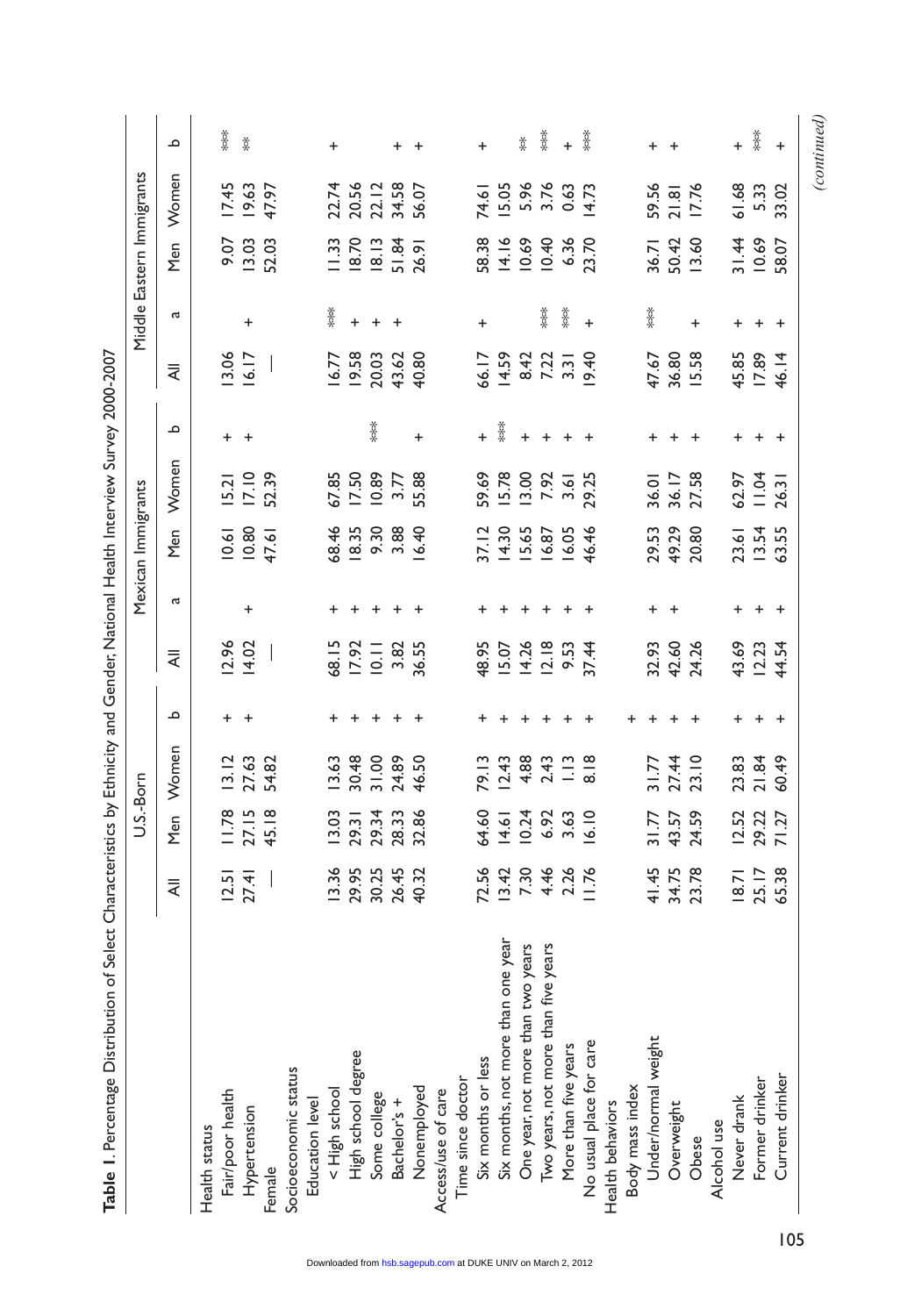Table 1. (continued) **Table 1. (continued)**

|                                                    |                                                                | U.S.-Born                                                                                                                                                                                                                                                                                                     |                                                                                                  |   |                                          |   | Mexican Immigrants                      |                                           |                          |                                                       |    |                                         | Middle Eastern Immigrants               |              |
|----------------------------------------------------|----------------------------------------------------------------|---------------------------------------------------------------------------------------------------------------------------------------------------------------------------------------------------------------------------------------------------------------------------------------------------------------|--------------------------------------------------------------------------------------------------|---|------------------------------------------|---|-----------------------------------------|-------------------------------------------|--------------------------|-------------------------------------------------------|----|-----------------------------------------|-----------------------------------------|--------------|
|                                                    | ₹                                                              |                                                                                                                                                                                                                                                                                                               | Men Women                                                                                        | م | ₹                                        | 4 |                                         | Men Women                                 | $\overline{\phantom{0}}$ | ₹                                                     | a  |                                         | Men Women                               | $\mathbf{a}$ |
| Tobacco use                                        |                                                                |                                                                                                                                                                                                                                                                                                               |                                                                                                  |   |                                          |   |                                         |                                           |                          |                                                       |    |                                         |                                         |              |
| Never smoked                                       |                                                                |                                                                                                                                                                                                                                                                                                               |                                                                                                  |   |                                          |   |                                         |                                           |                          |                                                       |    |                                         |                                         |              |
| Former smoker                                      |                                                                | 45.81<br>16.30<br>25.13                                                                                                                                                                                                                                                                                       |                                                                                                  |   | 74.31<br>12.42<br>13.62                  |   |                                         | 86.76<br>7.07<br>6.35                     |                          |                                                       |    |                                         |                                         | 荽            |
| Current smoker                                     | 51.78<br>15.98<br>23.14                                        |                                                                                                                                                                                                                                                                                                               | 56.72<br>15.70<br>21.49                                                                          |   |                                          |   | 61.34<br>18.32<br>21.19                 |                                           |                          | $\begin{array}{c} 50.24 \\ 8.12 \\ 21.81 \end{array}$ |    | 45.04<br>22.83<br>32.01                 | 76.95<br>12.54<br>10.59                 |              |
| Age, categories                                    |                                                                |                                                                                                                                                                                                                                                                                                               |                                                                                                  |   |                                          |   |                                         |                                           |                          |                                                       |    |                                         |                                         |              |
| 8 to 29                                            |                                                                |                                                                                                                                                                                                                                                                                                               |                                                                                                  | 菱 |                                          |   |                                         |                                           |                          |                                                       | 萋  |                                         |                                         |              |
| 30 to 39                                           |                                                                |                                                                                                                                                                                                                                                                                                               |                                                                                                  |   |                                          |   |                                         |                                           |                          |                                                       |    |                                         |                                         |              |
| 40 to 49                                           |                                                                |                                                                                                                                                                                                                                                                                                               |                                                                                                  |   |                                          | 菱 |                                         |                                           |                          |                                                       |    |                                         |                                         |              |
| 50 to 59                                           | $17.72$<br>$17.80$<br>$19.33$<br>$10.13$<br>$10.13$<br>$10.13$ | $\begin{array}{c} 8.09 \\ 8.31 \\ 2.04 \\ 2.54 \\ 1.31 \\ 2.54 \\ 1.31 \\ 2.30 \\ 1.31 \\ 1.31 \\ 1.32 \\ 1.33 \\ 1.33 \\ 1.33 \\ 1.33 \\ 1.33 \\ 1.33 \\ 1.33 \\ 1.33 \\ 1.33 \\ 1.33 \\ 1.33 \\ 1.33 \\ 1.33 \\ 1.33 \\ 1.33 \\ 1.33 \\ 1.33 \\ 1.33 \\ 1.33 \\ 1.33 \\ 1.33 \\ 1.33 \\ 1.33 \\ 1.33 \\ 1.$ | $1.36$<br>$1.36$<br>$1.36$<br>$1.36$<br>$1.36$<br>$1.36$<br>$1.36$<br>$1.36$<br>$1.36$<br>$1.36$ |   | 27.89<br>22.31<br>20.14<br>10.14<br>3.88 |   | 28.46<br>32.41<br>20.71<br>5.29<br>5.39 | 27.38<br>32.21<br>10.56<br>10.567<br>4.33 |                          | 21.80<br>25.26<br>21.20<br>8.57<br>8.57<br>7.97       |    | 22.25<br>24.86<br>22.25<br>5.94<br>6.94 | 21.32<br>25.71<br>20.44<br>9.09<br>9.09 |              |
| $60$ to $69$                                       |                                                                |                                                                                                                                                                                                                                                                                                               |                                                                                                  | 菜 |                                          |   |                                         |                                           |                          |                                                       | 菱菜 |                                         |                                         |              |
| $\frac{1}{2}$                                      |                                                                |                                                                                                                                                                                                                                                                                                               |                                                                                                  |   |                                          |   |                                         |                                           | 菜                        |                                                       |    |                                         |                                         |              |
| a. Indicates significant differences relative to a | S.-born whites                                                 |                                                                                                                                                                                                                                                                                                               |                                                                                                  |   |                                          |   |                                         |                                           |                          |                                                       |    |                                         |                                         |              |

a. Indicates significant differences relative to all U.S.-born whites.

a. Indicates significant differences relative to all U.S.-Dorn Whites.<br>b. Indicates significant differences between men and women within each ethnic group (Middle Eastern, Mexican).<br>\*p ≤ .10. \*\*p ≤ .05. \*\*\*p ≤ .01. +p ≤ . b. Indicates significant differences between men and women within each ethnic group (Middle Eastern, Mexican).

\**p* ≤ .10. \*\**p* ≤ .05. \*\*\**p* ≤ .01. +*p* ≤ .001.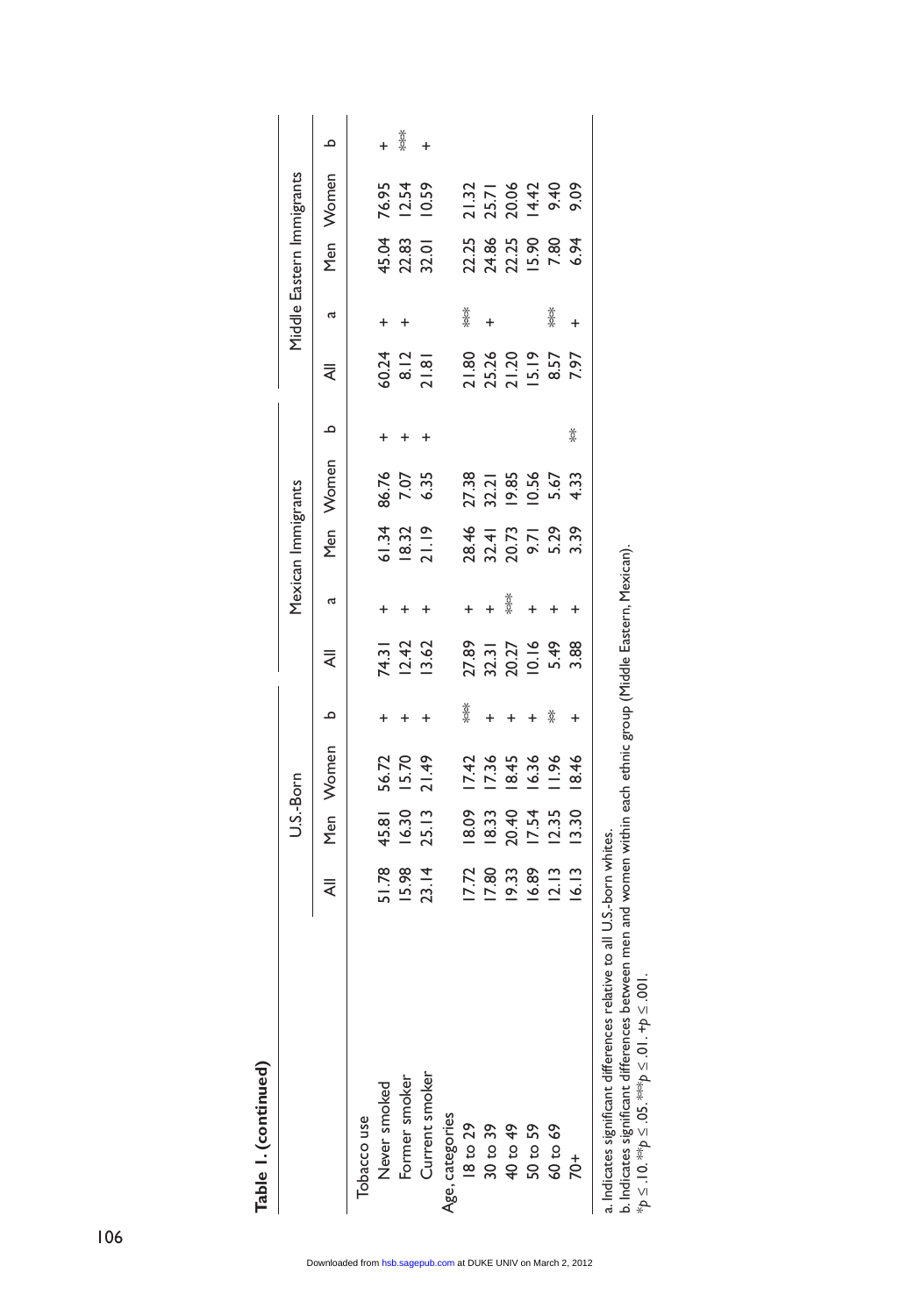| .<br>הההה ההה<br>)<br>227 |
|---------------------------|
|                           |
| $\ddot{\phantom{a}}$      |
| $\ddot{\phantom{0}}$      |
| j                         |
|                           |
| ı                         |
|                           |
| $\vdots$                  |
| )<br>)<br>)<br>Table 2. O |
|                           |

|                           |                                                                                    | Self-Assessed Health                                                                                                                                                                                                                                                                       |                                                                                                                                                                                                                                                      |                                                                                                                                                                                                                                |                                                                                   | Hypertension |                                                                                                                                                                                                                                                                                                                                                                                                       |                                                                                                                                                                                                                                 |
|---------------------------|------------------------------------------------------------------------------------|--------------------------------------------------------------------------------------------------------------------------------------------------------------------------------------------------------------------------------------------------------------------------------------------|------------------------------------------------------------------------------------------------------------------------------------------------------------------------------------------------------------------------------------------------------|--------------------------------------------------------------------------------------------------------------------------------------------------------------------------------------------------------------------------------|-----------------------------------------------------------------------------------|--------------|-------------------------------------------------------------------------------------------------------------------------------------------------------------------------------------------------------------------------------------------------------------------------------------------------------------------------------------------------------------------------------------------------------|---------------------------------------------------------------------------------------------------------------------------------------------------------------------------------------------------------------------------------|
|                           | Model I                                                                            | Model 2                                                                                                                                                                                                                                                                                    | Model 3                                                                                                                                                                                                                                              | Model 4                                                                                                                                                                                                                        | Model I                                                                           | Model 2      | Model 3                                                                                                                                                                                                                                                                                                                                                                                               | Model 4                                                                                                                                                                                                                         |
| J.S.-born (reference)     |                                                                                    |                                                                                                                                                                                                                                                                                            |                                                                                                                                                                                                                                                      |                                                                                                                                                                                                                                |                                                                                   |              |                                                                                                                                                                                                                                                                                                                                                                                                       |                                                                                                                                                                                                                                 |
| Mexican                   |                                                                                    |                                                                                                                                                                                                                                                                                            |                                                                                                                                                                                                                                                      |                                                                                                                                                                                                                                |                                                                                   |              |                                                                                                                                                                                                                                                                                                                                                                                                       |                                                                                                                                                                                                                                 |
|                           |                                                                                    |                                                                                                                                                                                                                                                                                            |                                                                                                                                                                                                                                                      |                                                                                                                                                                                                                                |                                                                                   |              |                                                                                                                                                                                                                                                                                                                                                                                                       |                                                                                                                                                                                                                                 |
| Middle Eastern            |                                                                                    |                                                                                                                                                                                                                                                                                            |                                                                                                                                                                                                                                                      |                                                                                                                                                                                                                                |                                                                                   |              |                                                                                                                                                                                                                                                                                                                                                                                                       |                                                                                                                                                                                                                                 |
|                           | $1.715***$<br>( $12.70)$<br>( $1.189$<br>( $1.085$ )<br>( $1.034***$<br>( $4.232)$ | 809<br>$(-1.069)$<br>$(-3.006)$<br>$(-2.006)$<br>$(-3.153)$<br>$(-3.153)$<br>$(-3.153)$<br>$(-3.153)$<br>$(-3.153)$<br>$(-3.153)$<br>$(-3.153)$<br>$(-3.153)$<br>$(-3.153)$<br>$(-3.153)$<br>$(-3.153)$<br>$(-3.153)$<br>$(-3.153)$<br>$(-3.153)$<br>$(-3.153)$<br>$(-3.153)$<br>$(-3.153$ | $(492**\n%24*341)$ $(-3.431)$ $(-3.431)$ $(-3.430)$ $(-5.568)$ $(-5.568)$ $(-5.568)$ $(-5.568)$ $(-5.568)$ $(-5.568)$ $(-5.568)$ $(-5.568)$ $(-5.568)$ $(-5.568)$ $(-5.568)$ $(-5.568)$ $(-5.568)$ $(-5.568)$ $(-5.568)$ $(-5.568)$ $(-5.568)$ $(-5$ | $582**$ $-2.557$ $-3.44$ $-1.778$ $-1.579$ $-1.634$ $-1.613$ $-1.613$ $-1.613$ $-1.613$ $-1.613$ $-1.613$ $-1.613$ $-1.613$ $-1.613$ $-1.613$ $-1.613$ $-1.613$ $-1.613$ $-1.613$ $-1.613$ $-1.613$ $-1.613$ $-1.613$ $-1.613$ | $(-8.507)$<br>$-3.676$<br>$-3.676$<br>$-3.676$<br>$-3.676$<br>$-3.676$<br>$-3.55$ |              | $\begin{array}{r} .542^{***} \\ .542^{***} \\ .539^{***} \\ .539^{***} \\ .539^{***} \\ .539^{***} \\ .539^{***} \\ .539^{***} \\ .539^{***} \\ .539^{***} \\ .539^{***} \\ .539^{***} \\ .539^{***} \\ .539^{***} \\ .539^{***} \\ .539^{***} \\ .539^{***} \\ .539^{***} \\ .539^{***} \\ .539^{***} \\ .539^{***} \\ .539^{***} \\ .539^{***} \\ .539^{***} \\ .539^{***} \\ .539^{***} \\ .539^{$ | $759$ $(-1.392)$ $-1.544$ $-1.544$ $-1.065$ $-1.063$ $-1.063$ $-1.063$ $-1.063$ $-1.063$ $-1.063$ $-1.064$ $-1.064$ $-1.064$ $-1.064$ $-1.064$ $-1.064$ $-1.064$ $-1.064$ $-1.064$ $-1.064$ $-1.064$ $-1.064$ $-1.064$ $-1.064$ |
| Female                    |                                                                                    |                                                                                                                                                                                                                                                                                            |                                                                                                                                                                                                                                                      |                                                                                                                                                                                                                                |                                                                                   |              |                                                                                                                                                                                                                                                                                                                                                                                                       |                                                                                                                                                                                                                                 |
|                           |                                                                                    |                                                                                                                                                                                                                                                                                            |                                                                                                                                                                                                                                                      |                                                                                                                                                                                                                                |                                                                                   |              |                                                                                                                                                                                                                                                                                                                                                                                                       |                                                                                                                                                                                                                                 |
| Overweight                |                                                                                    |                                                                                                                                                                                                                                                                                            |                                                                                                                                                                                                                                                      |                                                                                                                                                                                                                                |                                                                                   |              |                                                                                                                                                                                                                                                                                                                                                                                                       |                                                                                                                                                                                                                                 |
|                           |                                                                                    |                                                                                                                                                                                                                                                                                            |                                                                                                                                                                                                                                                      |                                                                                                                                                                                                                                |                                                                                   |              |                                                                                                                                                                                                                                                                                                                                                                                                       |                                                                                                                                                                                                                                 |
| Obese                     |                                                                                    |                                                                                                                                                                                                                                                                                            |                                                                                                                                                                                                                                                      |                                                                                                                                                                                                                                |                                                                                   |              |                                                                                                                                                                                                                                                                                                                                                                                                       |                                                                                                                                                                                                                                 |
|                           |                                                                                    |                                                                                                                                                                                                                                                                                            |                                                                                                                                                                                                                                                      |                                                                                                                                                                                                                                |                                                                                   |              |                                                                                                                                                                                                                                                                                                                                                                                                       |                                                                                                                                                                                                                                 |
| Former smoker             |                                                                                    |                                                                                                                                                                                                                                                                                            |                                                                                                                                                                                                                                                      |                                                                                                                                                                                                                                |                                                                                   |              |                                                                                                                                                                                                                                                                                                                                                                                                       |                                                                                                                                                                                                                                 |
|                           |                                                                                    |                                                                                                                                                                                                                                                                                            |                                                                                                                                                                                                                                                      |                                                                                                                                                                                                                                |                                                                                   |              |                                                                                                                                                                                                                                                                                                                                                                                                       |                                                                                                                                                                                                                                 |
| Current smoker            |                                                                                    |                                                                                                                                                                                                                                                                                            |                                                                                                                                                                                                                                                      |                                                                                                                                                                                                                                |                                                                                   |              |                                                                                                                                                                                                                                                                                                                                                                                                       |                                                                                                                                                                                                                                 |
|                           |                                                                                    |                                                                                                                                                                                                                                                                                            |                                                                                                                                                                                                                                                      |                                                                                                                                                                                                                                |                                                                                   |              |                                                                                                                                                                                                                                                                                                                                                                                                       |                                                                                                                                                                                                                                 |
| Former drinker            |                                                                                    |                                                                                                                                                                                                                                                                                            |                                                                                                                                                                                                                                                      |                                                                                                                                                                                                                                |                                                                                   |              |                                                                                                                                                                                                                                                                                                                                                                                                       |                                                                                                                                                                                                                                 |
|                           |                                                                                    |                                                                                                                                                                                                                                                                                            |                                                                                                                                                                                                                                                      |                                                                                                                                                                                                                                |                                                                                   |              |                                                                                                                                                                                                                                                                                                                                                                                                       |                                                                                                                                                                                                                                 |
| Current drinker           |                                                                                    |                                                                                                                                                                                                                                                                                            |                                                                                                                                                                                                                                                      |                                                                                                                                                                                                                                |                                                                                   |              |                                                                                                                                                                                                                                                                                                                                                                                                       |                                                                                                                                                                                                                                 |
|                           |                                                                                    |                                                                                                                                                                                                                                                                                            |                                                                                                                                                                                                                                                      |                                                                                                                                                                                                                                |                                                                                   |              |                                                                                                                                                                                                                                                                                                                                                                                                       |                                                                                                                                                                                                                                 |
| Duration in United States |                                                                                    |                                                                                                                                                                                                                                                                                            |                                                                                                                                                                                                                                                      |                                                                                                                                                                                                                                |                                                                                   |              |                                                                                                                                                                                                                                                                                                                                                                                                       |                                                                                                                                                                                                                                 |
|                           |                                                                                    |                                                                                                                                                                                                                                                                                            |                                                                                                                                                                                                                                                      |                                                                                                                                                                                                                                |                                                                                   |              |                                                                                                                                                                                                                                                                                                                                                                                                       |                                                                                                                                                                                                                                 |
| Noncitizen                |                                                                                    |                                                                                                                                                                                                                                                                                            |                                                                                                                                                                                                                                                      |                                                                                                                                                                                                                                |                                                                                   |              |                                                                                                                                                                                                                                                                                                                                                                                                       |                                                                                                                                                                                                                                 |
|                           |                                                                                    |                                                                                                                                                                                                                                                                                            |                                                                                                                                                                                                                                                      |                                                                                                                                                                                                                                |                                                                                   |              |                                                                                                                                                                                                                                                                                                                                                                                                       |                                                                                                                                                                                                                                 |
| Nonemployed               |                                                                                    |                                                                                                                                                                                                                                                                                            |                                                                                                                                                                                                                                                      |                                                                                                                                                                                                                                |                                                                                   |              |                                                                                                                                                                                                                                                                                                                                                                                                       |                                                                                                                                                                                                                                 |
|                           |                                                                                    |                                                                                                                                                                                                                                                                                            |                                                                                                                                                                                                                                                      |                                                                                                                                                                                                                                |                                                                                   |              |                                                                                                                                                                                                                                                                                                                                                                                                       |                                                                                                                                                                                                                                 |
| < High school             |                                                                                    |                                                                                                                                                                                                                                                                                            |                                                                                                                                                                                                                                                      |                                                                                                                                                                                                                                |                                                                                   |              |                                                                                                                                                                                                                                                                                                                                                                                                       |                                                                                                                                                                                                                                 |
|                           |                                                                                    |                                                                                                                                                                                                                                                                                            | $(-21.07)$                                                                                                                                                                                                                                           | $(-21.76)$                                                                                                                                                                                                                     |                                                                                   |              | $(-2.561)$                                                                                                                                                                                                                                                                                                                                                                                            | $(-3.372)$                                                                                                                                                                                                                      |

*(continued)*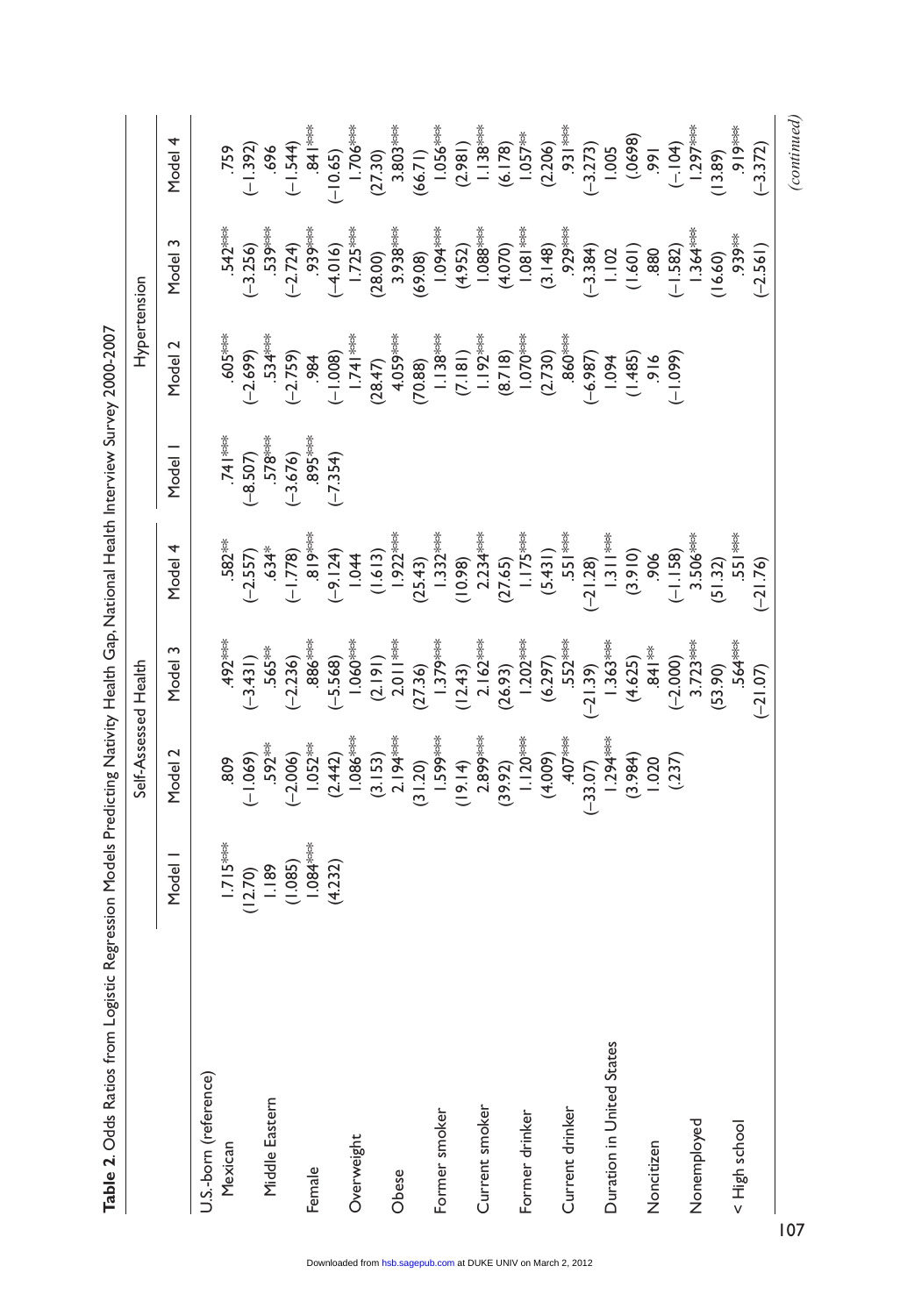|                                                                                                                                                                                                                                                       |         |         | Self-Assessed Health    |                       |         | Hypertension |                         |                         |
|-------------------------------------------------------------------------------------------------------------------------------------------------------------------------------------------------------------------------------------------------------|---------|---------|-------------------------|-----------------------|---------|--------------|-------------------------|-------------------------|
|                                                                                                                                                                                                                                                       | Model   | Model 2 | Model 3                 | Model 4               | Model   | Model 2      | Model 3                 | Model 4                 |
| High school                                                                                                                                                                                                                                           |         |         | $.467***$               | $.444***$             |         |              | $.877***$               | $.830***$               |
| Some college                                                                                                                                                                                                                                          |         |         | $.266***$<br>$(-25.47)$ | $.249***$<br>$-26.64$ |         |              | $.742***$<br>$(-5.268)$ | $.682***$<br>$(-7.421)$ |
|                                                                                                                                                                                                                                                       |         |         | $(-35.74)$              | $(-37.21)$            |         |              | $(-11.30)$              | $(-14.31)$              |
| No usual care                                                                                                                                                                                                                                         |         |         |                         | $1.080*$<br>(1.847)   |         |              |                         | $.765***$<br>$(-7.707)$ |
| Six months to $\leq$ one year since doctor                                                                                                                                                                                                            |         |         |                         | $.412***$             |         |              |                         | $.542***$               |
|                                                                                                                                                                                                                                                       |         |         |                         | $(-21.39)$            |         |              |                         | $(-23.29)$              |
| One to $\leq$ two years since doctor                                                                                                                                                                                                                  |         |         |                         | $.354***$             |         |              |                         | $.397***$               |
|                                                                                                                                                                                                                                                       |         |         |                         | $(-19.14)$            |         |              |                         | $(-23.05)$              |
| Two to $\leq$ five years since doctor                                                                                                                                                                                                                 |         |         |                         | $.33***$              |         |              |                         | $.307***$               |
|                                                                                                                                                                                                                                                       |         |         |                         | $(-16.12)$            |         |              |                         | $(-20.22)$              |
| > Five years since doctor                                                                                                                                                                                                                             |         |         |                         | $.342***$             |         |              |                         | $.216***$               |
|                                                                                                                                                                                                                                                       |         |         |                         | $(-12.99)$            |         |              |                         | $(-20.43)$              |
| Observations (n)                                                                                                                                                                                                                                      | 214,230 | 214,230 | 214,230                 | 214,230               | 214,230 | 214,230      | 214,230                 | 214,230                 |
| Note: All models control for age and survey year. Models 2 through 4 control for marital status, family size, and region of residence. Z-statistics in parentheses.<br>$*_{\text{p}} \leq .10.$ $*_{\text{p}}$ $\leq .05.$ $*_{\text{p}}$ $\leq .01.$ |         |         |                         |                       |         |              |                         |                         |

Table 2. (continued) **Table 2. (continued)**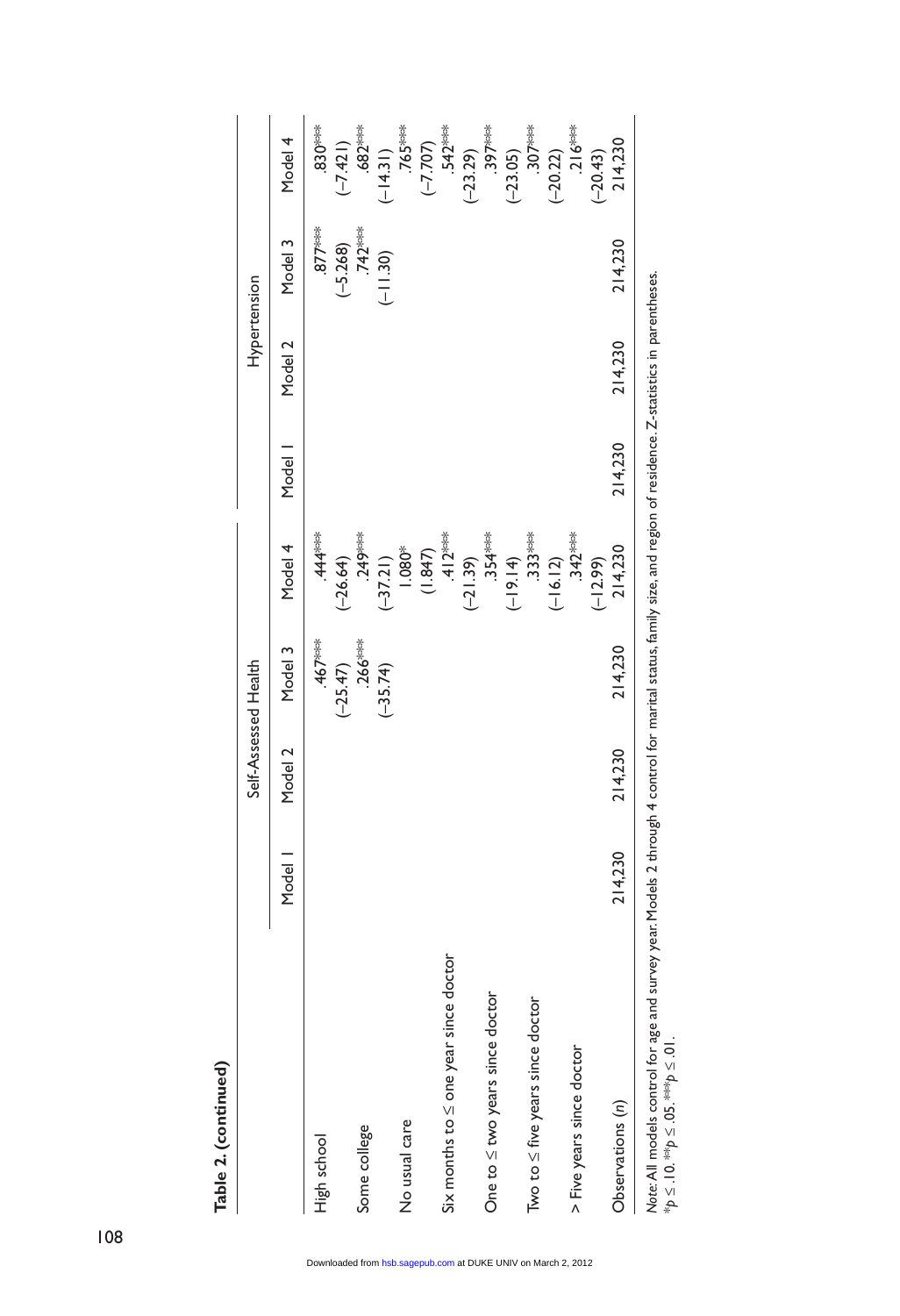| Table 3. Odds Ratios from Logistic Regression Models Predicting Nativity Health Gap, National Health Interview Survey 2000-2007 | Model 1                                     |            | Model 2                                               |                                   | Model 3                                                                       |                                              | Model 4                                                                                                              |                                                  |
|---------------------------------------------------------------------------------------------------------------------------------|---------------------------------------------|------------|-------------------------------------------------------|-----------------------------------|-------------------------------------------------------------------------------|----------------------------------------------|----------------------------------------------------------------------------------------------------------------------|--------------------------------------------------|
| Gender                                                                                                                          | Women                                       | Men        | Women                                                 | Men                               | Women                                                                         | Men                                          | Women                                                                                                                | Men                                              |
| Panel A: Self-Assessed Health                                                                                                   |                                             |            |                                                       |                                   |                                                                               |                                              |                                                                                                                      |                                                  |
| U.S. (reference)                                                                                                                |                                             |            |                                                       |                                   |                                                                               |                                              |                                                                                                                      |                                                  |
| Mexican                                                                                                                         | $1.984***$                                  | $1.473***$ | I.057                                                 |                                   |                                                                               | $413***$                                     | .683                                                                                                                 | $.542*$                                          |
|                                                                                                                                 |                                             | (5.990)    |                                                       | (95)                              | $(-1.867)$                                                                    |                                              | $(-1.368)$                                                                                                           | $(-1.832)$                                       |
| Middle Eastern                                                                                                                  |                                             |            |                                                       |                                   |                                                                               | $(-2.663)$<br>.453**                         |                                                                                                                      | .545                                             |
|                                                                                                                                 | $(12.67)$<br>1.574 <sup>**</sup><br>(2.104) | $(-710)$   | $(208)$<br>$(5870, -1974)$<br>$(-0782)$<br>$(1328***$ | $-306***$<br>$(-3.159)$           | .739<br>(-.862)<br>1.250***                                                   | $(-2.144)$                                   | $\begin{array}{c}\n 817 \\  (-575) \\  1.231*** \n\end{array}$                                                       | $(-1.620)$                                       |
| Overweight                                                                                                                      |                                             |            |                                                       | $844**$                           |                                                                               | $\frac{85}{3}$                               |                                                                                                                      | $.834***$                                        |
|                                                                                                                                 |                                             |            | (8.504)                                               | $(-4.321)$                        |                                                                               | $(-3.974)$                                   | $(6.129)$<br>2.311***                                                                                                | $(-4.401)$                                       |
| Obese                                                                                                                           |                                             |            | $2.677***$                                            | $1.668***$                        | $(6.558)$<br>2.402***                                                         | $1.554***$                                   |                                                                                                                      | $1.468***$                                       |
|                                                                                                                                 |                                             |            | $(30.21)$<br>1.472***                                 | (12.78)                           | (26.29)                                                                       | $(10.55)$<br>1.380***<br>(8.282)<br>2.096*** | $(25.08)$<br>$1.294***$<br>$(7.351)$<br>$(7.351)$<br>$2.234***$<br>$(20.92)$<br>$(0.153)$<br>$(493***$<br>$(-20.27)$ | (9.047)                                          |
| Former smoker                                                                                                                   |                                             |            |                                                       |                                   |                                                                               |                                              |                                                                                                                      |                                                  |
|                                                                                                                                 |                                             |            |                                                       | $1.673***$<br>(14.20)             |                                                                               |                                              |                                                                                                                      | $\frac{1.338}{(7.509)}$<br>(7.509)               |
| Current smoker                                                                                                                  |                                             |            | $(11.46)$<br>2.835***                                 | $2.943***$                        |                                                                               |                                              |                                                                                                                      |                                                  |
|                                                                                                                                 |                                             |            | $(28.36)$<br>$1.031$                                  | (27.45)                           | $1.324***$<br>$(8.078)$<br>$2.176***$<br>$(20.47)$<br>$1.105***$<br>$(2.709)$ | $(17.24)$<br>1.372****<br>(6.163)            |                                                                                                                      | $(17.88)$<br>1.348***                            |
| Former drinker                                                                                                                  |                                             |            |                                                       | $1.292***$                        |                                                                               |                                              |                                                                                                                      |                                                  |
|                                                                                                                                 |                                             |            |                                                       | (5.214)                           |                                                                               |                                              |                                                                                                                      | (5.666)                                          |
| Current drinker                                                                                                                 |                                             |            | $(.865)$<br>.365***                                   | $.495***$                         | <b>497***</b>                                                                 | $.656***$                                    |                                                                                                                      | $.660***$                                        |
|                                                                                                                                 |                                             |            |                                                       | $(-15.53)$                        | $(-19.92)$                                                                    | $\frac{-8.822}{1.395***}$                    |                                                                                                                      |                                                  |
| Duration in United                                                                                                              |                                             |            | $(-29.63)$<br>1.201**                                 | $1.470***$                        | $1.294***$                                                                    |                                              |                                                                                                                      |                                                  |
| <b>States</b>                                                                                                                   |                                             |            | (2.118)                                               |                                   | (2.909)                                                                       | $(3.020)$<br>$1.087$                         | $(2.541)$<br>$.715$ <sup>***</sup><br>$(-2.953)$                                                                     | $(-8.534)$<br>$1.295***$<br>$(2.311)$<br>$1.214$ |
| Noncitizen                                                                                                                      |                                             |            |                                                       |                                   | <b>.684</b> ***                                                               |                                              |                                                                                                                      |                                                  |
|                                                                                                                                 |                                             |            | $(166 - )$                                            | $(3.637)$<br>$1.210$<br>$(1.440)$ | $(-3.324)$                                                                    |                                              |                                                                                                                      | $(1.461)$<br>3.981***                            |
| Nonemployed                                                                                                                     |                                             |            |                                                       |                                   | $3.184***$                                                                    | $(.624)$<br>4.322***                         | $3.087***$                                                                                                           |                                                  |
|                                                                                                                                 |                                             |            |                                                       |                                   | (34.49)                                                                       | (40.61)                                      | (33.46)                                                                                                              | (38.27)                                          |
| < High school                                                                                                                   |                                             |            |                                                       |                                   | $.565***$                                                                     | $.572***$                                    | $.557***$                                                                                                            | $.552***$                                        |
|                                                                                                                                 |                                             |            |                                                       |                                   | $(-16.97)$                                                                    | $(-13.45)$                                   | $(-17.15)$                                                                                                           | $(-14.13)$                                       |
|                                                                                                                                 |                                             |            |                                                       |                                   |                                                                               |                                              |                                                                                                                      | (continued)                                      |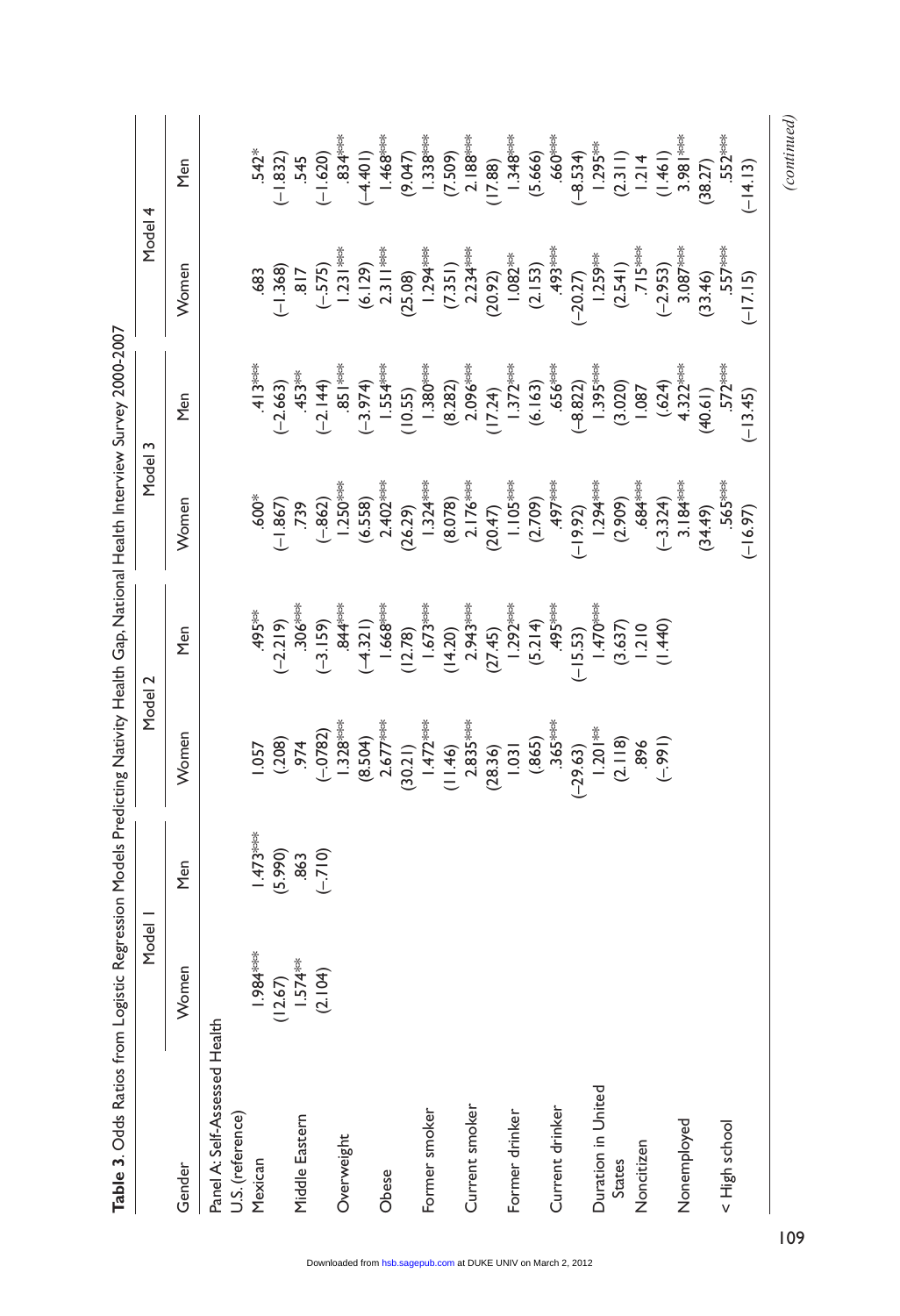|                          | Model I    |            | Model 2                                                                     |                                                                               | Model 3                                                |                                                                                                                                                             | Model 4                                                            |                                                                                             |
|--------------------------|------------|------------|-----------------------------------------------------------------------------|-------------------------------------------------------------------------------|--------------------------------------------------------|-------------------------------------------------------------------------------------------------------------------------------------------------------------|--------------------------------------------------------------------|---------------------------------------------------------------------------------------------|
| Gender                   | Women      | Men        | Women                                                                       | Men                                                                           | Women                                                  | Men                                                                                                                                                         | Women                                                              | Men                                                                                         |
| High school              |            |            |                                                                             |                                                                               |                                                        | $-467***$<br>$(-16.00)$                                                                                                                                     | $.450***$                                                          | $.440***$                                                                                   |
|                          |            |            |                                                                             |                                                                               |                                                        |                                                                                                                                                             | $(-20.67)$                                                         | $-16.91$                                                                                    |
| Some college             |            |            |                                                                             |                                                                               | .266***                                                | <b>264***</b>                                                                                                                                               | $.252***$                                                          |                                                                                             |
|                          |            |            |                                                                             |                                                                               | $(-25.40)$                                             | $(-25.67)$                                                                                                                                                  | $(-26.29)$<br>1.066<br>1.141)                                      | $-247$<br>$+26.79$<br>$-1.089$<br>$-1.416$<br>$-1.453$<br>$+53$<br>$+1.343$                 |
| No usual care            |            |            |                                                                             |                                                                               |                                                        |                                                                                                                                                             |                                                                    |                                                                                             |
|                          |            |            |                                                                             |                                                                               |                                                        |                                                                                                                                                             |                                                                    |                                                                                             |
| Six months to $\le$ one  |            |            |                                                                             |                                                                               |                                                        |                                                                                                                                                             | $.378***$                                                          |                                                                                             |
| year since doctor        |            |            |                                                                             |                                                                               |                                                        |                                                                                                                                                             | $(-17.98)$                                                         |                                                                                             |
| One to $\leq$ two years  |            |            |                                                                             |                                                                               |                                                        |                                                                                                                                                             | <b>388***</b>                                                      |                                                                                             |
| since doctor             |            |            |                                                                             |                                                                               |                                                        |                                                                                                                                                             | $(-11.35)$                                                         | ,4 <sub>&gt;)</sub><br>.339 <sup>}}}</sup> **<br>(−l4.96)<br>.?                             |
| Two to $\leq$ five years |            |            |                                                                             |                                                                               |                                                        |                                                                                                                                                             | $.346***$                                                          | $\frac{1}{33}$                                                                              |
| since doctor             |            |            |                                                                             |                                                                               |                                                        |                                                                                                                                                             | $(-10.02)$                                                         | $(-12.63)$                                                                                  |
| > Five years since       |            |            |                                                                             |                                                                               |                                                        |                                                                                                                                                             | $.358***$                                                          | $.329***$                                                                                   |
| doctor                   |            |            |                                                                             |                                                                               |                                                        |                                                                                                                                                             | $(-7.325)$                                                         | $-10.85$                                                                                    |
| Panel B: Hypertension    |            |            |                                                                             |                                                                               |                                                        |                                                                                                                                                             |                                                                    |                                                                                             |
| Mexican                  | 1.059      | $.522***$  | (141)                                                                       | $-3.79***$<br>(-3.208)                                                        | $.654*$                                                | $-374***$<br>$(-3.238)$                                                                                                                                     | .854                                                               | $.567*$                                                                                     |
|                          | (1.302)    | $(-11.39)$ |                                                                             |                                                                               | $(-1.850)$                                             |                                                                                                                                                             |                                                                    | $(-1.805)$                                                                                  |
| Middle Eastern           | .826       |            |                                                                             |                                                                               | .763                                                   |                                                                                                                                                             |                                                                    |                                                                                             |
|                          | $(-1.123)$ | $-3.800$ ) | $(1+8-)$                                                                    | ***<br>.309 <sup>3⇔</sup><br>****808.                                         | $(-1.030)$                                             |                                                                                                                                                             |                                                                    |                                                                                             |
| Overweight               |            |            | $1.864***$                                                                  |                                                                               |                                                        |                                                                                                                                                             |                                                                    |                                                                                             |
|                          |            |            |                                                                             |                                                                               |                                                        |                                                                                                                                                             | $(-.657)$<br>$943$<br>$(-.214)$<br>$1.806***$<br>$1.80$<br>3.940** |                                                                                             |
| Obese                    |            |            |                                                                             |                                                                               |                                                        |                                                                                                                                                             |                                                                    |                                                                                             |
|                          |            |            |                                                                             |                                                                               |                                                        |                                                                                                                                                             |                                                                    |                                                                                             |
| Former smoker            |            |            |                                                                             |                                                                               |                                                        |                                                                                                                                                             |                                                                    |                                                                                             |
|                          |            |            | $(23.66)$<br>$+235$ <sup>***</sup><br>$(54.31)$<br>$1.108$ ***<br>$(4.137)$ | $1.568***$<br>$(16.00)$<br>$3.694***$<br>$(42.33)$<br>$(1212***$<br>$(7.192)$ | 1.823***<br>(22.62)<br>4.053***<br>(52.14)<br>1.071*** | $\begin{array}{r} .331** \\ .331** \\ (-2.944) \\ -.569*** \\ .1569*** \\ .1600 \\ (-6.00) \\ 3.627*** \\ (-1.41) \\ (-1.66*** \\ -1.166*** \\ \end{array}$ | $(50.47)$<br>$1.050*$<br>$(1.959)$                                 | $-450***$<br>$(-2.087)$<br>$-1.543***$<br>$(15.05)$<br>$3.469***$<br>$(19.17)$<br>$(19.17)$ |

Table 3. (continued) **Table 3. (continued)**

# *(continued)*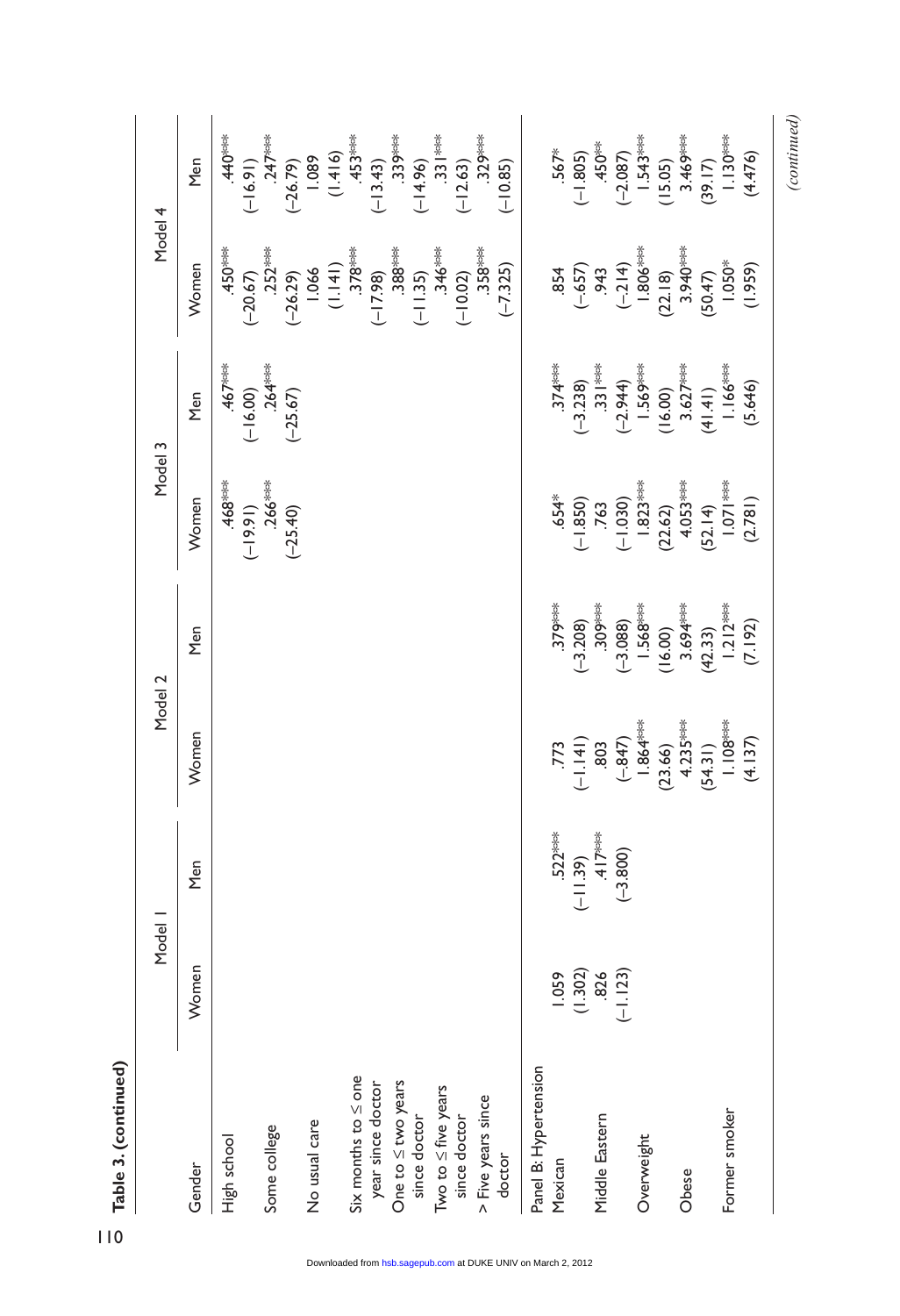| ۰ |
|---|
|   |
|   |
|   |
|   |
|   |
|   |
|   |
|   |
|   |
|   |
|   |
|   |
|   |
| c |
|   |
|   |
|   |
|   |
|   |
|   |

|                         | Model |     | Model 2                                                                                                                               |                                                                                                               | Model 3                                                                                                                                                                                             |                                                                                                                                                                                                                                                                              | Model 4                                                                                                                                                                                                                           |                                                                                                                                                                                                                                               |
|-------------------------|-------|-----|---------------------------------------------------------------------------------------------------------------------------------------|---------------------------------------------------------------------------------------------------------------|-----------------------------------------------------------------------------------------------------------------------------------------------------------------------------------------------------|------------------------------------------------------------------------------------------------------------------------------------------------------------------------------------------------------------------------------------------------------------------------------|-----------------------------------------------------------------------------------------------------------------------------------------------------------------------------------------------------------------------------------|-----------------------------------------------------------------------------------------------------------------------------------------------------------------------------------------------------------------------------------------------|
| Gender                  | Women | Men | Women                                                                                                                                 | Men                                                                                                           | Women                                                                                                                                                                                               | Men                                                                                                                                                                                                                                                                          | Women                                                                                                                                                                                                                             | Men                                                                                                                                                                                                                                           |
| Current smoker          |       |     |                                                                                                                                       | 1.189***                                                                                                      | $1.096***$                                                                                                                                                                                          | $1.103***$                                                                                                                                                                                                                                                                   | $1.137***$                                                                                                                                                                                                                        | $1.171***$                                                                                                                                                                                                                                    |
|                         |       |     |                                                                                                                                       |                                                                                                               |                                                                                                                                                                                                     |                                                                                                                                                                                                                                                                              |                                                                                                                                                                                                                                   | $(4.744)$<br>1.127***                                                                                                                                                                                                                         |
| Former drinker          |       |     |                                                                                                                                       |                                                                                                               |                                                                                                                                                                                                     |                                                                                                                                                                                                                                                                              |                                                                                                                                                                                                                                   |                                                                                                                                                                                                                                               |
|                         |       |     |                                                                                                                                       |                                                                                                               |                                                                                                                                                                                                     |                                                                                                                                                                                                                                                                              |                                                                                                                                                                                                                                   |                                                                                                                                                                                                                                               |
| Current drinker         |       |     |                                                                                                                                       |                                                                                                               |                                                                                                                                                                                                     |                                                                                                                                                                                                                                                                              |                                                                                                                                                                                                                                   |                                                                                                                                                                                                                                               |
|                         |       |     | $1.214$<br>$(6.371)$<br>$(6.371)$<br>$(2.612)$<br>$(2.612)$<br>$(8.71)$<br>$(8.71)$<br>$(1.55)$<br>$(-7.391)$<br>$(0.59)$<br>$(0.59)$ | $(5.626)$<br>$1.146$<br>$(3.311)$<br>$(3.311)$<br>$(-709)$<br>$(-1.218)$<br>$(2.039)$<br>$(3.41)$<br>$(3.41)$ | (3.018)<br>$1.109$<br>$1.09$<br>$1.3792$<br>$1.3792$<br>$1.308$<br>$1.308$<br>$1.308$<br>$1.308$<br>$1.308$<br>$1.308$<br>$1.308$<br>$1.304$<br>$1.304$<br>$1.304$<br>$1.304$<br>$1.304$<br>$1.304$ | $(3.021)$<br>$-1.44$<br>$(3.254)$<br>$-1.027$<br>$-1.207$<br>$-1.383$<br>$-1.44$<br>$-1.383$<br>$-1.44$<br>$-1.383$<br>$-1.44$<br>$-1.20$<br>$-1.44$<br>$-1.44$<br>$-1.44$<br>$-1.44$<br>$-1.44$<br>$-1.44$<br>$-1.44$<br>$-1.44$<br>$-1.44$<br>$-1.44$<br>$-1.44$<br>$-1.4$ | $(4.207)$ $(1.090***$ $(2.616)$ $(2.619)$ $(3.619)$ $(4.05***$ $(4.0537)$ $(5.0517)$ $(5.0517)$ $(1.011)$ $(1.011)$ $(1.011)$ $(1.011)$ $(1.011)$ $(1.011)$ $(1.011)$ $(1.011)$ $(1.011)$ $(1.011)$ $(1.011)$ $(1.011)$ $(1.011)$ | $(2.802)$<br>$(1.94)$<br>$(1.95)$<br>$(1.96)$<br>$(1.96)$<br>$(1.37)$<br>$(1.37)$<br>$(1.37)$<br>$(1.37)$<br>$(1.37)$<br>$(1.37)$<br>$(1.37)$<br>$(1.37)$<br>$(1.37)$<br>$(1.37)$<br>$(1.37)$<br>$(1.37)$<br>$(1.37)$<br>$(1.37)$<br>$(1.37)$ |
| Duration in United      |       |     |                                                                                                                                       |                                                                                                               |                                                                                                                                                                                                     |                                                                                                                                                                                                                                                                              |                                                                                                                                                                                                                                   |                                                                                                                                                                                                                                               |
| States                  |       |     |                                                                                                                                       |                                                                                                               |                                                                                                                                                                                                     |                                                                                                                                                                                                                                                                              |                                                                                                                                                                                                                                   |                                                                                                                                                                                                                                               |
| Noncitizen              |       |     |                                                                                                                                       |                                                                                                               |                                                                                                                                                                                                     |                                                                                                                                                                                                                                                                              |                                                                                                                                                                                                                                   |                                                                                                                                                                                                                                               |
|                         |       |     |                                                                                                                                       |                                                                                                               |                                                                                                                                                                                                     |                                                                                                                                                                                                                                                                              |                                                                                                                                                                                                                                   |                                                                                                                                                                                                                                               |
| Nonemployed             |       |     |                                                                                                                                       |                                                                                                               |                                                                                                                                                                                                     |                                                                                                                                                                                                                                                                              |                                                                                                                                                                                                                                   |                                                                                                                                                                                                                                               |
|                         |       |     |                                                                                                                                       |                                                                                                               |                                                                                                                                                                                                     |                                                                                                                                                                                                                                                                              |                                                                                                                                                                                                                                   |                                                                                                                                                                                                                                               |
| < High school           |       |     |                                                                                                                                       |                                                                                                               |                                                                                                                                                                                                     |                                                                                                                                                                                                                                                                              |                                                                                                                                                                                                                                   |                                                                                                                                                                                                                                               |
|                         |       |     |                                                                                                                                       |                                                                                                               |                                                                                                                                                                                                     |                                                                                                                                                                                                                                                                              |                                                                                                                                                                                                                                   |                                                                                                                                                                                                                                               |
| High school             |       |     |                                                                                                                                       |                                                                                                               |                                                                                                                                                                                                     |                                                                                                                                                                                                                                                                              |                                                                                                                                                                                                                                   |                                                                                                                                                                                                                                               |
|                         |       |     |                                                                                                                                       |                                                                                                               |                                                                                                                                                                                                     |                                                                                                                                                                                                                                                                              |                                                                                                                                                                                                                                   |                                                                                                                                                                                                                                               |
| Some college            |       |     |                                                                                                                                       |                                                                                                               |                                                                                                                                                                                                     |                                                                                                                                                                                                                                                                              |                                                                                                                                                                                                                                   |                                                                                                                                                                                                                                               |
|                         |       |     |                                                                                                                                       |                                                                                                               | $(-12.07)$                                                                                                                                                                                          | $(-4.231)$                                                                                                                                                                                                                                                                   |                                                                                                                                                                                                                                   |                                                                                                                                                                                                                                               |
| No usual care           |       |     |                                                                                                                                       |                                                                                                               |                                                                                                                                                                                                     |                                                                                                                                                                                                                                                                              |                                                                                                                                                                                                                                   |                                                                                                                                                                                                                                               |
|                         |       |     |                                                                                                                                       |                                                                                                               |                                                                                                                                                                                                     |                                                                                                                                                                                                                                                                              |                                                                                                                                                                                                                                   |                                                                                                                                                                                                                                               |
| Six months to $\le$ one |       |     |                                                                                                                                       |                                                                                                               |                                                                                                                                                                                                     |                                                                                                                                                                                                                                                                              |                                                                                                                                                                                                                                   |                                                                                                                                                                                                                                               |
| year since doctor       |       |     |                                                                                                                                       |                                                                                                               |                                                                                                                                                                                                     |                                                                                                                                                                                                                                                                              |                                                                                                                                                                                                                                   |                                                                                                                                                                                                                                               |
| One to ≤ two years      |       |     |                                                                                                                                       |                                                                                                               |                                                                                                                                                                                                     |                                                                                                                                                                                                                                                                              | 399***                                                                                                                                                                                                                            |                                                                                                                                                                                                                                               |
| since doctor            |       |     |                                                                                                                                       |                                                                                                               |                                                                                                                                                                                                     |                                                                                                                                                                                                                                                                              | $(-13.96)$                                                                                                                                                                                                                        | $(-18.50)$                                                                                                                                                                                                                                    |

*(continued)*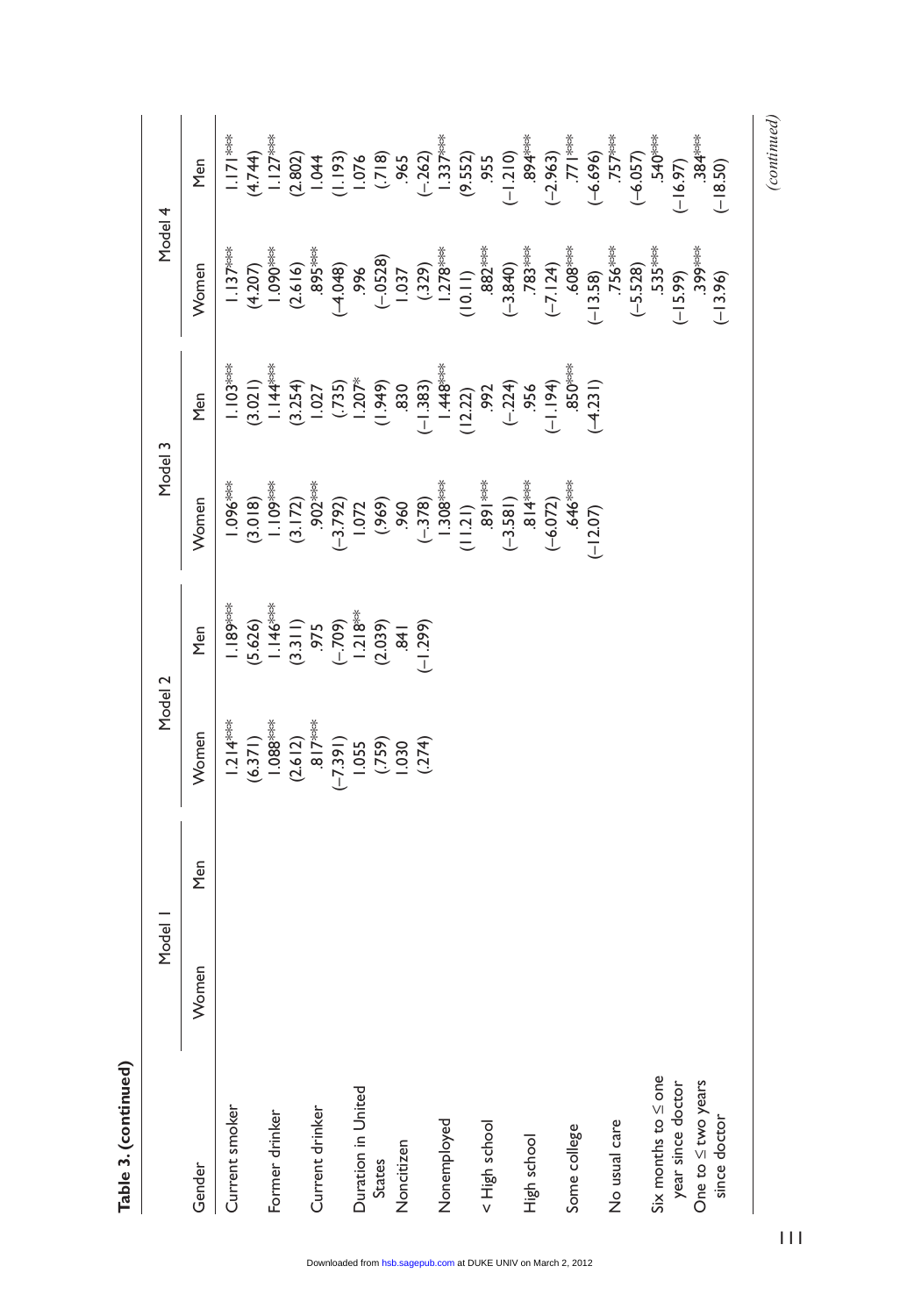| Table 3. (continued)                                                                                                                   |         |                 |         |        |         |        |            |            |
|----------------------------------------------------------------------------------------------------------------------------------------|---------|-----------------|---------|--------|---------|--------|------------|------------|
|                                                                                                                                        | Model I |                 | Model 2 |        | Model 3 |        | Model 4    |            |
| Gender                                                                                                                                 | Women   | M <sub>en</sub> | Women   | Men    | Women   | Men    | Women      | <b>Men</b> |
| Two to ≤ five years                                                                                                                    |         |                 |         |        |         |        | $.346***$  | $.287***$  |
| since doctor                                                                                                                           |         |                 |         |        |         |        | $(-11.42)$ | $(-17.20)$ |
| > Five years since                                                                                                                     |         |                 |         |        |         |        | $.210***$  | $.220***$  |
| doctor                                                                                                                                 |         |                 |         |        |         |        | $(-10.70)$ | $(-15.97)$ |
| Observations (n)                                                                                                                       | 119,703 | 94,500          | 119,703 | 94,500 | 119,703 | 94,500 | 119,703    | 94,500     |
| Note: All models control for age and survey year. Models 2 through 4 control for marital status, family size, and region of residence. |         |                 |         |        |         |        |            |            |

 $\Rightarrow$   $\frac{10.54}{5}$  = 10. \*\*p ≤ .05. \*\*\*p ≤ .01. \**p* ≤ .10. \*\**p* ≤ .05. \*\*\**p* ≤ .01.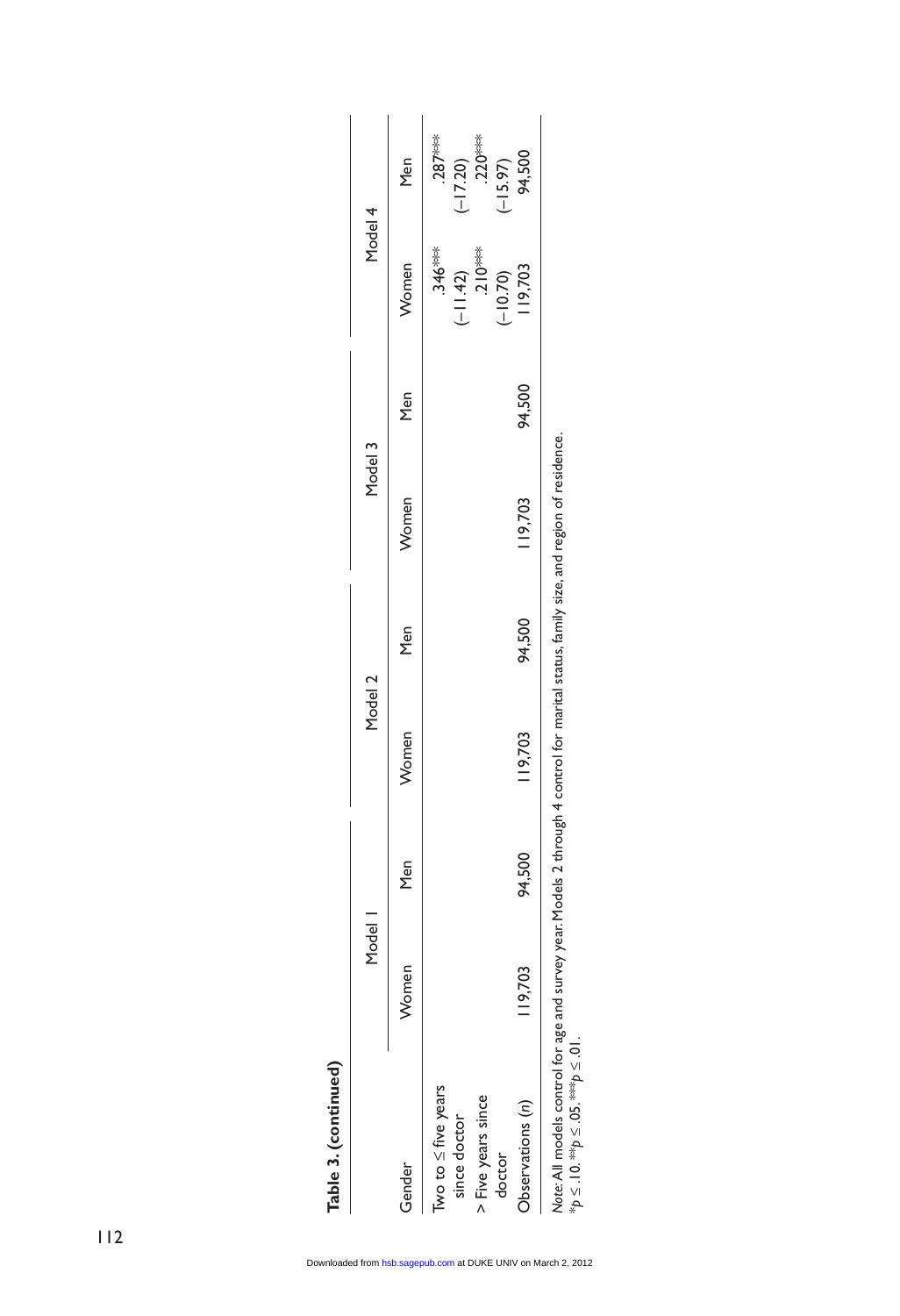but they are significantly less likely to have been diagnosed with hypertension (14.02 percent and 16.17 percent compared to 27.41 percent).

If we look at differences by gender, a different story emerges. Middle Eastern and Mexican immigrant women are significantly less healthy than their male counterparts on both measures of health. Middle Eastern immigrant women report slightly worse health than Mexican women, but both groups fare worse than men. For example, compared to Middle Eastern immigrant men, Middle Eastern immigrant women are nearly twice as likely to report their health as "fair or poor" (17.45) percent compared to 9.07 percent) and to report being diagnosed with hypertension (19.63 percent compared to 13.03 percent). In terms of self-rated health, Middle Eastern immigrant women report worse health than U.S.-born white men and women. Moreover, the gender gap in health is much greater for immigrants than for U.S.-born whites, where the difference between men and women is much smaller across health outcomes.

What might account for these observed differences by ethnicity, nativity, and gender? Socioeconomic status and utilization of health care are likely important, given their role in explaining gender health disparities among U.S. adults (Read and Gorman 2010) and immigrants (Gorman et al. 2010). Looking first at Middle Easterners, we see they are more highly educated on average than U.S.-born whites, which is a common finding among immigrants (Singh and Siahpush 2000). Middle Eastern immigrant women fare less well than their male counterparts, with twice as many lacking a high school education (22.74 percent compared to 11.33 percent) and far more being nonemployed (56.07 percent compared to 26.91 percent). As a group, Mexican immigrants are much more socioeconomically disadvantaged than Middle Easterners and whites, as prior research would suggest. Again, however, there is a notable gender gap with Mexican women faring less well across social status measures. Middle Eastern and Mexican immigrants, as well as men in all ethnic groups, are also more likely than their native-born and female counterparts, respectively, to report having no usual place for health care. With regard to time since last seen a doctor, immigrants and men are more likely than their native-born and

female counterparts to have gone more than five years without seeing a health care professional of any kind. In analysis not presented, we find that, as expected, the vast majority (93.03 percent) of respondents reporting having seen a doctor in the last six months have a usual place for care; however, those with a usual place for care comprise less than one third (30.55 percent) of those respondents who had not been to the doctors in more than five years.

In terms of health behaviors, Middle Eastern and Mexican immigrants are less likely than U.S. born whites to be obese, less likely to be current drinkers, and more likely to have never drank or smoked in their lifetime. Again, the picture looks quite different once gender is considered. Despite reporting poorer health than their male peers, Middle Eastern and Mexican immigrant women are largely advantaged with respect to their health behaviors: They are significantly less likely than immigrant men to be current drinkers and smokers and significantly more likely to be lifetime abstainers from alcohol and tobacco. At least from a descriptive standpoint, health behaviors alone do not appear to drive gendered health disparities.

Tables 2 through 4 examine these relationships in the multivariate context. For clarity, the tables highlight our four main variables of interest—gender, health behaviors, socioeconomic status, and contact with the health care system. All models, including model 1, include age, age-squared, and survey year. Table 2 compares Mexican and Middle Eastern immigrants to U.S.-born whites across the measures of health status to test our hypothesis that both groups of immigrants will have better health outcomes. Table 2 shows that the bivariate relationships seen in Table 1 hold once age and gender are introduced (models 1). Middle Eastern immigrants do not differ from U.S.-born whites with respect to self-rated health but do appear healthier in terms of hypertension. Mexican immigrants report higher odds of fair/poor self-rated health than U.S.-born whites but appear healthier on the more objective measure. Women have higher odds of fair/poor self-rated health than men but significantly lower odds of hypertension. Introducing health behaviors and other background characteristics reveals a health advantage for both Mexican and Middle Eastern immigrants in the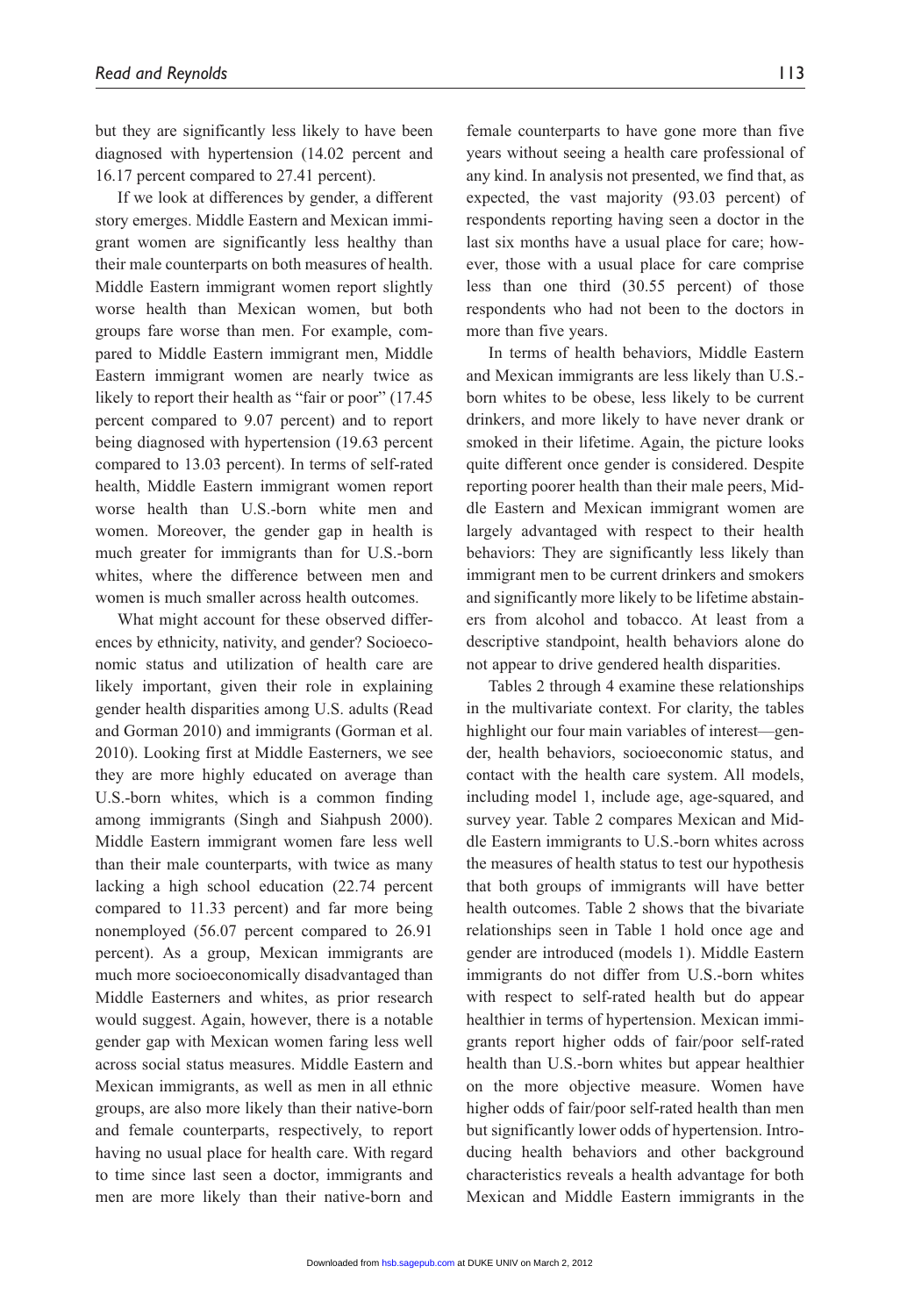case of fair/poor self-rated health as well as hypertension, although the reduced odds among Mexican-born are not significant in the case of self-rated health. Ancillary analysis reveals that this reduction in the elevated odds among immigrants owes chiefly to the introduction of the citizenship variable. Women's higher odds of fair/poor self-rated health attenuate as do their lower odds of hypertension (to nonsignificance) between models 1 and 2. When socioeconomic status is considered, the gap closes slightly in the case of hypertension among the Middle Easterners and grows slightly among Mexicans. Women's odds of both health outcomes are reduced significantly after socioeconomic status is controlled (less than zero for both outcomes). After the health care contact variables are added, the gap closes slightly for both immigrant groups for both health outcomes, becoming nonsignificant in the case of hypertension. Adjusting for contact with the health care system also lowers women's odds of both health outcomes relative to men. Overall, Table 2 finds support for better health outcomes among immigrants relative to U.S.-born whites and suggests important differences by gender.8

Table 3 examines whether and how the immigrant health advantage varies by gender, comparing immigrant women to U.S.-born white women and immigrant men to U.S.-born white men for self-rated health (Panel A) and hypertension (Panel B). Middle Eastern immigrant women and Mexican immigrant men and women have significantly higher odds of fair/poor self-rated health compared to their U.S.-born counterparts, while Middle Eastern immigrant men's odds do not differ significantly from those of U.S-born men. In the case of hypertension, women's odds are not statistically different than U.S-born women's, whereas men's are significantly lower than U.S-born men's for both immigrant groups. In model 2, Mexican and Middle Eastern women's odds of poor self-rated health no longer differ statistically from those of native-born women's odds. Mexican and Middle Eastern men's odds of poor self-rated health are now significantly lower than the odds of their native-born counterparts. For hypertension, the odds ratio for women remains nonsignificant, but the lower odds among immigrants are further reduced. This shift is again driven primarily by differences in citizenship status. A similar reduction occurs between models 2 and 3 for women (producing significantly lower odds for Mexican women along both health outcomes) and for Mexican men, although Middle Eastern men's odds increase for both outcomes. After including contact with the health care system, the odds of fair/ poor self-rated health and hypertension for men and women from both immigrant groups increase toward one. Mexican women's odds of both health outcomes are now no longer significantly different than U.S.-born women's odds, and Middle Eastern men's odds of poor self-rated health are no longer significantly different than U.S.-born men's odds. Controlling for the full set of covariates, Middle Eastern men's odds of hypertension and Mexican men's odds of both outcomes are significantly lower than the U.S.-born while neither Mexican nor Middle Eastern women's odds of fair/poor self-rated health or hypertension differ significantly from U.S.-born white women's. Thus, Table 3 suggests that the immigrant health advantage thesis is more applicable to immigrant men than women.

Finally, Table 4 examines gender differences in self-rated health (Panel A) and hypertension (Panel B) among U.S.-born whites, Middle Eastern immigrants, and Mexican immigrants.<sup>9</sup> With the exception of hypertension among U.S.-born whites, women report significantly worse health than their male peers, controlling for age and survey year (models 1). Controlling for health behaviors, duration in the United States and citizenship status attenuate the gender gap in both health outcomes for immigrants, to nonsignificance in the case of Middle Easterners and hypertension (models 2). Socioeconomic status shrinks the gender gap among both immigrant groups to nonsignificance in the case of self-rated health but does not result in any substantive changes in the case of hypertension. Contact with the health care system shrinks the gender gap in self-rated health and hypertension among Mexican and Middle Eastern immigrants, although significance levels remain the same. $10$  In final models for both groups, women's odds of fair/poor self-rated health no longer differ significantly from men's, and for the Middle Eastern-born, women's odds of hypertension are also not significantly different than men's. Among the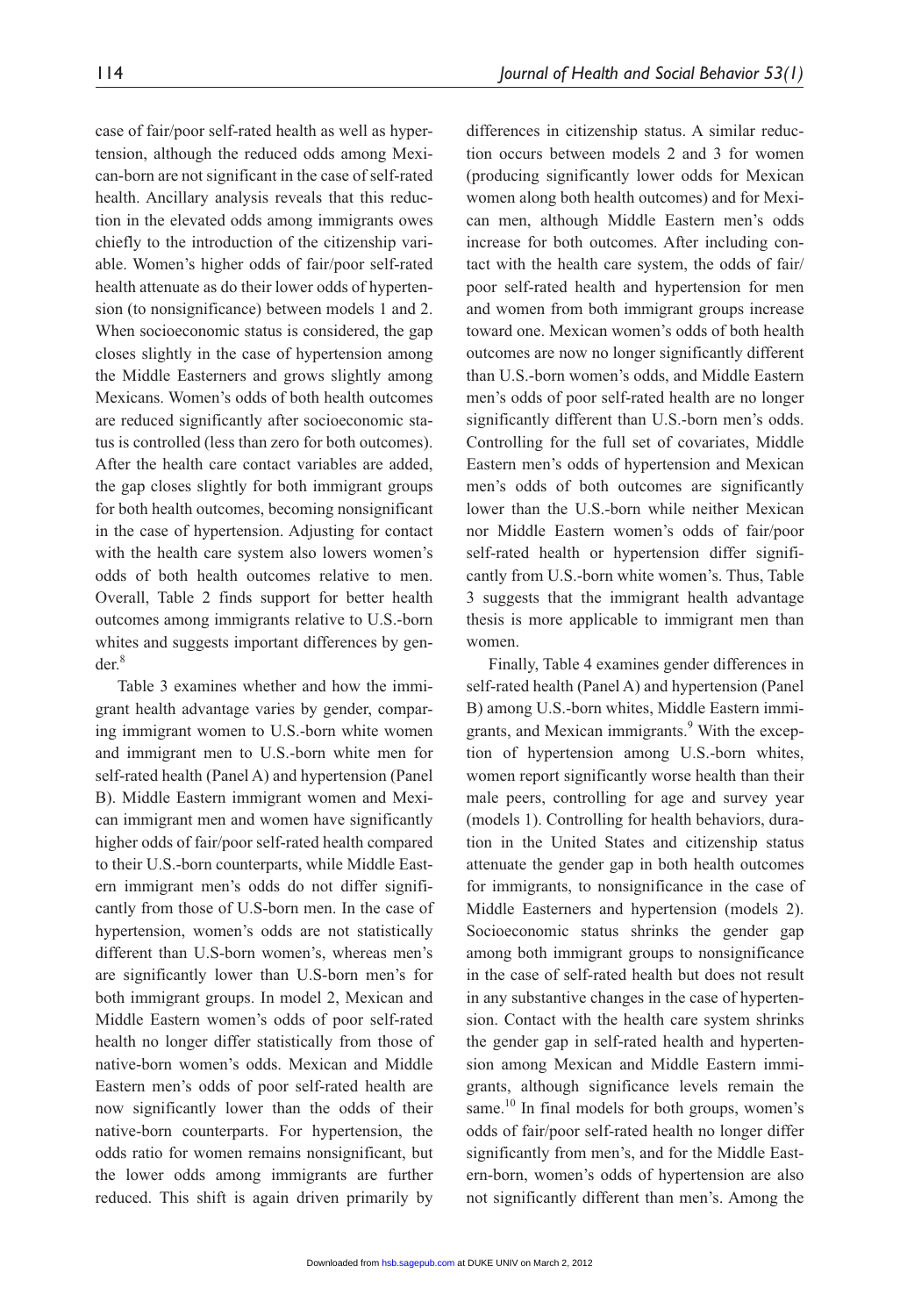| Table 4. Odds Ratios from Logistic Regression Models Predicting Gender Health Gap, National Health Interview Survey 2000-2007 |                  |            |                      |                                                                |                                                                                                                                        |             |                                                                                                                      |                                                                                                                                                                           |                                                                                                                                                                                                                                |                                                                                                                    |                                                                                                                                                                  |                                                                                                                                                                                                                                                                                             |
|-------------------------------------------------------------------------------------------------------------------------------|------------------|------------|----------------------|----------------------------------------------------------------|----------------------------------------------------------------------------------------------------------------------------------------|-------------|----------------------------------------------------------------------------------------------------------------------|---------------------------------------------------------------------------------------------------------------------------------------------------------------------------|--------------------------------------------------------------------------------------------------------------------------------------------------------------------------------------------------------------------------------|--------------------------------------------------------------------------------------------------------------------|------------------------------------------------------------------------------------------------------------------------------------------------------------------|---------------------------------------------------------------------------------------------------------------------------------------------------------------------------------------------------------------------------------------------------------------------------------------------|
|                                                                                                                               |                  | Model      |                      |                                                                | Model 2                                                                                                                                |             |                                                                                                                      | Model 3                                                                                                                                                                   |                                                                                                                                                                                                                                |                                                                                                                    | Model 4                                                                                                                                                          |                                                                                                                                                                                                                                                                                             |
| Region of Birth                                                                                                               | United<br>States | g<br>Mexi  | Middle East          | <b>J</b> nited<br><b>States</b>                                | Mexico                                                                                                                                 | Middle East | United<br>States                                                                                                     | Mexico                                                                                                                                                                    | Middle East                                                                                                                                                                                                                    | United<br>States                                                                                                   | Mexico                                                                                                                                                           | Middle East                                                                                                                                                                                                                                                                                 |
| Panel A: Self-Assessed Health<br>Female                                                                                       | $1.059***$       | $1.587***$ |                      | 1.034                                                          |                                                                                                                                        | $1.975*$    | $.882***$                                                                                                            |                                                                                                                                                                           |                                                                                                                                                                                                                                | $\frac{1}{8}$<br>819**                                                                                             |                                                                                                                                                                  |                                                                                                                                                                                                                                                                                             |
|                                                                                                                               | (2.924)          | (5.715)    | $2.191**$<br>(2.611) |                                                                | $1.500***$<br>(4.671)<br>1.084                                                                                                         |             | $(-5.529)$<br>1.058**<br>(2.105)<br>2.028***                                                                         | 1.122<br>(1.200)<br>(1.300)<br>(1.300)<br>(1.356)<br>(1.356)<br>(1.356)<br>(1.356)<br>(1.358)<br>(1.358)<br>(1.379***<br>(1.379***<br>(1.379***<br>(1.379***<br>(1.379*** | $1.269$ $-1.21$ $-1.249$ $-1.249$ $-1.249$ $-1.249$ $-1.249$ $-1.249$ $-1.249$ $-1.249$ $-1.249$ $-1.249$ $-1.249$ $-1.249$ $-1.249$ $-1.249$ $-1.249$ $-1.249$ $-1.249$ $-1.249$ $-1.249$ $-1.249$ $-1.249$ $-1.249$ $-1.249$ | $(-8.815)$<br>1.043<br>(1.555)<br>(1.940***                                                                        | $(-472)$<br>$(-472)$<br>$1.052$                                                                                                                                  | $(1880)$<br>$(1880)$<br>$(1.54)$<br>$(-1.75)$<br>$(-1.75)$<br>$(-1.75)$<br>$(-1.75)$<br>$(-1.75)$<br>$(-1.75)$<br>$(-1.75)$<br>$(-1.75)$<br>$(-1.75)$<br>$(-1.75)$<br>$(-1.75)$<br>$(-1.75)$<br>$(-1.75)$<br>$(-1.75)$<br>$(-1.75)$<br>$(-1.75)$<br>$(-1.75)$<br>$(-1.75)$<br>$(-1.75)$<br> |
| Overweight                                                                                                                    |                  |            |                      | $(1.533)$<br>$1.085***$                                        |                                                                                                                                        |             |                                                                                                                      |                                                                                                                                                                           |                                                                                                                                                                                                                                |                                                                                                                    |                                                                                                                                                                  |                                                                                                                                                                                                                                                                                             |
|                                                                                                                               |                  |            |                      |                                                                | $(0.820)$<br>1.873***                                                                                                                  |             |                                                                                                                      |                                                                                                                                                                           |                                                                                                                                                                                                                                |                                                                                                                    | $(.503)$<br>1.702***                                                                                                                                             |                                                                                                                                                                                                                                                                                             |
| Obese                                                                                                                         |                  |            |                      | $(3.047)$<br>2.210***                                          |                                                                                                                                        |             |                                                                                                                      |                                                                                                                                                                           |                                                                                                                                                                                                                                |                                                                                                                    |                                                                                                                                                                  |                                                                                                                                                                                                                                                                                             |
|                                                                                                                               |                  |            |                      | (30.64)                                                        |                                                                                                                                        |             |                                                                                                                      |                                                                                                                                                                           |                                                                                                                                                                                                                                |                                                                                                                    |                                                                                                                                                                  |                                                                                                                                                                                                                                                                                             |
| Former smoker                                                                                                                 |                  |            |                      | $1.618***$                                                     | $(6.017)$<br>1.477***                                                                                                                  |             |                                                                                                                      |                                                                                                                                                                           |                                                                                                                                                                                                                                |                                                                                                                    | $(5.070)$<br>1.421***                                                                                                                                            |                                                                                                                                                                                                                                                                                             |
|                                                                                                                               |                  |            |                      | (19.30)                                                        |                                                                                                                                        |             |                                                                                                                      |                                                                                                                                                                           |                                                                                                                                                                                                                                |                                                                                                                    |                                                                                                                                                                  |                                                                                                                                                                                                                                                                                             |
| Current smoker                                                                                                                |                  |            |                      | $3.005***$                                                     |                                                                                                                                        |             |                                                                                                                      |                                                                                                                                                                           |                                                                                                                                                                                                                                |                                                                                                                    |                                                                                                                                                                  |                                                                                                                                                                                                                                                                                             |
|                                                                                                                               |                  |            |                      | $(39.89)$<br>$1.111$<br>$(3.627)$<br>$(3.627)$<br>$(3.97$ **** |                                                                                                                                        |             |                                                                                                                      |                                                                                                                                                                           |                                                                                                                                                                                                                                |                                                                                                                    |                                                                                                                                                                  |                                                                                                                                                                                                                                                                                             |
| Former drinker                                                                                                                |                  |            |                      |                                                                |                                                                                                                                        |             |                                                                                                                      |                                                                                                                                                                           |                                                                                                                                                                                                                                |                                                                                                                    |                                                                                                                                                                  |                                                                                                                                                                                                                                                                                             |
|                                                                                                                               |                  |            |                      |                                                                |                                                                                                                                        |             |                                                                                                                      |                                                                                                                                                                           |                                                                                                                                                                                                                                |                                                                                                                    |                                                                                                                                                                  |                                                                                                                                                                                                                                                                                             |
| Current drinker                                                                                                               |                  |            |                      |                                                                |                                                                                                                                        |             |                                                                                                                      |                                                                                                                                                                           |                                                                                                                                                                                                                                |                                                                                                                    |                                                                                                                                                                  |                                                                                                                                                                                                                                                                                             |
|                                                                                                                               |                  |            |                      | $(-32.58)$                                                     | $(3.073)$<br>$1.275^*$<br>$(-1.363)$<br>$(-1.363)$<br>$(-1.363)$<br>$(-1.363)$<br>$(-1.363)$<br>$(-1.363)$<br>$(-1.363)$<br>$(-1.363)$ |             | $(26.89)$<br>$1.382***$<br>$(12.26)$<br>$2.208***$<br>$(26.67)$<br>$1.194***$<br>$5.40***$<br>$(5.892)$<br>$5.40***$ |                                                                                                                                                                           |                                                                                                                                                                                                                                | $(25.06)$<br>$1.334***$<br>$(10.81)$<br>$2.280***$<br>$(27.36)$<br>$1.169***$<br>$5.113$<br>$(5.113)$<br>$(5.113)$ | $(2.715)$<br>$1.25$ <sup>3</sup><br>$(1.746)$<br>$(1.746)$<br>$(1.749)$<br>$(1.772)$<br>$(1.65)$<br>$(1.67)$<br>$(1.633)$<br>$(1.772)$<br>$(1.673)$<br>$(1.773)$ |                                                                                                                                                                                                                                                                                             |
| Duration in United                                                                                                            |                  |            |                      |                                                                |                                                                                                                                        |             |                                                                                                                      |                                                                                                                                                                           |                                                                                                                                                                                                                                |                                                                                                                    |                                                                                                                                                                  |                                                                                                                                                                                                                                                                                             |
| States                                                                                                                        |                  |            |                      |                                                                |                                                                                                                                        |             |                                                                                                                      |                                                                                                                                                                           |                                                                                                                                                                                                                                | $\overline{\phantom{a}}$                                                                                           |                                                                                                                                                                  |                                                                                                                                                                                                                                                                                             |
| Noncitizen                                                                                                                    |                  |            |                      |                                                                |                                                                                                                                        |             |                                                                                                                      |                                                                                                                                                                           |                                                                                                                                                                                                                                | $\bigg  \hspace{1cm}$                                                                                              |                                                                                                                                                                  |                                                                                                                                                                                                                                                                                             |
|                                                                                                                               |                  |            |                      |                                                                |                                                                                                                                        |             |                                                                                                                      |                                                                                                                                                                           |                                                                                                                                                                                                                                |                                                                                                                    |                                                                                                                                                                  |                                                                                                                                                                                                                                                                                             |
| Nonemployed                                                                                                                   |                  |            |                      |                                                                |                                                                                                                                        |             | $3.828***$                                                                                                           |                                                                                                                                                                           |                                                                                                                                                                                                                                | $3.613***$                                                                                                         |                                                                                                                                                                  |                                                                                                                                                                                                                                                                                             |
|                                                                                                                               |                  |            |                      |                                                                |                                                                                                                                        |             | (53.44)                                                                                                              |                                                                                                                                                                           | (3.120)                                                                                                                                                                                                                        | (51.02)                                                                                                            | $(8.513)$<br>$.607***$<br>$(-4.283)$                                                                                                                             |                                                                                                                                                                                                                                                                                             |
| < High school                                                                                                                 |                  |            |                      |                                                                |                                                                                                                                        |             | $.563***$                                                                                                            |                                                                                                                                                                           | $.448**$                                                                                                                                                                                                                       |                                                                                                                    |                                                                                                                                                                  |                                                                                                                                                                                                                                                                                             |
|                                                                                                                               |                  |            |                      |                                                                |                                                                                                                                        |             | $(-20.68)$                                                                                                           | $(-4.012)$<br>$662***$                                                                                                                                                    | $(-1.997)$<br>586                                                                                                                                                                                                              | $(32)$<br>550***<br>(-21.23)<br>4                                                                                  |                                                                                                                                                                  | $(-2.035)$                                                                                                                                                                                                                                                                                  |
| High school                                                                                                                   |                  |            |                      |                                                                |                                                                                                                                        |             | $.465***$                                                                                                            |                                                                                                                                                                           |                                                                                                                                                                                                                                | $.442***$                                                                                                          | $.604***$                                                                                                                                                        | $.444*$                                                                                                                                                                                                                                                                                     |
|                                                                                                                               |                  |            |                      |                                                                |                                                                                                                                        |             | $(-25.04)$                                                                                                           | $(-3.160)$                                                                                                                                                                | $(-1.146)$                                                                                                                                                                                                                     | $(-26.08)$                                                                                                         | $(-3.837)$                                                                                                                                                       | $(-1.761)$                                                                                                                                                                                                                                                                                  |

115

*(continued)*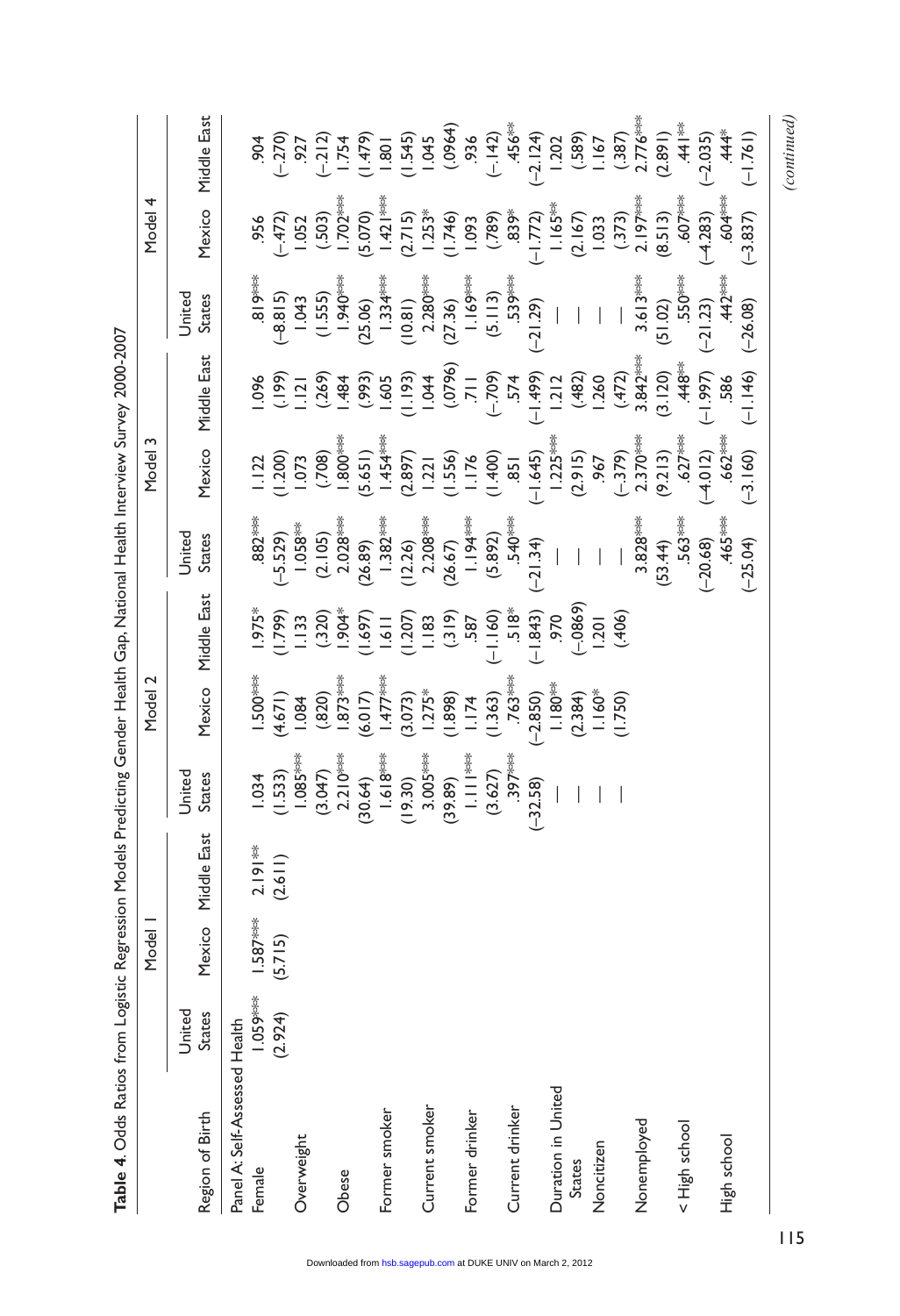| Table 4. (continued)                 |                         |            |                    |                         |                       |                                                         |                  |                                                                 |                                |                      |                             |                                           |
|--------------------------------------|-------------------------|------------|--------------------|-------------------------|-----------------------|---------------------------------------------------------|------------------|-----------------------------------------------------------------|--------------------------------|----------------------|-----------------------------|-------------------------------------------|
|                                      |                         | Model      |                    |                         | Model 2               |                                                         |                  | Model 3                                                         |                                |                      | Model 4                     |                                           |
| Region of Birth                      | United<br><b>States</b> | Mexico     | Middle East        | United<br><b>States</b> |                       | Mexico Middle East                                      | United<br>States | Mexico Middle East                                              |                                | United<br>States     |                             | Mexico Middle East                        |
| Some college                         |                         |            |                    |                         |                       |                                                         | $.267***$        | $.369***$                                                       | $.299**$                       | $.249***$            | $.335***$                   | $.212***$                                 |
| No usual care                        |                         |            |                    |                         |                       |                                                         | $(-34.74)$       | $(-4.700)$                                                      | $(-2.146)$                     | I.075<br>$(-36.10)$  | $(-5.286)$<br>$\frac{9}{1}$ | $(-3.578)$<br>(474)                       |
| Six months to $\le$ one              |                         |            |                    |                         |                       |                                                         |                  |                                                                 |                                | $.405***$<br>(1.589) | $.484***$<br>(1.247)        | .788                                      |
| year since doctor                    |                         |            |                    |                         |                       |                                                         |                  |                                                                 |                                | $(-20.38)$           | $(-5.786)$                  | $(-.519)$                                 |
| One to $\leq$ two years              |                         |            |                    |                         |                       |                                                         |                  |                                                                 |                                | $.338***$            | $.468***$                   | .632                                      |
| since doctor                         |                         |            |                    |                         |                       |                                                         |                  |                                                                 |                                | $(-18.35)$           | $(-5.401)$                  | $(-.656)$                                 |
| $Two to \leq five yearssince doctor$ |                         |            |                    |                         |                       |                                                         |                  |                                                                 |                                | $.335***$            | $.33***$                    | .170                                      |
|                                      |                         |            |                    |                         |                       |                                                         |                  |                                                                 |                                | $(-14.61)$           | $(-6.679)$                  | $(-1.168)$                                |
| > Five years since                   |                         |            |                    |                         |                       |                                                         |                  |                                                                 |                                | $.354***$            | $.281***$                   | 888                                       |
| doctor                               |                         |            |                    |                         |                       |                                                         |                  |                                                                 |                                | $(-11.59)$           | $(-6.175)$                  | $(-.124)$                                 |
| Panel B: Hypertension                |                         |            |                    |                         |                       |                                                         |                  |                                                                 |                                |                      |                             |                                           |
| Female                               | $876***$                | $1.643***$ | 1.668 <sup>*</sup> | .970*                   | $1.570$ ***           | <b>1.55</b>                                             | $.927***$        | $1.445***$                                                      | 1.332                          | $.832***$            | <b>1.209**</b>              | 1.220                                     |
|                                      | $(-8.673)$              | (6.861)    | (1.782)            | $(-1.934)$              | $(5.037)$<br>$1.201*$ | (1.485)                                                 | $(-4.752)$       |                                                                 | $(916)$<br>$(290)$             | $(-11.15)$           | (2.030)                     | $(.573)$<br>$.346$                        |
| Overweight                           |                         |            |                    | $1.755***$              |                       | $\begin{array}{c} (973) \\ (973) \\ (3176) \end{array}$ | 1.739***         | $(4.029)$<br>$1.207***$<br>$(2.010)$<br>$2.621***$<br>$(9.958)$ |                                | $1.721***$           | $1.186*$                    |                                           |
|                                      |                         |            |                    | (28.27)                 | (1.942)               |                                                         | (27.80)          |                                                                 | (854)                          | (27.13)              | (1.819)                     | $(915)$<br>3.121 <sup>**</sup><br>(2.611) |
| Obese                                |                         |            |                    | 4.102***                | $2.621***$            |                                                         | $3.979***$       |                                                                 |                                | 3.846***             | $2.489***$                  |                                           |
|                                      |                         |            |                    | (70.03)                 | (9.942)               | $(2.993)$<br>$1.064$                                    | (68.21)          |                                                                 | $3.374***$<br>(2.727)<br>1.045 | (65.93)              | (9.266)                     |                                           |
| Former smoker                        |                         |            |                    | $1.132***$              | $1.489***$            |                                                         | $1.088***$       | $1.496***$                                                      |                                | 1.049**              | 1.469***                    | ,980                                      |
|                                      |                         |            |                    | (6.781)                 | (3.716)               | (181)                                                   | (4.524)          | (3.757)                                                         | (.128)                         | (2.565)              | (3.520)                     | $-0551$                                   |
|                                      |                         |            |                    |                         |                       |                                                         |                  |                                                                 |                                |                      |                             | (continued)                               |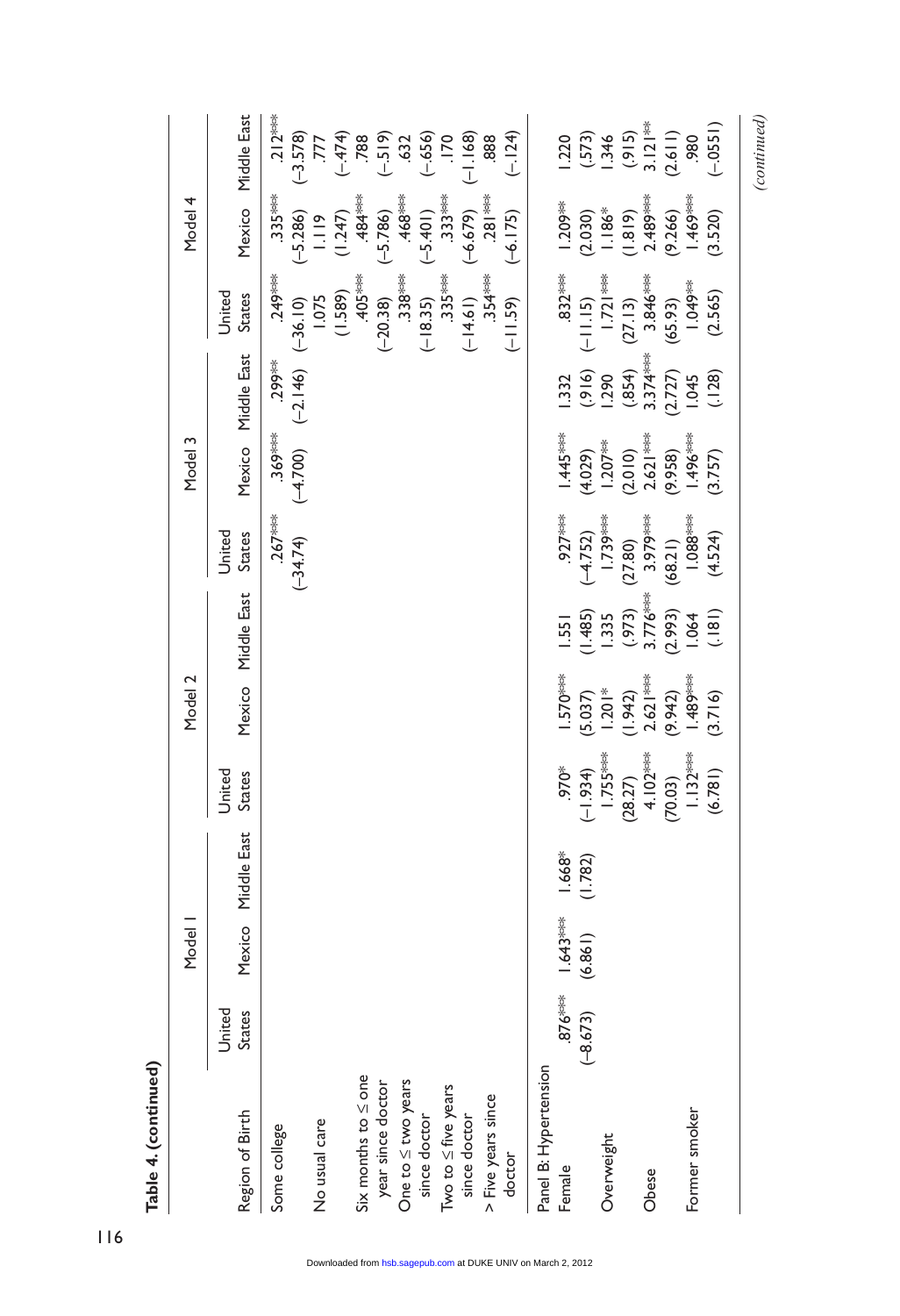|                         |                         | Model  |             |                                                  | Model 2                                                                                                                                                                                                         |                                                                                                        |                                                                                                                                                                                                                                                                                                                                                                                                                                                                                                       | Model 3                                                                                                                                                                                                                                                                                                                                           |                                                                                                                                                                                                                                                                                        |                                                                                                                                                 | Model 4                                                                                                                                                                                                                                                                                                |                                                                                                                                                                                                                                |
|-------------------------|-------------------------|--------|-------------|--------------------------------------------------|-----------------------------------------------------------------------------------------------------------------------------------------------------------------------------------------------------------------|--------------------------------------------------------------------------------------------------------|-------------------------------------------------------------------------------------------------------------------------------------------------------------------------------------------------------------------------------------------------------------------------------------------------------------------------------------------------------------------------------------------------------------------------------------------------------------------------------------------------------|---------------------------------------------------------------------------------------------------------------------------------------------------------------------------------------------------------------------------------------------------------------------------------------------------------------------------------------------------|----------------------------------------------------------------------------------------------------------------------------------------------------------------------------------------------------------------------------------------------------------------------------------------|-------------------------------------------------------------------------------------------------------------------------------------------------|--------------------------------------------------------------------------------------------------------------------------------------------------------------------------------------------------------------------------------------------------------------------------------------------------------|--------------------------------------------------------------------------------------------------------------------------------------------------------------------------------------------------------------------------------|
| Region of Birth         | United<br><b>States</b> | Mexico | Middle East | United<br>States                                 | Mexico                                                                                                                                                                                                          | Middle East                                                                                            | United<br>States                                                                                                                                                                                                                                                                                                                                                                                                                                                                                      | Mexico                                                                                                                                                                                                                                                                                                                                            | Middle East                                                                                                                                                                                                                                                                            | United<br>States                                                                                                                                | Mexico                                                                                                                                                                                                                                                                                                 | Middle East                                                                                                                                                                                                                    |
| Current smoker          |                         |        |             | $1.202***$                                       | .887                                                                                                                                                                                                            |                                                                                                        |                                                                                                                                                                                                                                                                                                                                                                                                                                                                                                       | .885                                                                                                                                                                                                                                                                                                                                              |                                                                                                                                                                                                                                                                                        | $1.145***$                                                                                                                                      |                                                                                                                                                                                                                                                                                                        |                                                                                                                                                                                                                                |
|                         |                         |        |             | $(9.049)$<br>$1.072***$<br>$(2.750)$<br>$866***$ |                                                                                                                                                                                                                 | 849<br>(-494 )<br>(-494 )<br>(-494 )<br>(-494 )<br>(-494 )<br>(-494 )<br>(-494 )<br>(-502 )<br>(-502 ) | $1.95$ <sup>***</sup><br>(4.316)<br>(1.3033***<br>(3.153)<br>(12.947)                                                                                                                                                                                                                                                                                                                                                                                                                                 |                                                                                                                                                                                                                                                                                                                                                   | 820<br>$(-59)$<br>$(-59)$<br>$(-59)$<br>$(-59)$<br>$(-59)$<br>$(-59)$<br>$(-59)$<br>$(-59)$<br>$(-59)$<br>$(-59)$<br>$(-59)$<br>$(-59)$<br>$(-59)$<br>$(-59)$<br>$(-59)$<br>$(-59)$<br>$(-59)$<br>$(-59)$<br>$(-59)$<br>$(-59)$<br>$(-59)$<br>$(-59)$<br>$(-59)$<br>$(-59)$<br>$(-59)$ |                                                                                                                                                 | $(131)$<br>$(-726)$<br>$(-106)$<br>$(-85)$<br>$(-124)$<br>$(-124)$<br>$(-124)$<br>$(-124)$<br>$(-124)$<br>$(-124)$<br>$(-124)$<br>$(-124)$<br>$(-124)$<br>$(-124)$<br>$(-124)$<br>$(-124)$<br>$(-124)$<br>$(-124)$<br>$(-124)$<br>$(-124)$<br>$(-124)$<br>$(-124)$<br>$(-124)$<br>$(-124)$<br>$(-124)$ | $1.726$ $-1.739$ $-1.739$ $-1.739$ $-1.739$ $-1.739$ $-1.739$ $-1.739$ $-1.739$ $-1.739$ $-1.739$ $-1.739$ $-1.739$ $-1.739$ $-1.739$ $-1.739$ $-1.739$ $-1.739$ $-1.739$ $-1.739$ $-1.739$ $-1.739$ $-1.739$ $-1.739$ $-1.73$ |
| Former drinker          |                         |        |             |                                                  |                                                                                                                                                                                                                 |                                                                                                        |                                                                                                                                                                                                                                                                                                                                                                                                                                                                                                       |                                                                                                                                                                                                                                                                                                                                                   |                                                                                                                                                                                                                                                                                        |                                                                                                                                                 |                                                                                                                                                                                                                                                                                                        |                                                                                                                                                                                                                                |
|                         |                         |        |             |                                                  |                                                                                                                                                                                                                 |                                                                                                        |                                                                                                                                                                                                                                                                                                                                                                                                                                                                                                       |                                                                                                                                                                                                                                                                                                                                                   |                                                                                                                                                                                                                                                                                        |                                                                                                                                                 |                                                                                                                                                                                                                                                                                                        |                                                                                                                                                                                                                                |
| Current drinker         |                         |        |             |                                                  |                                                                                                                                                                                                                 |                                                                                                        |                                                                                                                                                                                                                                                                                                                                                                                                                                                                                                       |                                                                                                                                                                                                                                                                                                                                                   |                                                                                                                                                                                                                                                                                        |                                                                                                                                                 |                                                                                                                                                                                                                                                                                                        |                                                                                                                                                                                                                                |
|                         |                         |        |             | $(-6.486)$                                       | $(6.43)$ $(7.43)$ $(-1.43)$ $(-1.43)$ $(-1.43)$ $(-1.43)$ $(-1.43)$ $(-1.43)$ $(-1.43)$ $(-1.43)$ $(-1.43)$ $(-1.43)$ $(-1.43)$ $(-1.43)$ $(-1.43)$ $(-1.43)$ $(-1.43)$ $(-1.43)$ $(-1.43)$ $(-1.43)$ $(-1.43)$ |                                                                                                        |                                                                                                                                                                                                                                                                                                                                                                                                                                                                                                       | $\begin{array}{r} (-1.012) \\ (-1.180) \\ (-1.180) \\ (-1.180) \\ (-1.180) \\ (-1.180) \\ (-1.180) \\ (-1.180) \\ (-1.180) \\ (-1.180) \\ (-1.180) \\ (-1.180) \\ (-1.180) \\ (-1.180) \\ (-1.180) \\ (-1.180) \\ (-1.180) \\ (-1.180) \\ (-1.180) \\ (-1.180) \\ (-1.180) \\ (-1.180) \\ (-1.180) \\ (-1.180) \\ (-1.180) \\ (-1.180) \\ (-1.18$ |                                                                                                                                                                                                                                                                                        | $(6.411)$<br>$1.060***$<br>$(2.240)$<br>$937***$<br>$(-2.900)$                                                                                  |                                                                                                                                                                                                                                                                                                        |                                                                                                                                                                                                                                |
| Duration in United      |                         |        |             |                                                  |                                                                                                                                                                                                                 |                                                                                                        |                                                                                                                                                                                                                                                                                                                                                                                                                                                                                                       |                                                                                                                                                                                                                                                                                                                                                   |                                                                                                                                                                                                                                                                                        |                                                                                                                                                 |                                                                                                                                                                                                                                                                                                        |                                                                                                                                                                                                                                |
| <b>States</b>           |                         |        |             |                                                  |                                                                                                                                                                                                                 |                                                                                                        | $\begin{array}{c} \hline \end{array}$                                                                                                                                                                                                                                                                                                                                                                                                                                                                 |                                                                                                                                                                                                                                                                                                                                                   |                                                                                                                                                                                                                                                                                        | $\overline{\phantom{a}}$                                                                                                                        |                                                                                                                                                                                                                                                                                                        |                                                                                                                                                                                                                                |
| Noncitizen              |                         |        |             |                                                  |                                                                                                                                                                                                                 |                                                                                                        | $\overline{\phantom{a}}$                                                                                                                                                                                                                                                                                                                                                                                                                                                                              |                                                                                                                                                                                                                                                                                                                                                   |                                                                                                                                                                                                                                                                                        | $\overline{\phantom{a}}$                                                                                                                        |                                                                                                                                                                                                                                                                                                        |                                                                                                                                                                                                                                |
|                         |                         |        |             |                                                  |                                                                                                                                                                                                                 |                                                                                                        |                                                                                                                                                                                                                                                                                                                                                                                                                                                                                                       |                                                                                                                                                                                                                                                                                                                                                   |                                                                                                                                                                                                                                                                                        |                                                                                                                                                 |                                                                                                                                                                                                                                                                                                        |                                                                                                                                                                                                                                |
| Nonemployed             |                         |        |             |                                                  |                                                                                                                                                                                                                 |                                                                                                        |                                                                                                                                                                                                                                                                                                                                                                                                                                                                                                       |                                                                                                                                                                                                                                                                                                                                                   |                                                                                                                                                                                                                                                                                        |                                                                                                                                                 |                                                                                                                                                                                                                                                                                                        |                                                                                                                                                                                                                                |
|                         |                         |        |             |                                                  |                                                                                                                                                                                                                 |                                                                                                        | $\begin{array}{r} -\ \ \displaystyle{1.358^{***}}\ \ \displaystyle{(16.05)}\ \ \displaystyle{(16.05)}\ \ \displaystyle{(2.650)}\ \ \displaystyle{(2.650)}\ \ \displaystyle{(2.650)}\ \ \displaystyle{(2.650)}\ \ \displaystyle{(2.650)}\ \ \displaystyle{(2.650)}\ \ \displaystyle{(2.650)}\ \ \displaystyle{(2.650)}\ \ \displaystyle{(2.650)}\ \ \displaystyle{(2.650)}\ \ \displaystyle{(2.650)}\ \ \displaystyle{(2.650)}\ \ \displaystyle{(2.650)}\ \ \displaystyle{(2.650)}\ \ \displaystyle{($ |                                                                                                                                                                                                                                                                                                                                                   |                                                                                                                                                                                                                                                                                        |                                                                                                                                                 |                                                                                                                                                                                                                                                                                                        |                                                                                                                                                                                                                                |
| < High school           |                         |        |             |                                                  |                                                                                                                                                                                                                 |                                                                                                        |                                                                                                                                                                                                                                                                                                                                                                                                                                                                                                       |                                                                                                                                                                                                                                                                                                                                                   |                                                                                                                                                                                                                                                                                        |                                                                                                                                                 |                                                                                                                                                                                                                                                                                                        |                                                                                                                                                                                                                                |
|                         |                         |        |             |                                                  |                                                                                                                                                                                                                 |                                                                                                        |                                                                                                                                                                                                                                                                                                                                                                                                                                                                                                       |                                                                                                                                                                                                                                                                                                                                                   |                                                                                                                                                                                                                                                                                        |                                                                                                                                                 |                                                                                                                                                                                                                                                                                                        |                                                                                                                                                                                                                                |
| High school             |                         |        |             |                                                  |                                                                                                                                                                                                                 |                                                                                                        |                                                                                                                                                                                                                                                                                                                                                                                                                                                                                                       |                                                                                                                                                                                                                                                                                                                                                   |                                                                                                                                                                                                                                                                                        |                                                                                                                                                 |                                                                                                                                                                                                                                                                                                        |                                                                                                                                                                                                                                |
|                         |                         |        |             |                                                  |                                                                                                                                                                                                                 |                                                                                                        |                                                                                                                                                                                                                                                                                                                                                                                                                                                                                                       |                                                                                                                                                                                                                                                                                                                                                   |                                                                                                                                                                                                                                                                                        |                                                                                                                                                 |                                                                                                                                                                                                                                                                                                        |                                                                                                                                                                                                                                |
| Some college            |                         |        |             |                                                  |                                                                                                                                                                                                                 |                                                                                                        |                                                                                                                                                                                                                                                                                                                                                                                                                                                                                                       |                                                                                                                                                                                                                                                                                                                                                   |                                                                                                                                                                                                                                                                                        |                                                                                                                                                 |                                                                                                                                                                                                                                                                                                        |                                                                                                                                                                                                                                |
|                         |                         |        |             |                                                  |                                                                                                                                                                                                                 |                                                                                                        | $-11.37$                                                                                                                                                                                                                                                                                                                                                                                                                                                                                              | (273)                                                                                                                                                                                                                                                                                                                                             | $-1.178$                                                                                                                                                                                                                                                                               |                                                                                                                                                 |                                                                                                                                                                                                                                                                                                        |                                                                                                                                                                                                                                |
| No usual care           |                         |        |             |                                                  |                                                                                                                                                                                                                 |                                                                                                        |                                                                                                                                                                                                                                                                                                                                                                                                                                                                                                       |                                                                                                                                                                                                                                                                                                                                                   |                                                                                                                                                                                                                                                                                        |                                                                                                                                                 |                                                                                                                                                                                                                                                                                                        |                                                                                                                                                                                                                                |
|                         |                         |        |             |                                                  |                                                                                                                                                                                                                 |                                                                                                        |                                                                                                                                                                                                                                                                                                                                                                                                                                                                                                       |                                                                                                                                                                                                                                                                                                                                                   |                                                                                                                                                                                                                                                                                        |                                                                                                                                                 |                                                                                                                                                                                                                                                                                                        |                                                                                                                                                                                                                                |
| Six months to $\le$ one |                         |        |             |                                                  |                                                                                                                                                                                                                 |                                                                                                        |                                                                                                                                                                                                                                                                                                                                                                                                                                                                                                       |                                                                                                                                                                                                                                                                                                                                                   |                                                                                                                                                                                                                                                                                        |                                                                                                                                                 |                                                                                                                                                                                                                                                                                                        |                                                                                                                                                                                                                                |
| year since doctor       |                         |        |             |                                                  |                                                                                                                                                                                                                 |                                                                                                        |                                                                                                                                                                                                                                                                                                                                                                                                                                                                                                       |                                                                                                                                                                                                                                                                                                                                                   |                                                                                                                                                                                                                                                                                        | $(13.57)$ $(13.57)$<br>$(13.57)$<br>$(3.358)$<br>$(-7.278)$<br>$(67.278)$<br>$(-1.278)$<br>$(-1.278)$<br>$(-1.278)$<br>$(-1.505)$<br>$(-7.505)$ | $(-4.621)$                                                                                                                                                                                                                                                                                             | $(-1.469)$                                                                                                                                                                                                                     |

*(continued)*

117

Table 4. (continued) **Table 4. (continued)**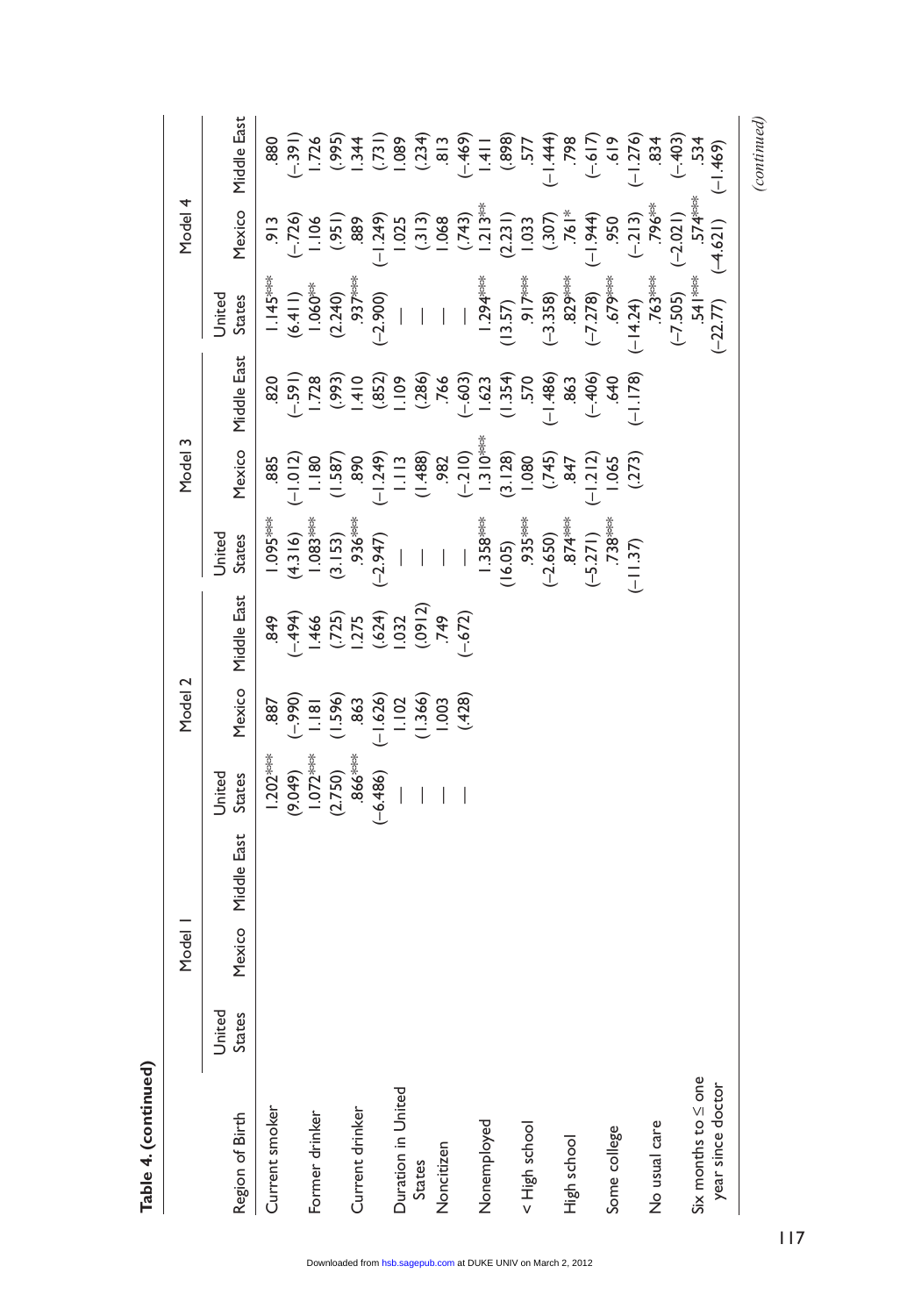|                                                                                                                                                                                                                      |                                | Model  |             |                  | Model 2 |                    |                  | Model 3 |                    |                                                                                                                                                                                                                           | Model 4            |                    |
|----------------------------------------------------------------------------------------------------------------------------------------------------------------------------------------------------------------------|--------------------------------|--------|-------------|------------------|---------|--------------------|------------------|---------|--------------------|---------------------------------------------------------------------------------------------------------------------------------------------------------------------------------------------------------------------------|--------------------|--------------------|
| Region of Birth                                                                                                                                                                                                      | <b>States</b><br><b>Jnited</b> | Mexico | Middle East | States<br>United |         | Mexico Middle East | States<br>United |         | Mexico Middle East | States<br>United                                                                                                                                                                                                          |                    | Mexico Middle East |
| One to ≤ two years<br>Two to $\leq$ five years<br>> Five years since<br>Observations (n)<br>since doctor<br>since doctor<br>doctor                                                                                   | 143,962                        | 11,204 | 665         | 143,962 11,204   |         | 665                | 143,962          | 11,204  | 665                | $(-19.63)$ $(-4.870)$ $(-1.275)$<br>$-215$ <sup>***</sup> .260 <sup>**</sup> .0650 <sup>**</sup><br>$(-18.97)$ $(-6.526)$ $(-2.314)$<br>$(-22.50)$ $(-5.124)$ $(-1.600)$<br>301*** $A16$ *** .281<br>$.392***$<br>143,962 | $475***$<br>11,204 | 440<br>665         |
| Note: All models control for age and survey year. Models 2 through 4 control for marital status, family size, and region of residence.<br>$\ast_{\beta} \leq .10.$ $\ast_{\beta} \leq .05.$ $\ast_{\alpha} \leq 01.$ |                                |        |             |                  |         |                    |                  |         |                    |                                                                                                                                                                                                                           |                    |                    |

| ١ |
|---|
|   |
|   |
|   |
|   |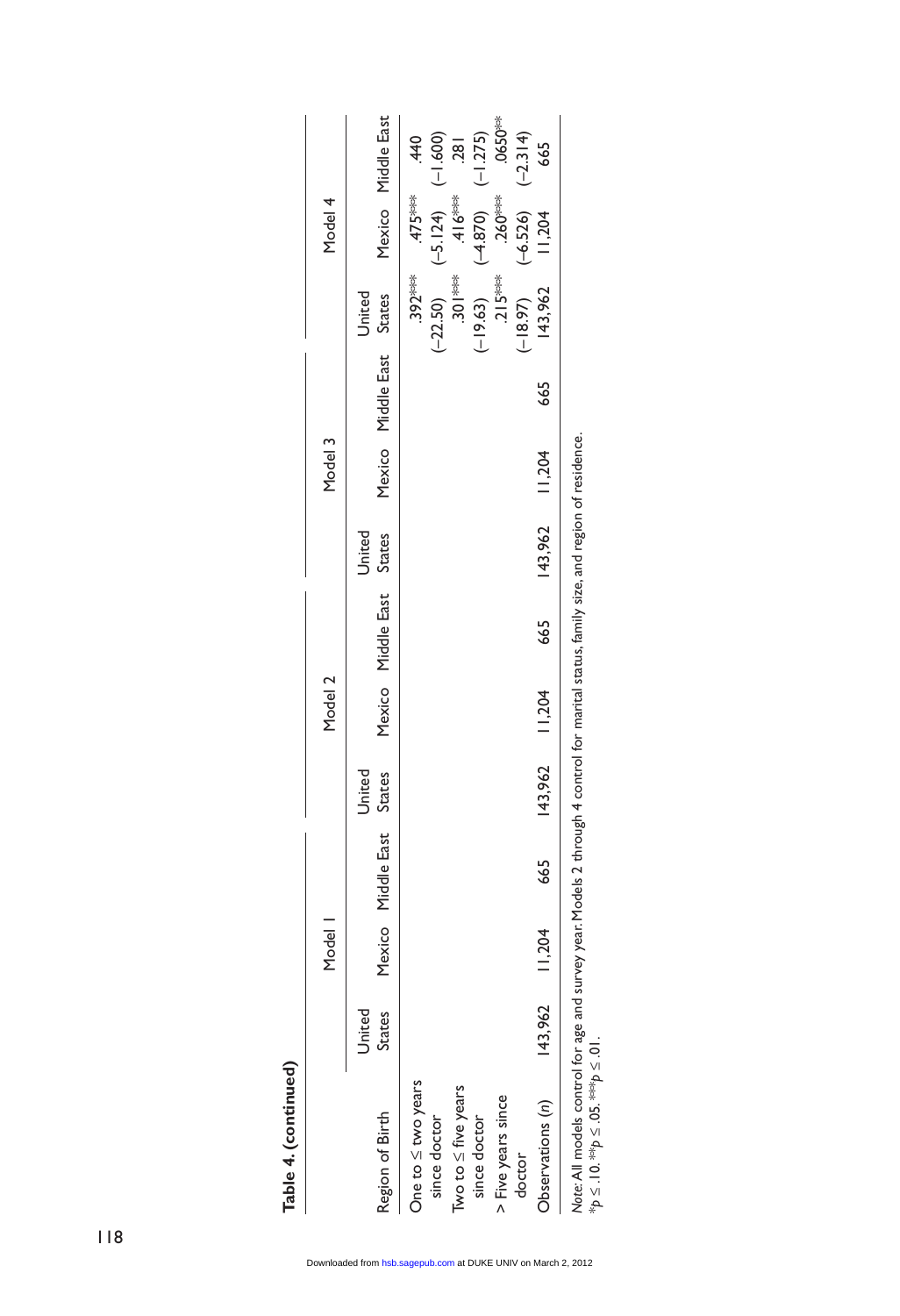U.S.-born, controlling for health behaviors reduces women's elevated odds of fair/poor self-rated health to nonsignificance and slightly attenuates the below-zero odds of hypertension. Controlling for socioeconomic status produces significantly lower odds of poor self-rated health and further reduces the odds of hypertension among women relative to men. Introducing health care variables further reduces U.S.-born women's odds of poor self-rated health and hypertension relative to U.S. born men. Overall, Table 4 finds that the gender gap in self-rated health and hypertension is smaller among the U.S-born than among either immigrant group.

#### Discussionand Conclusion

There has been a groundswell of attention in the past decade on the "healthy migrant effect." The fact that immigrants arrive in the United States healthier than U.S.-born Americans but appear to lose their advantage over time has perplexed and invigorated researchers to uncover the mechanisms leading to such a troubling outcome, an outcome that has dire consequences not only for immigrants in the United States but also for U.S. population health and the U.S. health care system. In this article, we add another dimension to this line of research by asking whether and how gender shapes what we know about immigrant health, using Middle Easterners and Mexicans as case studies.

Our analyses reveal both an immigrant story and a gender story. Immigrants are healthier than U.S.-born whites, as widely documented in the immigrant health literature, and this is true for both immigrant men and women. However, these averages appear to be driven by the (apparent) better health of immigrant men. Mexican and Middle Eastern immigrant women report better health than U.S.-born white women but worse health than their immigrant male peers, not unlike the gender gap found among U.S.-born whites. Moreover, the gender gap is greater among immigrants than among the native-born. We identify both established and novel mechanisms that contribute to these patterns—socioeconomic status and contact with the health care system. Consistent with prior research, the immigrant and male health advantage is reduced by the incorporation of socioeconomic status, likely reflecting the selectivity of immigrants and better socioeconomic profiles of men.

Unique to this and other recent studies, we find that contact with the health care system also contributes to these patterns, which has broader methodological and policy implications (e.g., Gorman et al. 2010). Specifically, differences in the prevalence of illness between men and women or immigrants and the native-born may partly reflect differences in *knowledge* of illness. Women likely engage with the health care system sooner and more often than their male peers given biological differences in reproduction and social differences as caregivers, and thus they may be more aware of their ailments than men. Immigrants likely engage the health care system less frequently than the U.S.-born for a variety of reasons other than health selectivity, including preoccupation with other aspects of settlement, lack of knowledge about the system, and/or lack of resources to access the system. This interpretation could be extended to explain health differences between recent immigrant arrivals compared to more established immigrants, differences often linked to changes that occur with acculturation. Rather than immigrants' health declining over time due to poorer health habits and loss of protective factors, the data may be capturing the fact that newer immigrants are less likely than more established immigrants to come into contact with the health care system and thus may be less aware of their health conditions.<sup>11</sup>

Moreover, the inconsistencies we find across subjective and objective measures of health may in part reflect interaction with the health care system. Mexican and Middle Eastern immigrants appear healthier in the case of hypertension but not selfrated health. Similarly, the male health advantage is larger in the case of hypertension than self-rated health. After introducing measures of contact with care, these patterns change: The immigrant health advantage narrows for both immigrant groups on both outcomes but is only significant in the case of hypertension, and the male health advantage is reduced more in the case of hypertension than in the case of self-rated health. At minimum, these findings urge for more cautious interpretations of studies on health disparities that rely solely on selfrated health. Because self-rated health is less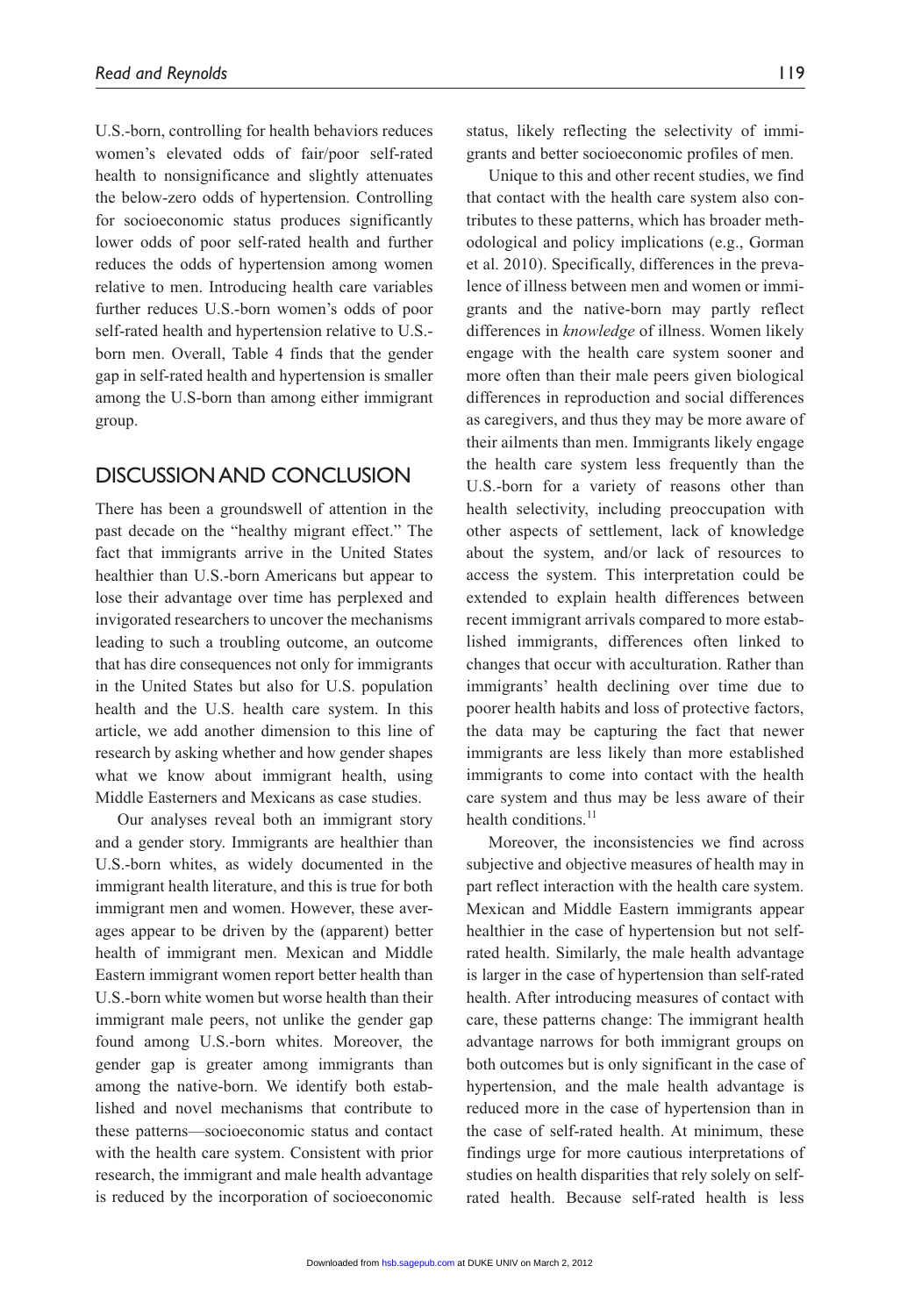dependent on medical diagnoses than are specific health conditions, the gender gap among immigrants and U.S.-born whites as well as the health gap between immigrants and U.S.-born whites may be influenced by differential access to and interaction with the medical system.

This study is not without limitations. First, we are unable to disaggregate Middle Easterners by country of origin due to NHIS confidentiality concerns. Nevertheless, the major sending countries captured in the "Middle East" category share similar proportions of male and female migrants, are admitted under similar admittance categories due to restrictive immigration policies, and have similar gender gaps in health in the countries of origin (World Health Organization 2009; Yearbook of Immigration Statistics 2007). These countries also share similar religious and cultural values regarding gender roles, which may influence health in the U.S. context (Ajrouch 1999; Read and Oselin 2008). Further, the fact that we find similar gender disadvantage among Mexican immigrants suggests that important differences exist in the health of immigrant men and women. Second, reverse causation with regard to contact with the health care system is an alternative or additional explanation that we cannot rule out. Because the data are crosssectional, the causal direction of the relationships we investigate cannot be specified definitively. However, the data do, at minimum, allow us to highlight important associations between gender, immigration, and health that can lead to further refinements in our understanding of gender and health.

#### **NOTES**

- 1. We use the phrase *health outcomes* to clarify and emphasize our focus on self-rated health and hypertension rather than health behaviors.
- 2. The National Health Interview Survey (NHIS) uses this term to categorize 19 Arab groups (Aden, Arab Palestine, Arabia, Bahrain, Gaza Strip, Iraq, Jordan, Kuwait, Syria, Lebanon, Middle East, Oman, Palestine, Qatar, Saudi Arabia, Syria, United Arab Emirates, West Bank, Yemen) and six non-Arab groups (Armenia, Cyprus, Iran, Israel, Persia, Turkey). Data from the U.S. Census Bureau and

Office of Immigration Statistics reveal that the Middle East categorization is largely Arab.

- 3. The Census Bureau defines Arab Americans as people who trace their ancestry to Algeria, Egypt, Libya, Morocco, Sudan, Tunisia (North Africa), Bahrain, Iraq, Jordan, Kuwait, Lebanon, Oman, Palestine, Qatar, Saudi Arabia, Syria, United Arab Emirates, and Yemen (western Asia).
- 4. The categories are the United States, Mexico/Central America/Caribbean Islands, South America, Europe, Russia (USSR), Africa, Middle East, Indian subcontinent, Asia, SE Asia, Elsewhere (including Canada), and Unknown (includes refused, don't know, foreignborn but country not provided, and stopped answering).
- 5. We reestimated the models with ordinal logit but the models did not pass either of the two tests for proportional odds. Thus, an ordinal logit model is inappropriate for these data.
- 6. Changes to the income categories over the study period coupled with high rates of nonresponse resulted in substantial reductions in our sample sizes. In ancillary analyses, regressions were conducted including family income as a control variable. The substantive findings mirrored those presented here.
- 7. Duration of residence is treated as a conditionally relevant variable (Ross and Mirowsky 1992) and should be interpreted as the effect of years in the United States on the foreign-born only.
- 8. Although we are unable to identify U.S.-born Middle Eastern Americans, we replicated Table 2 omitting U.S.-born Mexicans from the reference group as a robustness check. Coefficients remain stable in significance and magnitude with this group excluded.
- 9. Differences in the results for U.S.-born, Mexican and Middle Eastern samples are likely to be influenced by the substantial differences in sample size. These differences, in addition to the potential for unequal residual variation across groups (Allison 1999), suggest that caution should be exercised in drawing conclusions based on a singular comparison across subgroups (i.e., nativity as well as gender groups).
- 10. Small cell sizes for the Middle Eastern case resulted in data separation with regard to the time since doctor variable in the final model of Table 4. As such, we have employed the penalized maximum likelihood method to produce estimates for each of the four non-omitted categories of time since doctor for this model.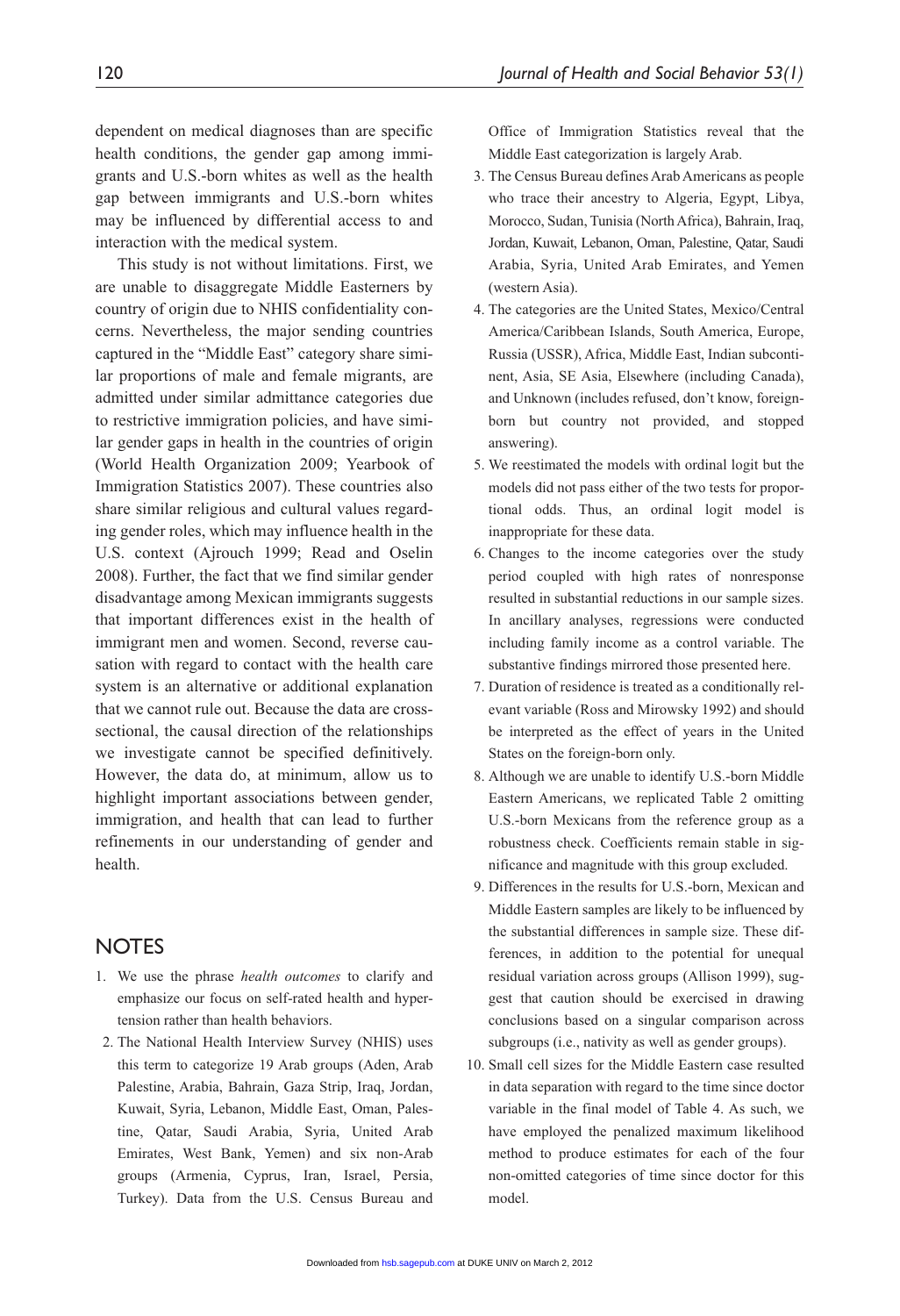11. Some research has examined this issue explicitly. McDonald and Kennedy (2004) investigated the hypothesis that immigrants' rates of health care use approximate that among the native-born much earlier than do their rates of illness. Although suggestive, this study was conducted outside of the United States and does not differentiate immigrants' region of birth, leaving the role of health care use open to debate.

#### **REFERENCES**

- Abraido-Lanza, Ana F., Maria T. Chao, and Karen R. Florez. 2005. "Do Health Behaviors Decline with Greater Acculturation? Implications for the Latino Mortality Paradox." *Social Science & Medicine* 61: 1243–255.
- Ajrouch, Kristine J. 1999. "Family and Ethnic Identity in an Arab-American Community." Pp. 129–39 in *Arabs in America: Building a New Future*, edited by M. W. Suleiman. Philadelphia: Temple University Press.
- Allison, P. D. 1999. "Comparing Logit and Probit Coefficients across Groups." *Sociological Methods & Research* 28:186–208.
- Antecol, Heather and Kelly Bedard. 2006. "Unhealthy Assimilation: Why Do Immigrants Converge to American Health Status Levels?" *Demography* 43:337–60.
- Carter-Pokras, Olivia and Violet Woo. 1999. "Health Profile of Racial and Ethnic Minorities in the United States." *Ethnicity and Health* 4:117–20.
- Cho, Youngtae and Robert A. Hummer. 2001. "Disability Status Differentials across Fifteen Asian and Pacific Islander Groups and Effect of Nativity and Duration of Residence in the U.S." *Social Biology* 48:171–95.
- Cho, Youngtae, W. Parker Frisbie, Robert A. Hummer, and Richard G. Rogers. 2004. "Nativity, Duration of Residence, and the Health of Hispanic Adults in the United States." *International Migration Review* 38:184–211.
- Curran Sara R., Steven Shafer, Katharine M. Donato, and Filiz Garip. 2006. "Mapping Gender and Migration in Sociological Scholarship: Is It Segregation or Integration?" *International Migration Review* 40: 199–223.
- Dallo, Florence J. and Luisa N. Borrell. 2006. "Self-Reported Diabetes and Hypertension among Arab Americans in the United States." *Ethnicity and Disease* 16:699–705.
- Dallo, Florence J. and Sherman A. James. 2000. "Acculturation and Blood Pressure in a Community-Based Sample of Chaldean-American Women." *Journal of Immigrant Health* 2:145–53.
- Dallo, Florence J., Soham Al Snih, and Kristine J. Ajrouch. 2009. "Prevalence of Disability among U.S.- and Foreign-Born Arab Americans: Results from the 2000 Census." *Gerontology* 55:153–61.
- David, Richard J. and James W. Collins. 1997. "Differing Birth Weight among Infants of U.S.-Born Blacks, African-Born Blacks, and U.S.-Born Whites." *The New England Journal of Medicine* 337:1209–214.
- Dion, Karen K. and Kenneth L. Dion. 2001. "Gender and Cultural Adaptation in Immigrant Families." *Journal of Social Issues* 57:511–21.
- Ferraro, Kenneth F., Melissa M. Farmer, and John A. Wybraniec. 1997. "Health Trajectories: Long-Term Dynamics among Black and White Adults." *Journal of Health and Social Behavior* 38:38–54.
- Finch, Brian K., Robert A. Hummer, Maureen Reindl, and William A. Vega. 2002. "The Validity of Self-Rated Health among Latino(a)s." *American Journal of Epidemiology* 8:755–59.
- Frisbie, W. Parker, Youngtae Cho, and Robert A. Hummer. 2001. "Immigration and the Health of Asian and Pacific Islander Adults in the United States." *American Journal of Epidemiology* 153:372–80.
- Ghaffarian, Shireen. 1998. "The Acculturation of Iranian Immigrants in the United States and the Implications for Mental Health." *Journal of Social Psychology* 138:645–54.
- Gorman, Bridget, Jen'nan Ghazal Read, and Patrick Krueger. 2010. "Gender, Acculturation and Health among Mexican American Immigrants." *Journal of Health and Social Behavior* 51:440–57.
- Gove, Walter and Michael Hughes. 1980. "Sex Differences in Physical Health and How Medical Sociologists View Illness." *American Sociological Review* 45:514–22.
- Hassoun, Rosina. 1999. "Arab-American Health and the Process of Coming to America: Lessons from the Metropolitan Detroit Area." Pp. 157–76 in *Arabs in America: Building a New Future*, edited by M. W. Suleiman. Philadelphia: Temple University Press.
- Hatahet, Wael, Pramod Khosla, and Thomas V. Fungwe. 2002. "Prevalence of Risk Factors to Coronary Heart Disease in an Arab-American Population in Southeast Michigan." *International Journal of Food Sciences and Nutrition* 53:325–35.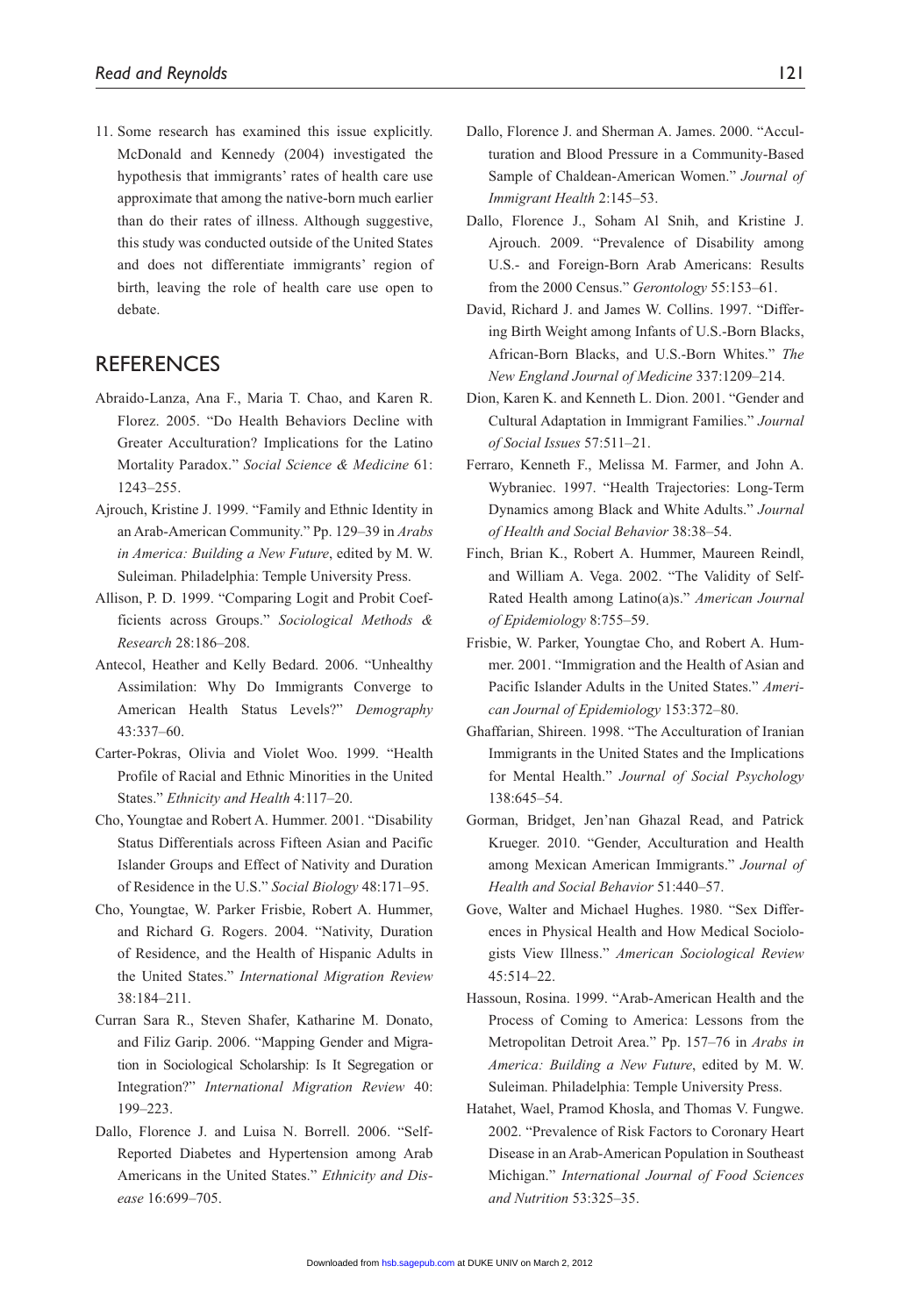- Hattar-Pollara, Marianne and Alaf I. Meleis. 1995. "The Stress of Immigration and the Daily Lived Experiences of Jordanian Immigrant Women in the United States." *Western Journal of Nursing Research* 17:521–39.
- Hondagneu-Sotelo, Pierrette. 1994. *Gendered Transitions: Mexican Experience of Immigration*. Berkeley, CA: University of California Press.
- Hummer, Robert A., Monique Biegler, Peter B. DeTurk, Douglas Forbes, W. Parker Frisbie, Yin Hong, and Starling G. Pullum. 1999. "Race/Ethnicity, Nativity, and Infant Mortality in the United States." *Social Forces* 77:1083–118.
- Idler, Ellen L. and Yael Benyamini. 1997. "Self-Rated Health and Mortality: A Review of Twenty-Seven Community Studies." *Journal of Health and Social Behavior* 38:21–37.
- Idler, Ellen L. and Stanislav V. Kasl. 1995. "Self-Ratings of Health—Do They also Predict Change in Functional Ability?" *Journals of Gerontology Series B: Psychological Sciences and Social Sciences* 50: S44–353.
- Jaber, Linda A., Morton B. Brown, Adnan Hammad, Sandra N. Nowak, Qian Zhu, Anisa Ghafoor, and William H. Herman. 2003. "Epidemiology of Diabetes among Arab Americans." *Diabetes Care* 26:308–13.
- Kanaiaupuni, Shawn M. 2000. "Reframing the Migration Question: An Analysis of Men, Women, and Gender in Mexico." *Social Forces* 78:1311–347.
- Landale, Nancy S., Ralph S. Oropesa, Daniel Llanes, and Bridget K. Gorman. 1999. "Does Americanization Have Adverse Effects on Health? Stress, Health Habits, and Infant Health Outcomes among Puerto Ricans." *Social Forces* 78:613–41.
- Lillard, Lee A. and Linda J. Waite. 1995. "'Til Death Do Us Part: Marital Disruption and Mortality." *American Journal of Sociology* 100:1131–156.
- Lopez-Gonzalez Lorena, Veronica C. Aravena, and Robert A. Hummer. 2005. "Immigrant Acculturation, Gender, and Health Behavior: A Research Note." *Social Forces* 48:581–93.
- Markides, Kyriakos S. and Karl Eschbach. 2005. "Aging, Migration, and Mortality: Current Status of Research on the Hispanic Paradox." *Journal of Gerontology: Series B* 60B:68–75.
- McDonald, James T. and Steven Kennedy. 2004. "Insights into the 'Healthy Immigrant Effect': Health Status and Health Service Use of Immigrant to Canada." *Social Science & Medicine* 59:1613-1627.
- Meleis, Afaf I., Juliene G. Lipson, and Steven M. Paul. 1992. "Ethnicity and Health among Five Middle-Eastern Immigrant Groups." *Nursing Research* 41:98–103.
- O'Brien, Rosaleen, Kate Hunt, and Graham Hart. 2005. "'It's Caveman Stuff, but That Is to a Certain Extent How Guys Still Operate': Men's Accounts of Masculinity and Help Seeking." *Social Science & Medicine* 61:503–16.
- Palloni, A. and E. Arias. 2004. "Paradox Lost: Explaining the Hispanic Adult Mortality Advantage." *Demography* 41:385–415.
- Parrado, Emilio A. and Chenoa Flippen. 2005. "Migration and Gender among Mexican Women." *American Sociological Review* 70:606–32.
- Pavalko, Eliza and Shari Woodbury. 2000. "Social Roles as Process: Caregiving Careers and Women's Health." *Journal of Health and Social Behavior* 41:91–105.
- Read, Jen'nan Ghazal, Benjamin Amick, and Katharine M. Donato. 2005. "Arab Immigrants: A New Case for Ethnicity and Health?" *Social Science & Medicine* 61:77–82.
- Read, Jen'nan Ghazal and Michael O. Emerson. 2005. "Racial Context of Origin, Black Immigration, and the U.S. Black/White Health Disparity" *Social Forces* 84:183–201.
- Read, Jen'nan Ghazal and Bridget K. Gorman. 2007. "Racial/Ethnic Differences in Hypertension among U.S. Women." *Ethnicity & Disease* 17:383–90.
- Read, Jen'nan Ghazal and Bridget K. Gorman. 2010. "Gender and U.S. Health Inequality." *Annual Review of Sociology* 36:371–86.
- Read, Jen'nan Ghazal and Sharon Oselin. 2008. "Gender and the Education-Employment Paradox in Ethnic and Religious Contexts: The Case of Arab Americans." *American Sociological Review* 73:296–313.
- Rice, Virginia H. and Anahid A. Kulwicki. 1992. "Cigarette Use among Arab Americans in the Detroit Metropolitan Area." *Public Health Reports* 107:589–94.
- Ross, Catherine and John Mirowsky. 1992. "Households, Employment and Sense of Control." *Social Psychology Quarterly* 55:217–35.
- Singh, Gopal K. and Mohammad Siahpush. 2002. "Ethnic-Immigrant Differentials in Health Behaviors, Morbidity, and Cause-Specific Mortality in the United States: An Analysis of Two National Data Bases." *Human Biology* 74:83–109.
- Sundquist, Jan, Marianne Malmstrom, and Sven-Erik Johansson. 1999. "Cardiovascular Risk Factors and the Neighbourhood Environment: A Multilevel